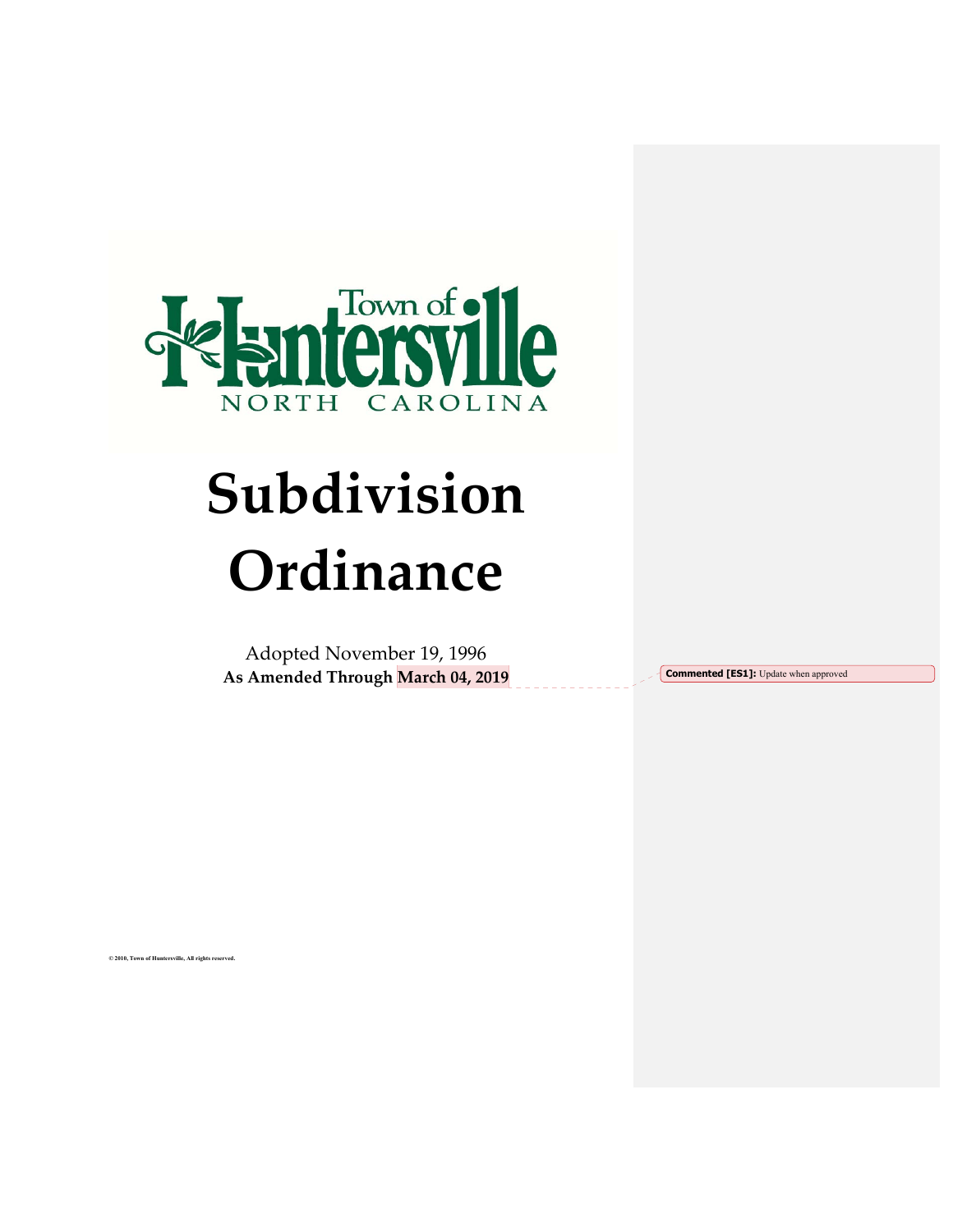| <b>SECTION 1.</b>                                                                            |          |                                                         |
|----------------------------------------------------------------------------------------------|----------|---------------------------------------------------------|
| <b>1.000 PURPOSE AND APPLICABILITY</b>                                                       |          |                                                         |
| 1.100 SHORT TITLE                                                                            |          |                                                         |
| 1.200 PURPOSE                                                                                |          |                                                         |
| 1.300 JURISDICTION                                                                           |          | <b>Deleted:</b> 1.600 MODIFICATION OF CERTAIN STANDARDS |
| 1.400 SEPARABILITY                                                                           |          | FOR CLUSTER DEVELOPMENTS 44¶                            |
| 1.500 COMPLIANCE WITH ORDINANCE                                                              |          | Deleted: 4                                              |
| 1.600 EFFECTIVE DATE                                                                         |          | Deleted: ¶                                              |
|                                                                                              |          | Deleted: 7                                              |
| 2.000 DEFINITIONS AND RULES OF CONSTRUCTION                                                  |          | Deleted: 5                                              |
| 2.100 DEFINITIONS<br>2.200 RULES OF CONSTRUCTION                                             | 10       | Deleted: 5                                              |
|                                                                                              |          | <b>Deleted: 5</b>                                       |
| 3.000 DECISION MAKING AND ADMINISTRATIVE BODIES                                              | 10       | Deleted: 11                                             |
| 3.100 TOWN STAFF                                                                             | 10       | Deleted: 11                                             |
| 3.200 PLANNING BOARD                                                                         | 11,      |                                                         |
| 3.300 TOWN BOARD OR DESIGNATED ADMINISTRATIVE AGENT                                          | 12       | Deleted: 11                                             |
| 3.400 STAFF TO THE PLANNING BOARD                                                            | 12       | Deleted: 12                                             |
| <b>4.000 APPEALS AND VARIANCES</b>                                                           | 12       | Deleted: 13                                             |
| 4.100 AUTHORITY                                                                              | 12       | Deleted: 13                                             |
| <b>4.200 INITIATION</b>                                                                      | 12       | Deleted: 13                                             |
| 4.210 FILING OF NOTICE OF APPEAL                                                             | 12       | Deleted: 13                                             |
| 4.220 STANDARDS FOR GRANTING AN APPEAL                                                       | 13       | Deleted: 13                                             |
| <b>4.300 FILING OF VARIANCE PETITION</b><br>4.400 STANDARDS FOR GRANTING A VARIANCE          | 13<br>13 | Deleted: 14                                             |
| <b>4.500 PLANNING BOARD REVIEW</b>                                                           | 13       | Deleted: 14                                             |
| 4.600 ACTION BY TOWN BOARD                                                                   | 13       | Deleted: 14                                             |
| 4.700 REHEARING                                                                              | 13       | Deleted: 14                                             |
| 4.800 EFFECT OF GRANT OF VARIANCE                                                            | 13       | Deleted: 15                                             |
| <b>5.000 AMENDMENTS</b>                                                                      | 14       | Deleted: 15                                             |
|                                                                                              |          | <b>Deleted: 15</b>                                      |
| <b>6.000 THE SUBDIVISION PROCESS</b>                                                         | 14       | Deleted: 18                                             |
| <b>6.100 COMPLIANCE REQUIRED</b>                                                             | 14       | Deleted: 20                                             |
| <b>6.200 GENERAL REQUIREMENTS</b><br>6.300 SKETCH PLAN REQUIRED FOR MAJOR SUBDIVISIONS       | 14<br>17 |                                                         |
| SKETCH PLAN ALSO REQUIRED FOR MINOR SUBDIVISIONS<br>6.310                                    | 19       | Deleted: 20                                             |
| 6.315 SKETCH PLAN NOT REQUIRED FOR CONSERVATION SUBDIVISIONS                                 | 19       | Deleted: 21                                             |
| 6.320 REVIEW OF MAJOR SUBDIVISION SKETCH PLAN                                                | 20       | Deleted: 22                                             |
| <b>6.400 PRELIMINARY PLAN REQUIREMENTS</b>                                                   | 21       | Deleted: 24                                             |
| <b>6.500 PROCEDURES FOR APPROVAL</b><br>6.510 PRELIMINARY PLAN: SUBMISSION AND APPROVAL      | 23<br>23 | Deleted: 24                                             |
| 6.520 EXCEPTIONS: WHEN PRELIMINARY PLAN NOT REQUIRED                                         | 24       | Deleted: 25                                             |
| <b>6.530 EFFECT OF APPROVAL OF PRELIMINARY PLAN</b>                                          | 24       | Deleted: 25                                             |
| <b>6.540 RELEASE OF GRADING PERMIT</b>                                                       | 25,      | Deleted: 26                                             |
| 6.550 FINAL PLAT: SUBMISSION AND APPROVAL                                                    | 25,      | Deleted: 26                                             |
| <b>6.600 FINAL PLAT REQUIREMENTS</b><br>6.700 PLATS ALREADY ESTABLISHED BY SURVEY AND RECORD |          | Deleted: 26                                             |
| 6.800 MULTI-BUILDING SITES                                                                   | 28,      | Deleted: 28                                             |
| <b>6.810 PRE-APPLICATION CONFERENCE</b>                                                      |          | Deleted: 29                                             |
|                                                                                              |          | Deleted: 29                                             |
| <b>6.820 PRELIMINARY PLAN REQUIREMENTS</b>                                                   | 28,      | Deleted: 29                                             |
| <b>6.830 PRELIMINARY PLAN REVIEW CRITERIA</b>                                                | 28       | Deleted: 29                                             |
|                                                                                              |          |                                                         |

 $(4/19/21)$  2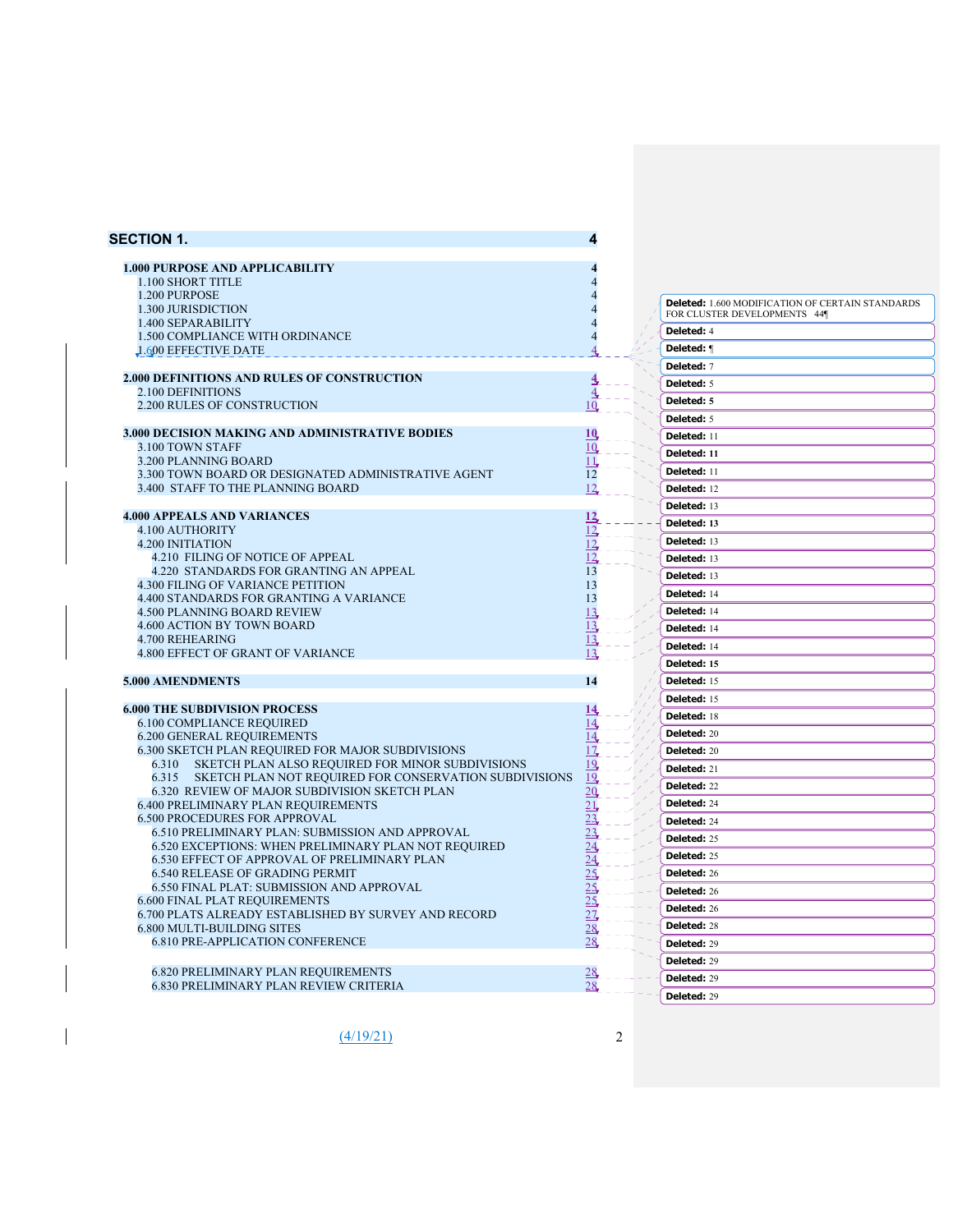| 6.840 PRELIMINARY PLAN APPROVAL AND FINAL PLAT                                     | 28        |  | Deleted: 30                                                                           |
|------------------------------------------------------------------------------------|-----------|--|---------------------------------------------------------------------------------------|
|                                                                                    |           |  | <b>Deleted:</b> 6.850 ADEQUATE PUBLIC FACILITIES AND<br>TRAFFIC IMPACT ASSESSMENTS 30 |
| 7.000 SUBDIVISION DEVELOPMENT REQUIREMENTS.                                        | 29        |  | Deleted: 30                                                                           |
| 7.100 DESIGN STANDARDS FOR STREETS                                                 | 29        |  |                                                                                       |
| 7.110 RIGHT-OF-WAY                                                                 | 29        |  | Deleted: 30                                                                           |
| 7.120 FREEWAYS (NEW)                                                               | 30        |  | Deleted: 30                                                                           |
| 7.130 ARTERIAL STREET RIGHT-OF-WAY (NEW STREETS)                                   | 30        |  | <b>Deleted:</b> /EXPRESSWAYS                                                          |
| 7.135 TRANSFER OF DEVELOPMENT RIGHTS - R/W DEDICATION                              | 31,       |  | Deleted: 31                                                                           |
| 7.150 CUL-DE-SAC<br>7.170 STREET OFF-SETS                                          | 31,<br>31 |  | Deleted: 31                                                                           |
| 7.180 BLOCK LENGTHS AND WIDTHS                                                     | 31        |  | Deleted: 32                                                                           |
| 7.200 DESIGN STANDARDS FOR LOTS                                                    | 31        |  |                                                                                       |
| 7.210 FRONTAGE ON STREET                                                           |           |  | Deleted: 32                                                                           |
| 7.220 SIDE LINES                                                                   | 33        |  | Deleted: 32                                                                           |
| 7.230 LOT SIZES                                                                    | 32        |  | Deleted: 32                                                                           |
| 7.240 BUILDING LINES                                                               | 32        |  | Deleted: 32                                                                           |
| 7.270 DRIVEWAY CONNECTIONS                                                         | 32        |  | Deleted: 32                                                                           |
| 7.280 LOTS SUBJECT TO FLOODING                                                     |           |  |                                                                                       |
| 7.290 LOTS WITHIN THE MOUNTAIN ISLAND LAKE WATERSHED PROTECTION AREA               |           |  | Deleted: 33                                                                           |
|                                                                                    | 33,       |  | Deleted: 33                                                                           |
| 7.295 LOTS WITHIN THE LAKE NORMAN WATERSHED PROTECTION AREA                        | 38        |  | Deleted: 33                                                                           |
| 7.300 DESIGN STANDARDS FOR S.W.I.M. (SURFACE WATER IMPROVEMENT AND                 |           |  | Deleted: 33                                                                           |
| <b>MANAGEMENT) STREAM BUFFERS</b>                                                  | 39        |  | Deleted: 34                                                                           |
| Table of Minimum Buffer Widths by Basin Size and Buffer Zone<br><b>Upland Zone</b> | 42<br>44  |  | Deleted: 39                                                                           |
|                                                                                    |           |  | Deleted: 41                                                                           |
|                                                                                    |           |  |                                                                                       |
| 8.000 REQUIRED WORK ON THE GROUND                                                  | 48        |  | Deleted: 43                                                                           |
| 8.100 STANDARDS AND SPECIFICATIONS                                                 | 48        |  |                                                                                       |
| <b>8.110 STREET IMPROVEMENT RESPONSIBILITY</b>                                     | 48        |  | Deleted: 49                                                                           |
| <b>8.115 RESPONSIBILITY FOR STATE ROADS</b>                                        | 49        |  | Deleted: 51                                                                           |
| 8.120 DRAINAGE                                                                     | 50        |  | Deleted: 51                                                                           |
| 8.130 CURB AND GUTTER                                                              | 50        |  |                                                                                       |
| 8.140 SIDEWALK                                                                     | 50        |  | Deleted: 51                                                                           |
| <b>8.150 STREET TREES</b>                                                          | 51.       |  | Deleted: 51                                                                           |
| 8.160 STREET LIGHTS<br>8.170 STREET MARKERS AND BARRICADES                         | 51<br>51  |  | Deleted: 52                                                                           |
| 8.200 NO SERVICE UNLESS STREET ACCEPTED/APPROVED                                   | 52        |  | Deleted: 52                                                                           |
| <b>8.300 OTHER PUBLIC FACILITIES</b>                                               | 52        |  | Deleted: 52                                                                           |
| 8.400 MODIFICATION OF REQUIREMENTS; BOND                                           | 52        |  | Deleted: 53                                                                           |
| 8.500 INSPECTION                                                                   | 53        |  |                                                                                       |
|                                                                                    |           |  | Deleted: 53                                                                           |
| 9.000 ENFORCEMENT                                                                  | 53        |  | Deleted: 53                                                                           |
|                                                                                    |           |  | Deleted: 54                                                                           |
| <b>10.000 APPLICATION AND PROCESSING FEES</b>                                      | 54        |  | Deleted: 54                                                                           |
|                                                                                    |           |  | Deleted: 55                                                                           |
|                                                                                    | <u>54</u> |  | Deleted: 55                                                                           |
| <b>SECTION 2</b>                                                                   |           |  |                                                                                       |

 $\frac{(4/19/21)}{2}$  3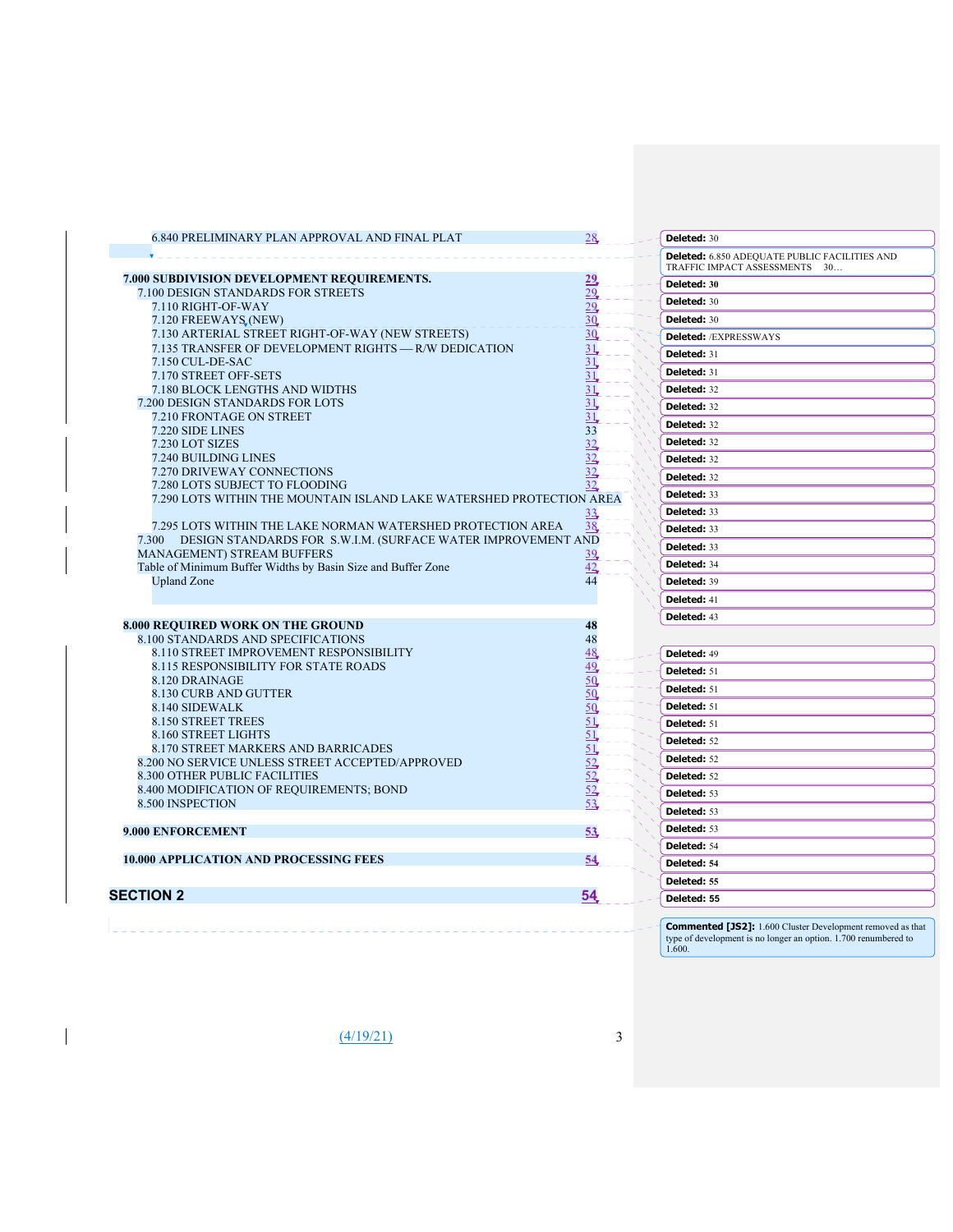#### **SECTION 1.**

#### *1.000 PURPOSE AND APPLICABILITY*

#### **1.100 SHORT TITLE**

This ordinance will be known and may be cited as the Huntersville Subdivision Ordinance.

#### **1.200 PURPOSE**

The provisions of this ordinance are adopted pursuant to the authority conferred by Section  $160\underline{D}_7801$ , through Section 160D-808 of the General Statutes of North Carolina for the purpose of providing for the orderly development of the Town of Huntersville, North Carolina and its environs by regulating the subdivision of land. The regulations contained herein are intended to coordinate proposed development with existing development and with officially adopted plans for future development of the town; to coordinate transportation networks and utilities within subdivisions with existing or planned streets or with public facilities; to secure or protect adequate rights-of-way and easements for street or utility purposes; to secure adequate spaces for recreation and school sites; to provide for the distribution of population and traffic in a manner which shall avoid congestion and overcrowding; to protect and enhance environmental quality; to ensure the proper legal description, monumentation, and recording of subdivided land; and to create conditions that substantially promote public health, safety, convenience, and the general welfare.

#### **1.300 JURISDICTION**

The provisions of this ordinance shall apply to all subdivision activities, as defined in Section 2.100 of this ordinance, within the corporate limits and the extraterritorial zoning jurisdiction of the Town of Huntersville, North Carolina as now or hereafter established. Any subdivision for which a preliminary plan has been approved by Mecklenburg County prior to becoming subject to the Huntersville Subdivision Ordinance, may, at the option of the developer, be developed in its entirety in accordance with the Mecklenburg County Subdivision Ordinance. Any subdivision for which a preliminary plan has been submitted to Mecklenburg County, but not approved prior to becoming subject to the Huntersville Subdivision Ordinance, shall comply with Huntersville ordinance standards.  $\downarrow$ 

#### **1.400 SEPARABILITY**

If any section, paragraph, subdivision, clause or provision of this ordinance is adjudged invalid by a court of competent jurisdiction, such adjudication will apply only to such section, paragraph, subdivision, clause or provision so adjudged and the remainder of this ordinance will be deemed valid and effective.

#### **1.500 COMPLIANCE WITH ORDINANCE**

All plats for the subdivision of land must conform to the requirements of this ordinance and be submitted in accordance with the procedures and specifications established herein. The description by metes and bounds in an instrument of transfer or other document used in the process of selling or transferring land will not exempt the transaction from compliance with this ordinance. No utility shall be extended nor any permit be issued by an administrative agent of the Town of Huntersville for the construction of any building or other improvement upon any land for which a plat is required until the requirements of this ordinance have been met and the final plat approved.

#### **1.600 EFFECTIVE DATE**

This ordinance shall become effective November 1, 1989.

#### *2.000 DEFINITIONS AND RULES OF CONSTRUCTION*

#### **2.100 DEFINITIONS**

As used in this ordinance, the following terms will have the meanings indicated in this section:

 $(4/19/21)$  4

| ÷      | Deleted: A   |
|--------|--------------|
|        | Deleted: 371 |
| $\sim$ | Deleted: A   |
|        | Deleted: 376 |

**Deleted:** i

**Deleted:** *(#94-12; 12/1/94)*

#### **Deleted:** O

#### **Deleted:** O

**Deleted:** ,

**Commented [JS4]:** Cluster development removed as this subsection is no longer relevant

#### **Deleted: 1.600 MODIFICATION OF CERTAIN STANDARDS FOR CLUSTER DEVELOPMENTS¶**

Appendix A of these regulations did set forth special development standards for Cluster Developments. All cluster developments submitted for review and approval by the Huntersville Board of Commissioners after July 11, 1995, the effective date of this amendment, and prior to November 19, 1996, date of removal of  $\P$ 

¶ Appendix A from these regulations, shall meet the development standards of Appendix A. At the option of the developer, cluster developments submitted prior to the effective date of this amendment may be reviewed and approved, and further revised and modified, based upon the development standards applicable to the project at the time of submission.¶

#### **Deleted: 7**

**Commented [ES5]:** All of the definitions in this section should align with the zoning ordinance, as well as 160D-102.

We will likely continue to have to update this Section, as well as the definition of the Zoning Ordinance containing definitions (Article 12) until all updates are complete to ensure that we have captured all updated definitions as edits progress.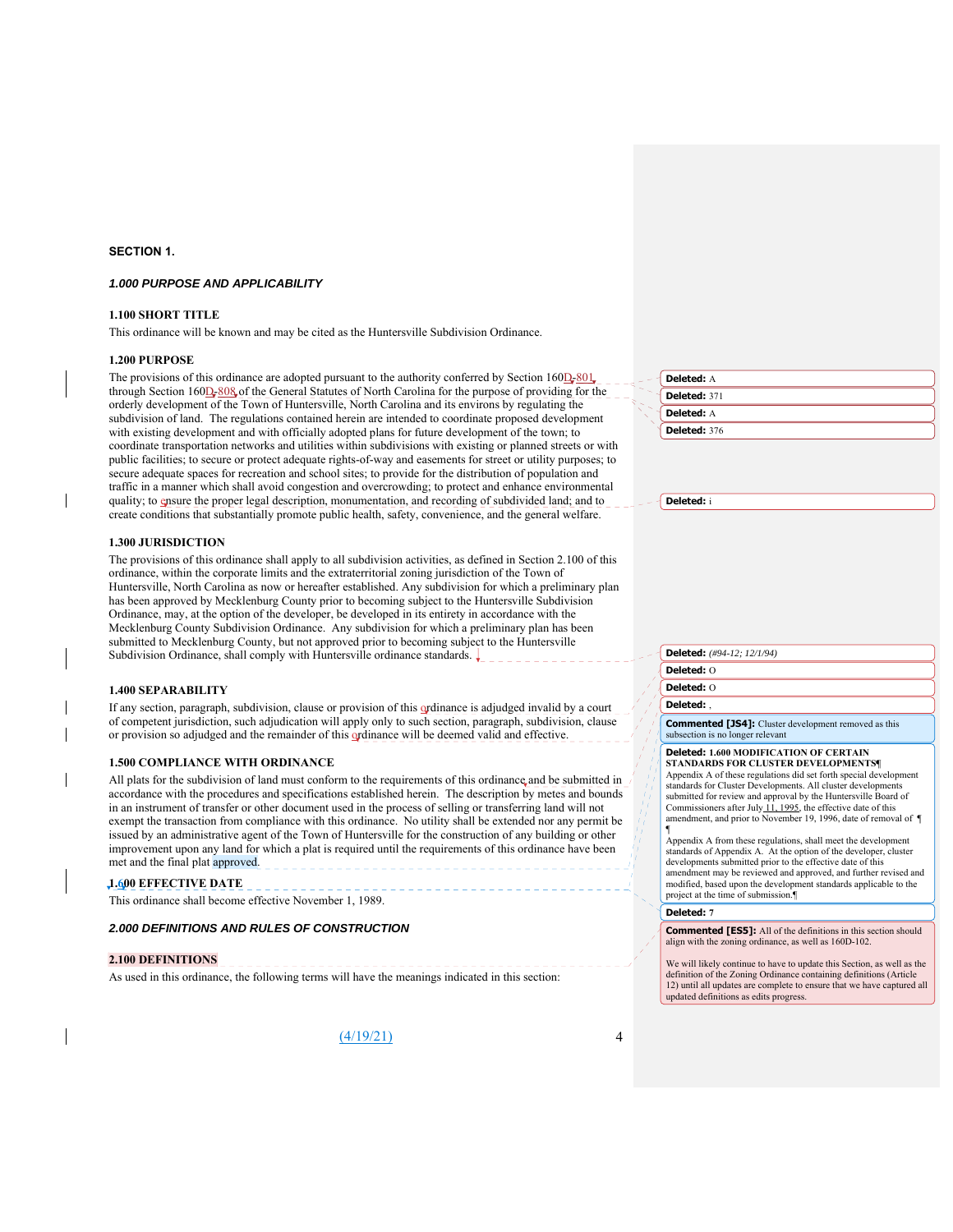#### *Alley.*

A vehicular way used for providing service access along rear or side property lines of lots which are also served by one of the listed street types defined herein or in Article 5 of the Huntersville Zoning Ordinance. An alley may be accepted for public maintenance only if it serves a broad public function. Residential alleys will generally remain private.

#### *Administrative Decision.*

Decisions made in the implementation, administration, or enforcement of development regulations that involve the determination of facts and the application of objective standards set forth in this ordinance. These are sometimes referred to as ministerial decisions or administrative determinations.

#### *Appeal.*

An action requesting reversal or modification of an interpretation or decision made by Town Staff or Administrative Agent in the application of these regulations.

#### *Board of Adjustment.*

The Zoning Board of Adjustment of the Town of Huntersville.

#### *Build-to line.*

A line extending through a lot which is generally parallel to the front property line and marks the location from which the principle vertical plane of the front building elevation, exclusive of porches, bay windows and similar appurtenances, must be erected; intended to create an even building façade line on a street. The build-to line is established on the record plat (final plat).

#### *Building Setback Line.*

A line extending through a lot which is parallel to the front property line and between which and such line no building shall be erected.

#### *Conservation Easement*.

A conservation agreement as defined by N.C.G.S 121-35(1) in the form of an easement.

#### *Consulting Engineer.*

A North Carolina Registered Engineer appointed from time to time by the Town Board of Huntersville.

#### *Corner Lot.*

A lot which abuts the right-of-way of two streets at their intersection.

#### *Designated Administrative Agent (also Designee).*

A government agency or consulting professional which has been designated by the Huntersville Board of Commissioners through contract or agreement to administer the Subdivision Ordinance.

#### *Easement.*

A grant by the property owner for use by the public, a corporation, or person(s) of a strip of land for specified purposes.

#### *Expedited Subdivision Review.*

The review and approval of the division of a tract or parcel of land in single-ownership for which only a Final Plat Review is required. Any subdivision of land, whether major, minor, or other will qualify for Expedited Subdivision Review if in single ownership and all of the following criteria are met:

1. The tract or parcel to be divided is not already exempt as a division of land under Section 2.100 DEFINITION, "Subdivision", paragraph 2 of the Subdivision Ordinance (which

 $(4/19/21)$  5

**Deleted:** O

**Deleted:** ¶

**Commented [JS6]:** Consistent with zoning ordinance definition

#### **Deleted:** *Building face.¶*

The dominant structural plane of the elevation of any side of a building. For example, the building face of a two-story dwelling with one-story porch is considered to be the two-story elevation of such structure…. ¶ . ¶

#### **Deleted:** . ¶

**Deleted:** *Cluster Development.¶* A tract of land planned and developed as an integral unit in a single development operation or a definitely programmed… series of

 series of development operations, and in accordance with an approved site plan. The development on the tract is limited by overall density or intensity. The site-specific vesting plan for a cluster development requires review and approval by the Town Board.¶

**Deleted:** series of development operations, and in accordance approved site plan. The development on the tract is limited by overall density or intensity. The site-specific vesting plan for a cluster development requires review and approval by the Town Board.¶

**Deleted:** ¶

**Deleted:** *¶*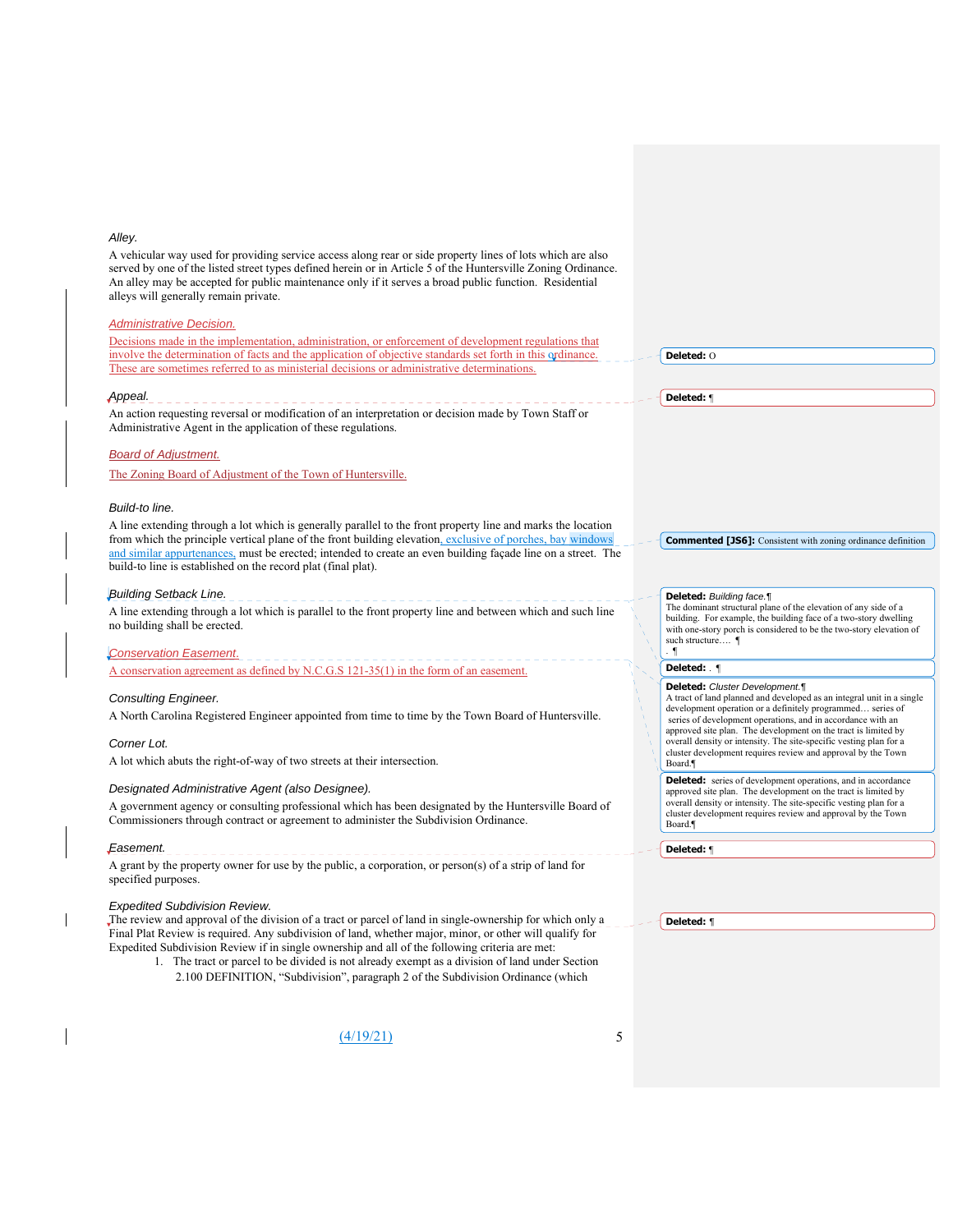exempts the division of land into parcels greater than 5 acres where street right-of-way dedication or reservation is not involved).

- 2. No part of the tract of parcel to be divided has been divided under this subsection in the 10 years prior to division.
- 3. The entire area of the tract or parcel to be divided is greater than five acres.
- 4. After division, no more than three lots result from the division.
- 5. After division, all resultant lots comply with all of the following:

- a. Any lot dimension size requirements of the applicable land-use regulations, if any.
- b. The use of lots is in conformity with the applicable zoning requirements, if any.
- c. A permanent means of ingress and egress is recorded for each lot.

#### *Land Development Standards Manual.*

The most recent edition of the Town of Huntersville Engineering Standards and Procedures Manual, which sets forth standard details for the design and construction of various aspects of development.

#### *Lot.*

ļ

A portion of a subdivision or other parcel of land intended as a unit for transfer of ownership or for development.

#### *Lot Front.*

That side of a lot which fronts on a street. In the case of a corner lot, the subdivider shall designate the front of the lot for purposes of these regulations and the Huntersville Zoning Ordinance by labeling the front and side building lines as such on the final plat.

#### *Open Space.*

Any area which is not divided into private or civic building lots, streets, rights-of-way, parking, or easements for purposes other than open space conservation. Unless specifically allowed by this ordinance in the Farmhouse Cluster, Conservation Subdivisions, and Minor Subdivisions. Reference Article 7.11 Urban, Agricultural, Common, Natural and Recreational Open Space for specific qualitative criteria.

#### *Planning Board.*

The Planning Board of the Town of Huntersville established pursuant to G.S. 160D-301.

#### *Plat*

A map or plan of a parcel of land which is to be, or which has been, subdivided.

#### 

# *Streets (by classification).*

*Freeway* 

*High volume, high speed highways with access only at interchanges. Freeways are typically constructed to Interstate Highway standards. May incorporate special management techniques and may contain specialized accommodations for multioccupant or transit vehicles. No parallel accommodation for non-motorized users.* 

**Boulevards** igh volume, moderate speed roadway. Includes median and may incorporate interchanges as appropriate. Access strongly controlled, typically provided at street intersections

 $(4/19/21)$  6

**Deleted:** *Land Clearing and Inert Debris (LCID) Landfill.¶* A landfill that is limited to receiving stumps, limbs, leaves, concrete, brick, wood, uncontaminated earth or other solid wastes meeting the standards of the State of North Carolina….

#### **Deleted:** .

.

#### **Deleted:** regulates

**Deleted:** and controls the technical standards for construction of public and private improvements relating to streets, sidewalks, drainage and other facilities. Whenever, in this ordinance, reference is made to "standards" or "manual" it refers to the most recent edition of the "Town of Huntersville Engineering Standards and Procedures Manual".…

# **Deleted:** Any area which is not divided into private or civic

building lots, streets, rights-of-way, parking, or easements for purposes other than open space conservation. In the Farmhouse Cluster, open space may also include deed-restricted portions of private building lots. Urban Open Space assumes one or more of the forms detailed in Article 7 of the Huntersville Zoning Ordinance and may contain recreation equipment and amenities as indicated. Natural, Recreational and Agricultural Open Space is site specific in its designation. Golf courses and other neighborhood and outdoor recreational uses which are designed and sited to preserve rural appearance will be construed, in whole or in part, to be Recreational open space as permitted in Article 7 of the Huntersville Zoning Ordinance.

**Commented [JS11]:** Matches with Open Space definition in Zoning Ordinance

#### **Deleted:** *Planning Area.¶*

The land located within the boundaries of the most recently adopted Huntersville Land Development Plan, and consistent generally with the town's annexation sphere of influence…¶ ¶

#### **Deleted:** ¶

**Commented [JG13]:** Definition from 160D.

#### **Deleted:** *Reverse Frontage.¶*

*¶* The configuration of lots or a development site so that vehicular access to the lots or development site does not involve individual driveway connections to the street to which access is restricted, but rather is from another means such as a public or private street or easement which either intersects or runs parallel to the street to which access is restricted. Reverse frontage does not relate to any particular orientation of a structure to the street.

#### **Deleted:** .

**Commented [JS15]:** Definitions changed to match Zoning Ordinance and Comprehensive Transportation Plan

#### **Deleted:** *or Expressway (Class I).*

**Deleted:** A multi-lane, grade-separated, limited access major road connecting this region, major activity centers or major roads with other regions, major activity centers or major roads. It is designed to accommodate large volumes at high speeds. Such a facility may be part of the interstate, federal, or state primary highway system. A Class I road will be built to or approaching interstate design standards.¶

**Deleted:** *Limited Access Arterial (Class II).*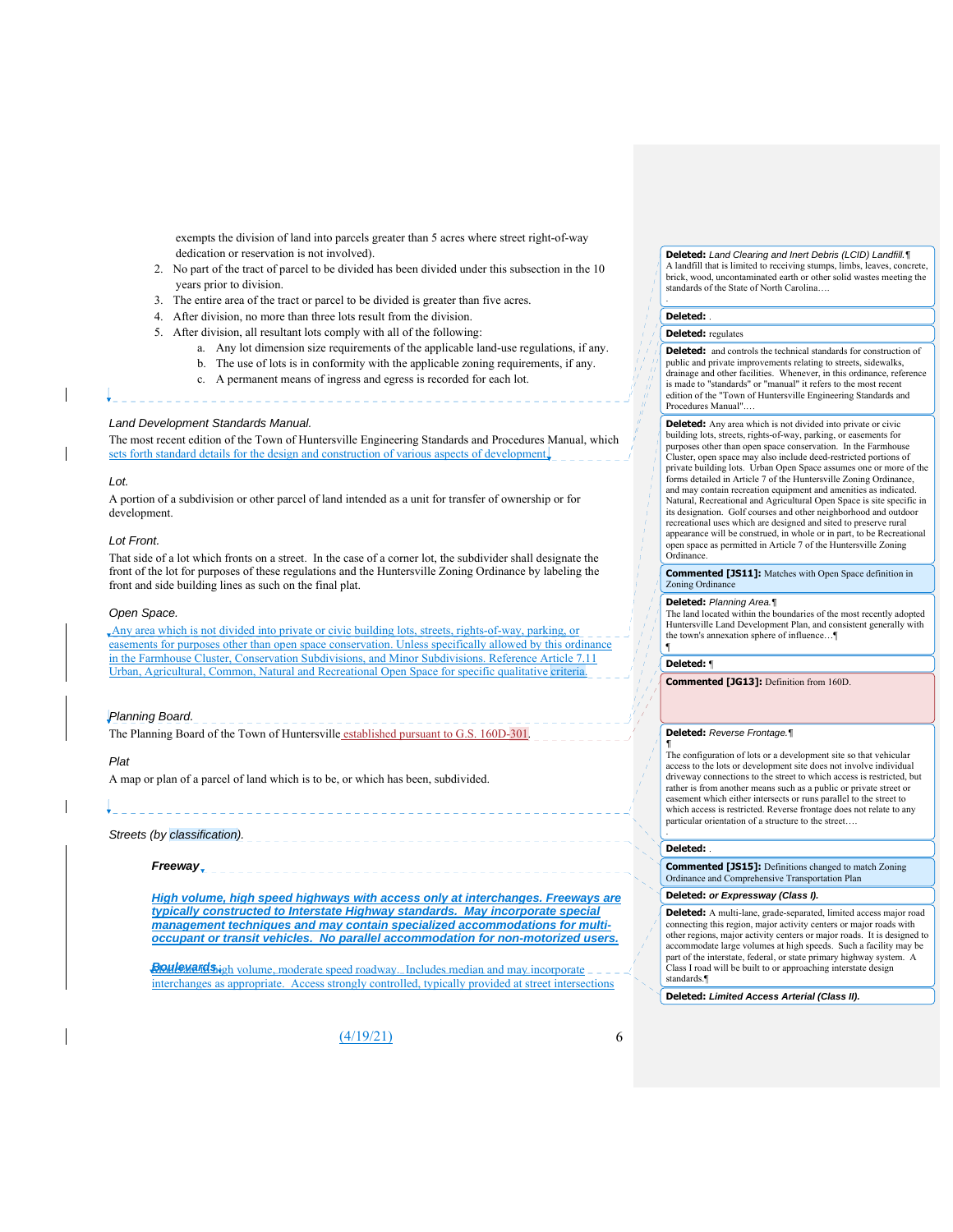and may be directional in nature (i.e. not full movement.) Shall incorporate provisions for transit, bicycle, and pedestrian users depending on context,

#### *Other Major Thoroughfares*

*Multi-lane, moderate to high volume roadway, speed limits vary according to context. Often incorporate auxiliary lanes for turning vehicles. Typically includes median, individual driveways discouraged. Shall incorporate provisions for transit, bicycle, and pedestrian users. Minor Thoroughfare* 

Usually two-lane roadways with low to moderate speeds depending on context. Balance of mobility and access functions. May include transit user provisions, shall incorporate nonmotorized users.

#### *Collector.*

A roadway which assembles traffic from local streets and distributes it to the nearest thoroughfare street. The collector road provides direct primary access to low/medium density land uses. It is designed to carry low to moderate traffic volumes at low to moderate speeds.

#### *Local.*

This is a two-lane roadway which provides access directly to adjoining low/medium density land uses. It also conducts traffic to collector streets which serve the area. The local road is designed to accommodate low volumes of traffic at low speeds.

#### *Cul-de-sac.*

A short minor street having one end open to traffic and the other permanently terminated by a vehicular turnaround. Cul-de-sacs may not exceed 350 feet in length and must be accessed from a street providing internal or external connectivity. They are permitted where topography makes a street connection impracticable.

#### *Marginal Access Street.*

A public or private street adjoining or parallel to an arterial street to relieve the arterial street of the necessity of providing access to abutting property.

#### *Town Streets.*

Town Street classification refers to the hierarchy of low speed, interconnected streets with pedestrian orientation of buildings and a fine-grained section which includes street tree plantings and sidewalks on either side of pavement. The required street elements can be assembled in a variety of ways depending on the fronting uses and the function/rank of the street in the hierarchy. Streets meeting the standards of Article 5 and the Engineering Standards and Procedures Manual (ESAPM**)** are eligible for acceptance and maintenance by the Town as public streets. Residential alleys will generally remain private.

#### *Street, Private.*

An interior circulation road designed and constructed to carry vehicular traffic from public streets within or adjoining a site to parking and service areas; it is not maintained nor intended to be maintained by the public.

#### *Street Right-of-Way.*

Street right-of-way shall mean any public right-of-way set aside for public travel which has been accepted for maintenance by the State of North Carolina or the Town of Huntersville or Mecklenburg County, if so authorized, or has been dedicated for public travel by the recording of a plat or a subdivision which has

 $(4/19/21)$  7

**Deleted:** A multi-lane limited access major road connecting major activity centers or major roads. It is designed to accommodate large volumes of traffic at moderate speed. Intersections are at grade, with access only at cross streets, rather thant at individual driveways. All types of land uses are acceptable along this road with proper consideration to environmental stresses related to the road. …

#### **Deleted:** *Major Arterial (Class III).*

**Deleted:** A multi-lane major roadway connecting Class I, II, or III streets with lesser streets in the network. The Class III road may also provide connections between this and other regions. It is designed to accommodate large volumes of traffic at moderate speeds, but it is not intended to provide primary access to adjoining high trip generating uses.  $\P$ 

#### *Commercial Arterial (Class III-C).¶*

A multi-lane, major roadway connecting Class I or II roads with lesser streets in the network, the Class III-C road may also connect this region to other regions. It is designed to accommodate large volumes of traffic at moderate speeds while also providing direct access to nonresidential high trip generating land uses. A Class III-C road may be part of state primary or secondary highway systems.¶

#### **Deleted:** *Arterial (Class IV).*

**Deleted:** A roadway, frequently two lanes, providing a connection from Class II and Class III roads to other lesser roads in the system. It is designed to accommodate moderate volumes of traffic at moderate speeds. It does not have a significant function in connecting this region to other regions. Therefore, it usually only handles trips for short to moderate distances.¶

# **Deleted:** ,

**Deleted:** . The Collector Street is characteristic of conventional subdivisions approved prior to November 19, 1996, the effective date of this amendment. Its function is replaced by one or a combination of the Town Street types defined in Article 5, Huntersville Zoning Ordinance.

**Deleted:** The Local Street is characteristic of conventional subdivisions approved prior to November 19, 1996. It is replaced by one or more of the Town Street types defined in Article 5, Huntersville Zoning Ordinance. ¶

**Deleted:** The street types defined in Article 5 of the Huntersville Zoning Ordinance, intended to serve developments submitted and approved after November 19, 1996, the effective date of this a<br>nendment.¶

**Commented [JS16]:** Consistent with Zoning Ordinance

**Deleted:** Highway Commercial Zoning District where existing development or limited access arterial prohibits extension and connection of the public street network; not dedicated to or maintained by the public. ¶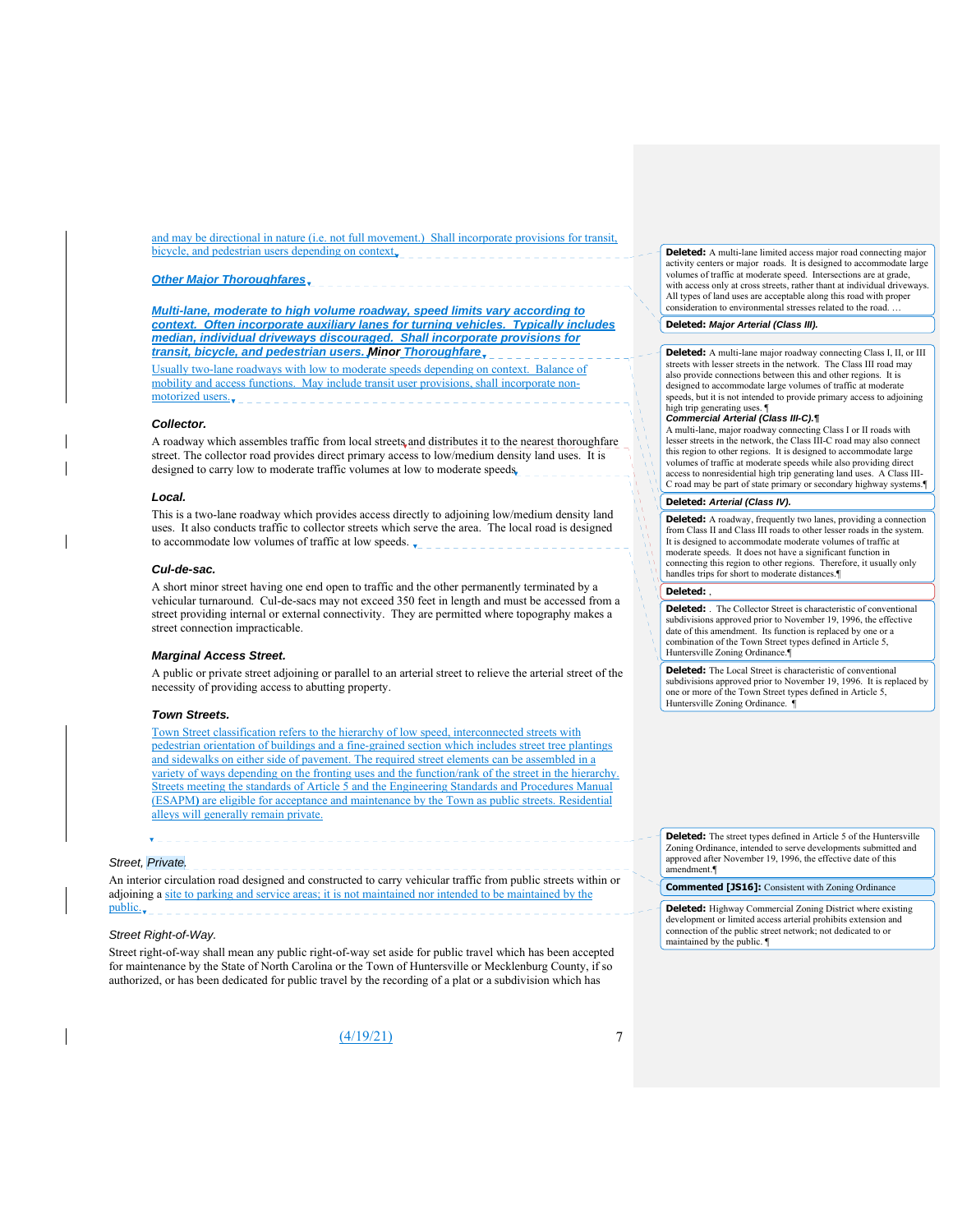been approved or is subsequently approved by the Town of Huntersville, or has otherwise been established as a public street prior to the adoption of this ordinance.

#### *Subdivision.*

A subdivision will include all divisions of a tract or parcel of land into two or more lots, building sites, or other divisions when any one or more of those divisions is created for the purpose, whether immediate or future, of sale or building development of any type (including both residential and non-residential multiple building sites and multi-site projects even if there is no division of the underlying land into separate parcels for recordation with the Register of Deeds) and also includes all divisions of land involving the dedication of a new street or a new street right-of-way or a change in existing streets; provided, however, that the following will not be included within this definition nor be subject to the requirements of this ordinance:

- The combination or recombination of portions of subdivided and recorded lots prior to the effective date of this ordinance, or portions of lots platted in compliance with this ordinance after its effective date, where the total number of lots is not increased and the resultant lots are equal to the standards of this ordinance and the appropriate zoning classification.
- The division of land into parcels greater than 5 acres where street right-of-way dedication is not involved.
- The public acquisition by purchase of strips of land for the widening or opening of streets or for public transportation system corridors or the location of public utility rights-ofway.
- The division of a tract in single ownership whose entire area is no greater than two acres into not more than three lots, where street right-of-way dedication s not involved and where the resultant lots are equal to or exceed the standards of the appropriate zoning classification.
- The division of land into plots or lots for use as a cemetery.
- The creation of a separate lot or property interest by a less than fee simple instrument, such as a lease, when the property interest created is divided from the original parcel for less than 10 years including option to renew.
- The division of a tract or parcel into separate tracts or parcels, or the creation of interest in lots or parcels, by means of (a) a deed of trust, mortgage, or similar security interest solely for the purpose of securing any bona fide obligation (including transfers of such parcels or tracts pursuant to foreclosure or deeds in lieu of foreclosure) and (b) releases from the liens and operation of such deeds of trust, mortgages, or similar security interests.
- Easements for the purposes of utilities, driveways, parking, footpaths, trails, or other similar purposes.
- Proceedings to partition interests in lots or parcels pursuant to Chapter 46 of the North Carolina General Statutes (or any successor statute) resulting in the division of a lot or parcel into two or more lots or parcels except where the partition proceeding is brought to circumvent the provisions of this Ordinance.
- 10. Transfers of tracts or parcels by inheritance or bona fide gift. 11. Condemnation or deed in lieu of condemnation, by either a public or private condemner; provided, however, that the condemner must comply with the requirements of this ordinance as to the property acquired, either prior to the commencement of any development of the property acquired, or prior to the issuance of any building permit on the property acquired, or within six months following the date of acquisition, whichever occurs first.

**Commented [JG17]:** 160D-102 (31) Subdivision. - The  $\frac{1}{2}$  division of land for the purpose of sale or development as specified in G.S. 160D-802.

**Commented [ES18R17]:** Noted areas where our ordinance differs

**Deleted:** 1. **Deleted:** parcels platted

| <b>Commented [ES19]:</b> Statute says 10; $160D-802(a)(2)$ |
|------------------------------------------------------------|
| <b>Commented [JS20R19]:</b> Huntersville set at 5 acres    |
| Deleted: 2.                                                |
| <b>Deleted:</b> or reservation                             |
| Deleted: 3.                                                |
| Deleted: 4.                                                |
| <b>Deleted:</b> or reservation i                           |
|                                                            |
| <b>Deleted:</b> 5.                                         |

**Deleted:** 7.

**Deleted:** 6.

| Deleted: 8. |  |  |  |
|-------------|--|--|--|
|             |  |  |  |

**Deleted:** 9.

**Deleted:** 10.

**Deleted:** 11.

(4/19/21) 8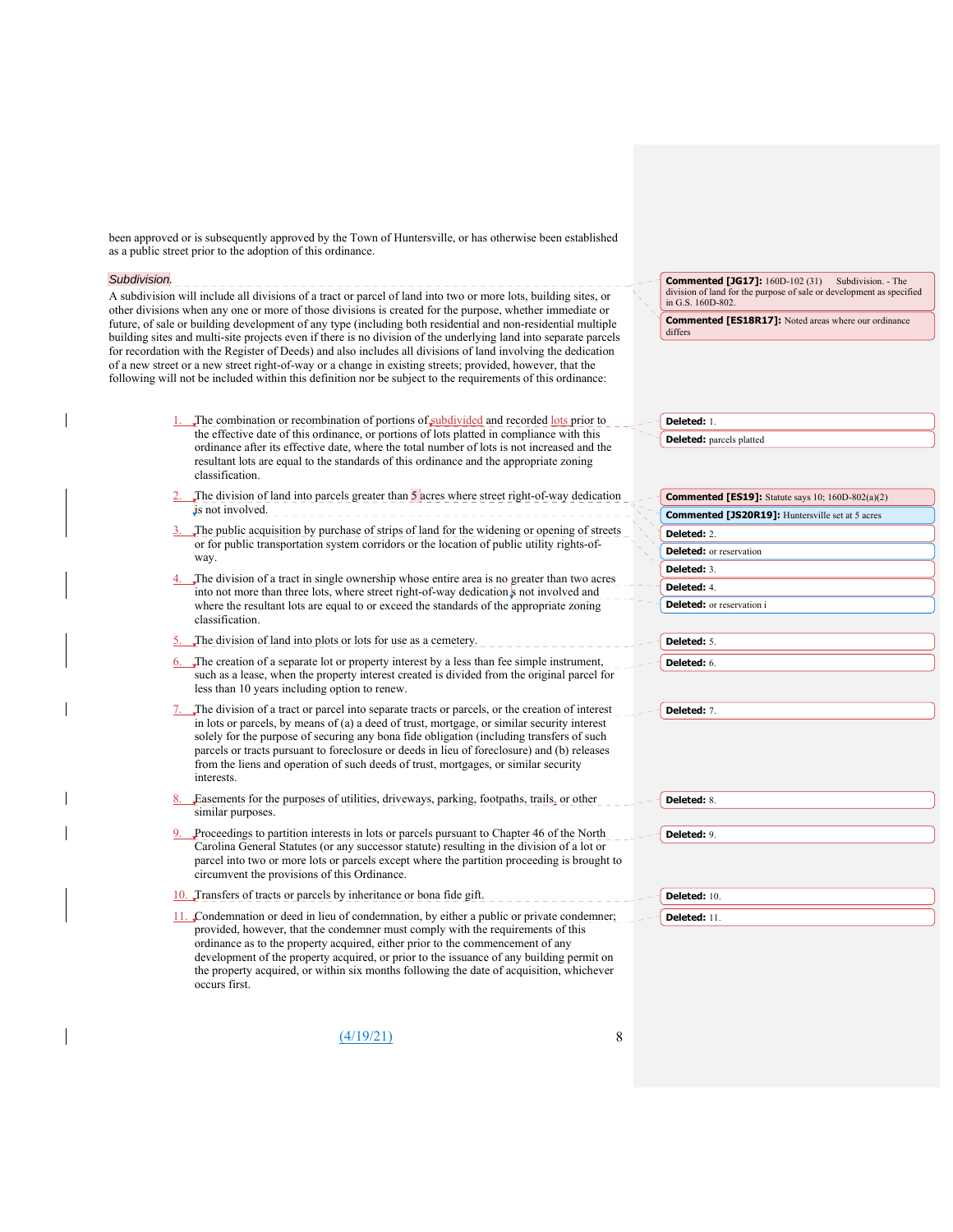#### *Subdivision, Conservation*

A tract of land 40 acres or more that is subdivided into single family building lots at a gross density not exceeding 1 dwelling unit per 20 acres, where no new streets are created through the development process and use of the land is restricted by an irrevocable conservation easement held by a conservation organization authorized by N.C.G.S.  $121-35(1)$  et seq.

#### *Subdivision, Limited.*

A subdivision that is not otherwise exempt from the provisions of this ordinance and where the tract or parcel of land retained by the owner submitting the land for subdivision approval is in excess of ten (10) acres. For such subdivisions the owner shall be required to plat only the parcel(s) to be transferred or leased and only said parcel(s) shall be subject to the requirements of this ordinance.

#### *Subdivision, Major.*

A subdivision not otherwise exempt from these regulations that involves any of the following:

- 1. The creation of any new public street or street right-of-way, or improvements to an existing street.
- 2. A future public school, park, greenway, or open space site shown in any adopted plan or policy document.
- 3. The extension of any needed right-of-way or easement for the water or sewer system operated by Charlotte-Mecklenburg Utility Department.
- 4. The installation of drainage improvements through one or more lots to serve one or more other **lots**
- 5. The installation of a private waste water treatment plant or a private water supply system for more than one lot or building site.

#### *Subdivision, Minor.*

A subdivision that is not otherwise exempt from the provisions of this ordinance and that does not involve any of the following:

- The creation of any new public street or street right-of-way, or improvements to an existing street.
- 2. A future public school, park, greenway, or open space site shown in any adopted plan or policy document.
- The extension of any needed right-of-way or easement for the water or sewer system operated by Charlotte-Mecklenburg Utility Department.
- 4. The installation of drainage improvements through one or more lots to serve one or more other lots.
- The installation of a private waste water treatment plant or a private water supply system for more than one lot or building site.

For purposes of these regulations, Farmhouse Cluster developments are considered a minor subdivision and require Town Board approval.

#### *Thoroughfare.*

| Any street (existing or proposed) on the adopted Comprehensive Transportation Plan (CTP)    |
|---------------------------------------------------------------------------------------------|
| Highway Map. The words thoroughfare and arterial are used synonymously and indicate streets |
| which are designated as freeways, boulevards, other major thoroughfare or minor             |
| thoroughfare Thoroughfare Plan.                                                             |

**Deleted:** Any street designated on the adopted thoroughfare plan or any street which is an extension of any street on the thoroughfare plan and which extends into the area not covered by the thoroughfare plan. The words thoroughfare and arterial are used synonymously and indicate streets which are designated as Class I, II, III, III-c, or IV.

**Commented [JS24]:** Consistent with Zoning Ordinance **Deleted:** ¶

| (4/19/21) |  |
|-----------|--|
|-----------|--|

**Deleted:** A subdivision not otherwise exempt from the provisions of this ordinance where no new public streets are to be created and the tract to be subdivided is 40 acres or more, subdivided into single family building lots at a gross density not exceeding 1 dwelling unit per 20 acres, and subject to the restrictions of an irrevocable conservation easement held by a conservation organization authorized by N.C.G.S 121-35(1) . …

| <b>Commented [JS23]:</b> Consistent with Zoning Ordinance |
|-----------------------------------------------------------|
| Deleted: 4                                                |
| Deleted: 4                                                |

**Deleted:** ¶

| Deleted: 1. |  |  |
|-------------|--|--|
|             |  |  |
| Deleted: 2. |  |  |
|             |  |  |
| Deleted: 3. |  |  |
|             |  |  |
| Deleted: 4. |  |  |
|             |  |  |
| Deleted: 5. |  |  |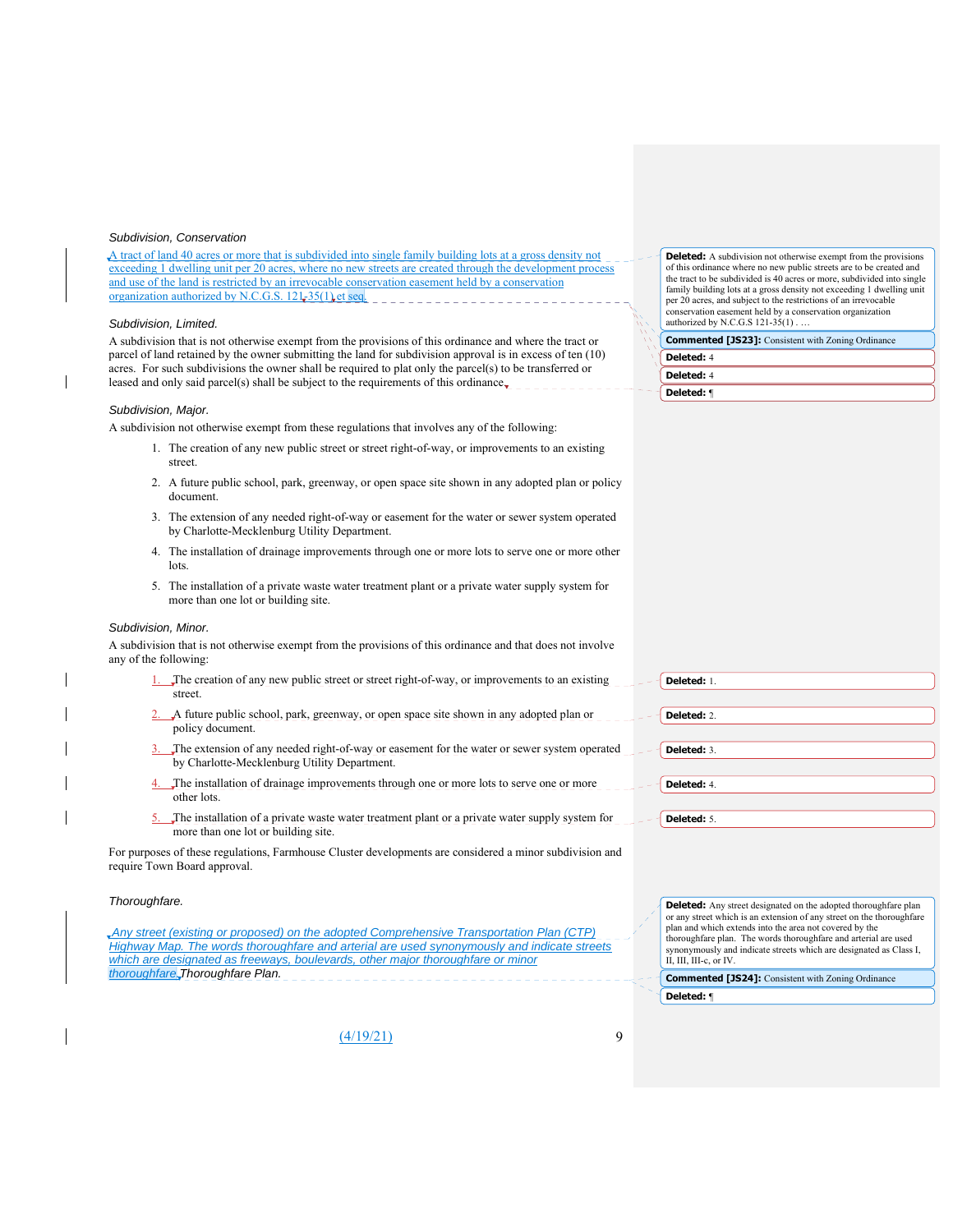| The most recent map adopted by the Metropolitan Planning Organization which indicates the system of<br>roads expected to serve major access and travel needs with regard to auto, truck, and transit transportation.<br>The words thoroughfare plan and arterial street plan are used synonymously. |                                                           |
|-----------------------------------------------------------------------------------------------------------------------------------------------------------------------------------------------------------------------------------------------------------------------------------------------------|-----------------------------------------------------------|
| Through Lot.                                                                                                                                                                                                                                                                                        |                                                           |
| A lot <sub>v</sub> other than a corner lot with frontage on more than one street.                                                                                                                                                                                                                   | <b>Commented [JS25]:</b> Consistent with Zoning Ordinance |
|                                                                                                                                                                                                                                                                                                     | <b>Deleted:</b> with frontage on two streets.             |
| Town Board.<br>The Board of Commissioners of the Town of Huntersville $_{\bullet}$                                                                                                                                                                                                                  | Deleted: ¶                                                |
|                                                                                                                                                                                                                                                                                                     |                                                           |
| Town Manager.                                                                                                                                                                                                                                                                                       |                                                           |
| The Town Manager of the Town of Huntersville.                                                                                                                                                                                                                                                       |                                                           |
| Variance.                                                                                                                                                                                                                                                                                           |                                                           |
| An action requesting consideration for relief from the strict enforcement of the standards of the ordinance<br>where special circumstances or unusual considerations may exist on the parcel of land.                                                                                               |                                                           |
| <b>2.200 RULES OF CONSTRUCTION</b>                                                                                                                                                                                                                                                                  |                                                           |
| For the purposes of these regulations, the following rules of construction apply.                                                                                                                                                                                                                   |                                                           |
| These regulations will be construed to achieve the purposes for which they are adopted.                                                                                                                                                                                                             | Deleted: 1.                                               |
| 2. In the event of any conflict in limitations, restrictions, or standards applying to a project, the<br>provision more consistent with the Huntersville Zoning Ordinance shall apply.                                                                                                              | Deleted: 2.                                               |
| The words "shall", "must", and "will" are mandatory in nature, implying an obligation or duty to                                                                                                                                                                                                    | Deleted: 3.                                               |
| comply with the particular provision.                                                                                                                                                                                                                                                               |                                                           |
| The word "may" is permissive in nature except when used in the negative.                                                                                                                                                                                                                            | Deleted: 4.                                               |
| 5. References to "days" will always be construed to be working days, as defined in Article 12 of the<br>Zoning Ordinance, unless the context of the language clearly indicates otherwise.                                                                                                           | Deleted: 5.                                               |
| <b>3.000 DECISION MAKING AND ADMINISTRATIVE BODIES</b>                                                                                                                                                                                                                                              |                                                           |
| 3.100 PLANNING STAFF                                                                                                                                                                                                                                                                                | Deleted: TOWN                                             |
| In addition to any authority granted to the Planning Director by other ordinances of the Town of                                                                                                                                                                                                    |                                                           |
| Huntersville, the Planning Director and the employees under his or her direction, $\rho r$ other Designee, may                                                                                                                                                                                      | Deleted: and                                              |
| from time to time, be designated by the Board of Commissioners to administer the Subdivision Ordinance.<br>and will have the following duties in accordance with these regulations.                                                                                                                 | <b>Deleted:</b> such agent as may                         |
| 1. To review all petitions for subdivisions of land, within the authority and jurisdiction of these                                                                                                                                                                                                 | <b>Deleted:</b> (Designee)                                |
| regulations, and comment on completeness of petitions and conformity to the requirements of                                                                                                                                                                                                         | Deleted: (#94-17; 12/06/94)                               |
| these regulations.                                                                                                                                                                                                                                                                                  | Deleted: 1.                                               |
| To review and provide comments on variance petitions.<br>2.                                                                                                                                                                                                                                         | Deleted: 2.                                               |
| To maintain files and other public records related to the administration and enforcement of these<br>3.<br>regulations.                                                                                                                                                                             | Deleted: 3.                                               |
| To comment on proposed amendments to these regulations.<br>4.                                                                                                                                                                                                                                       | Deleted: 4.                                               |
| To interpret the provisions of these regulations.<br>5.                                                                                                                                                                                                                                             | Deleted: 5.                                               |
| To coordinate all local, state, and other appropriate agency review and comment on all<br>6.                                                                                                                                                                                                        | Deleted: 6.                                               |
| subdivisions proposed under these regulations.                                                                                                                                                                                                                                                      |                                                           |

 $\mathbf{I}$ 

 $\overline{1}$ 

 $\begin{array}{c} \hline \end{array}$ 

 $\overline{\phantom{a}}$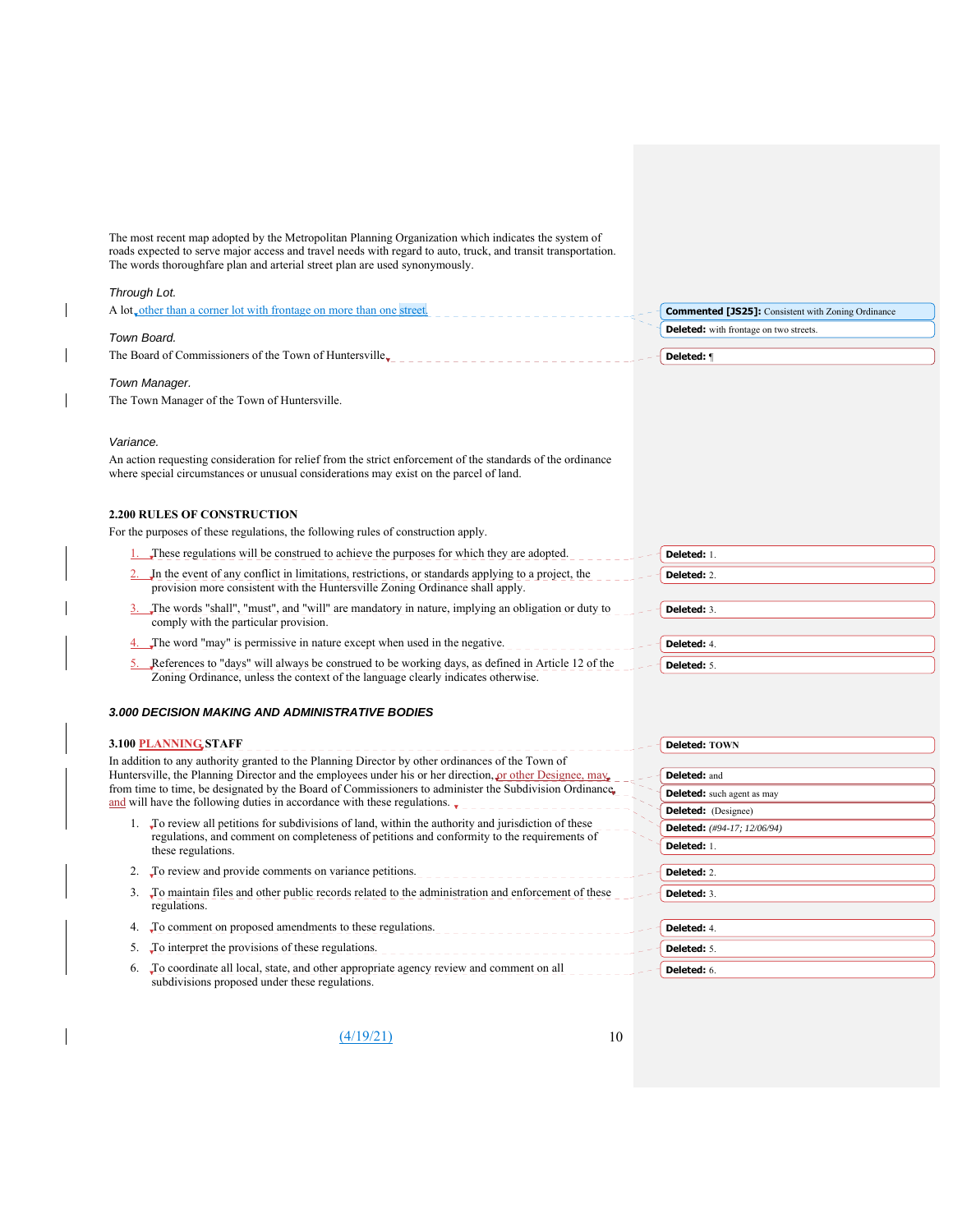| 7. To establish such procedures as necessary and proper for the administration of their |
|-----------------------------------------------------------------------------------------|
| responsibilities under these regulations.                                               |

- 8. To approve for recordation in the Mecklenburg County Register of Deeds those divisions of land which, according to the definition of Subdivision found in Section 2.100, are not subject to the requirements of this ordinance.
- 9. To approve for recordation in the Mecklenburg County Register of Deeds those divisions of land, defined as Limited Subdivisions and Minor Subdivisions in Section 2.100, which meet the standards of the Subdivision Ordinance and Zoning Ordinance, except as otherwise provided in Section 6.550.
- 10. To approve Major Subdivision Preliminary Plans and Final Plats which are identical to, or include only minor revision(s) to, the approved sketch plan. **Minor revisions** include, but are not limited to, minor shifts in streets to adjoining properties, shift in streets internal to the subdivision, minor shifts in open space location, reduction of lot and/or unit count not inconsistent with the intent of the most detailed plan approved by the Board of Commissioners, and other changes which do not alter the overall layout of the plan. **Major revisions** include, but are not limited to, the addition of lots, the addition of streets, change(s) to the pattern of street connections, changes to open space provisions, reduction in dedications to the public, or any other feature(s) of the subdivision which assumed significance at the time of sketch plan approval.
- 11. To approve minor revisions to sketch plans, preliminary plans, and final plats; **Minor revisions** include, but are not limited to, minor shifts in streets to adjoining properties, shift in streets internal to the subdivision, minor shifts in open space location, reduction of lot and/or unit count not inconsistent with the intent of the most detailed plan approved by the Board of Commissioners, and other changes which do not alter the overall layout of the plan.
- 12. To approve subdivision sketch plans that are consistent with or show minor changes to an approved conditional rezoning plan. Minor changes to a conditional rezoning plan shall include, but not be limited to, minor shifts in street and open space location (not less open space), fewer lots and other changes which do not alter the overall layout of the plan or which were significant at the time of the conditional rezoning plan approval.
- 13. To approve final plats for recordation in conjunction with an Expedited Subdivision Review.

#### **3.200 PLANNING BOARD**

In addition to any authority granted to the Planning Board by other ordinances of the Town of Huntersville, the Planning Board will have the following powers and duties to be carried out in accordance with these regulations.

- 1. To hear and make advisory recommendations on proposed amendments to the text of these regulations; to propose, as needed, amendments to change the text of these regulations.
- 2. To review and make recommendation on sketch plans for major subdivisions (unless otherwise provided) and major changes to approved sketch or preliminary plans for major subdivisions in accordance with the regulations set forth by the zoning and subdivision ordinances. 3. To hear, recommend and comment on requests for variances from the standards of this ordinance in accordance with the provisions of Section 4.000.
- 4. To hear and make recommendation on appeals from the interpretation of any provisions of this ordinance by the Town Staff or Designated Administrative Agent. The Planning Board may recommend reversal or modification of any action under appeal upon finding an error in the application of these regulations.

In all of these matters, the Planning Board may recommend approval of the request, denial of the request, or approval of the request with conditions relating to the intent and standards of this ordinance.

| . | . . |  |
|---|-----|--|

| elete.<br>л |
|-------------|
|             |

**Deleted:** 7.

**Deleted:** 8.

# **Deleted:** 10.

**Commented [ES26]:** Since we are referencing minor revisions, we should define minor revisions rather than the converse. Or at least define both.

**Commented [JS27]:** Town Board indicated staff should approve street shifts internal to a development provided they do not affect access to adjacent properties: January 28, 2021 Retreat. This was in reference to Bryton single-family amendment where streets shifted and density was reduced.

**Deleted:** and **Deleted:** minor changes to

**Commented [JS28]:** While Statute 160D-703(b) mentions minor changes do not include modifications to "density of overall development", it is a common practice as engineering plans are prepared that lot counts are reduced. Staff supports keeping a reduction in lots defined as a minor change because the impact will be less than what was approved. We believe reducing the impact of development is in keeping with the statute.

**Deleted:** ¶

|                                                   | Deleted:                                |  |  |  |
|---------------------------------------------------|-----------------------------------------|--|--|--|
|                                                   | <b>Deleted:</b> of the zoning ordinance |  |  |  |
| <b>Deleted:</b> the authority and jurisdiction of |                                         |  |  |  |
| Deleted: se                                       |                                         |  |  |  |
|                                                   | Deleted: <b>1</b>                       |  |  |  |

**Deleted:** 9.

 $\frac{(4/19/21)}{11}$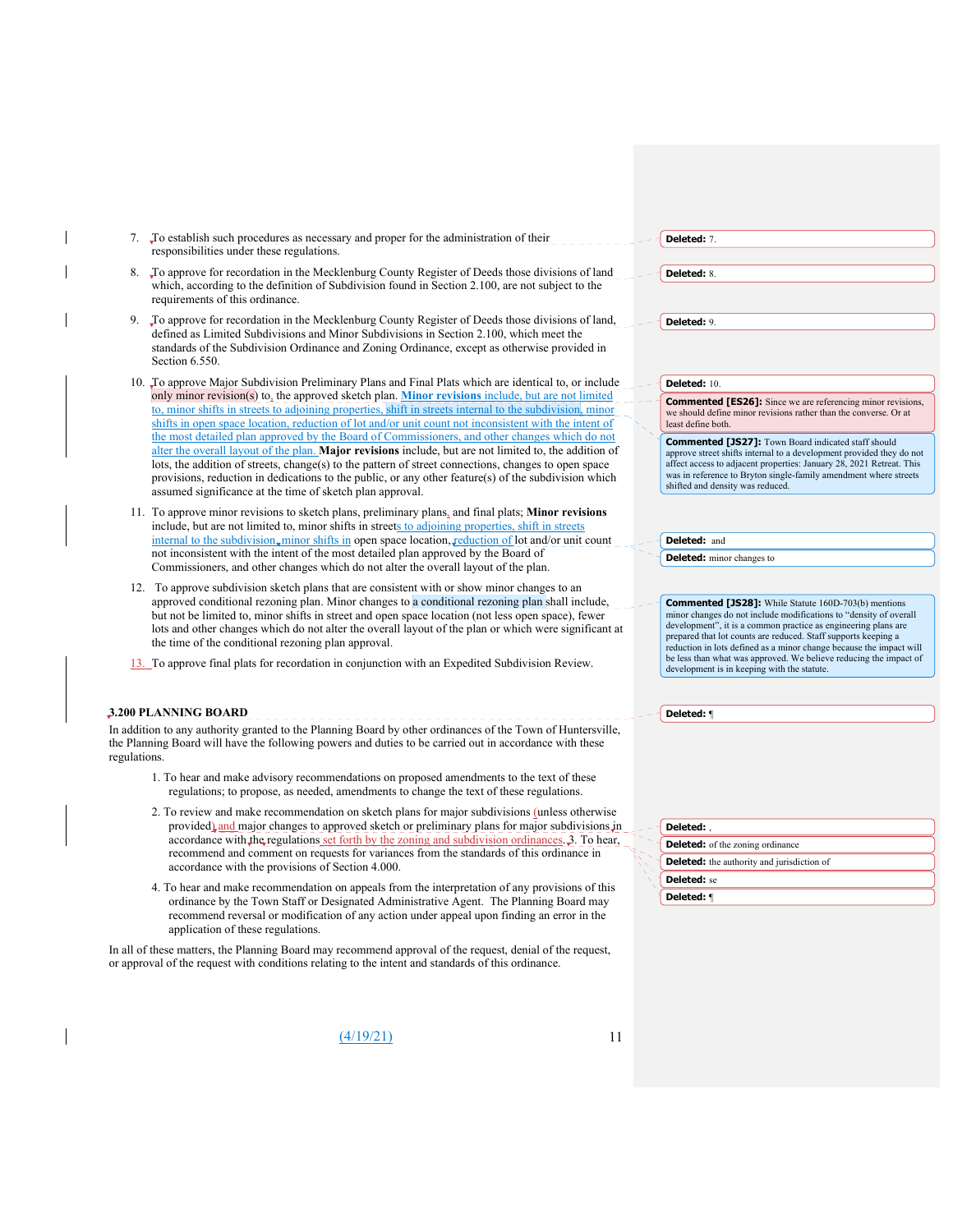#### **3.300 TOWN BOARD OR DESIGNATED ADMINISTRATIVE AGENT**

In addition to all other authority reserved to the Town Board by other ordinances, the Town Board will have the following powers and responsibilities in accordance with these regulations.

- 1. To hear and decide proposed amendments to the text of these regulations.
- 2. To review and decide all applications for approval of Major Subdivision Sketch Plans (unless otherwise provided), major changes to approved sketch plans or preliminary plans for Major Subdivisions, and Farmhouse Clusters as provided in Article 3 of the Zoning Ordinance.
- 3. To hear and decide requests for variances from the standards of this ordinance in accordance with the provisions of Section 4.000.
- 4. To hear and decide appeals from the interpretation of any provisions of this ordinance by the Town Staff or Designated Administrative Agent. The Town Board may reverse or modify any action under appeal upon finding an error in the application of these regulations.

In all of these matters, the Town Board may approve the request, deny the request, or approve the request with conditions relating to the intent and standards of this ordinance.

# **3.400 PLANNING STAFF ADDITIONAL POWERS**

The Planning Director and the employees under his or her direction will have the following additional powers and duties to be carried out in accordance with these regulations:

- 1. To maintain the text of these regulations.
- 2. To recommend and prepare amendments to the text of these regulations.
- 3. To accept and file petitions for variances.
- 4. To accept and file notices of appeals within ten (10) days of the day an administrative interpretation or decision is issued.

#### *4.000 APPEALS AND VARIANCES*

#### **4.100 AUTHORITY**

The Planning Board may recommend, and the Town Board shall hear and decide petitions for appeals from an interpretation or decision made by Planning Staff or Designated Administrative Agent and petitions for variances from the requirements of these regulations. Any reversal, modification, or affirmation of an interpretation or any variance thus authorized will be entered in writing in a decision of the Town Board with the justification set forth.

#### **4.200 INITIATION**

Any person who has standing under G.S. 160D-1402(c) or the local government may appeal an administrative decision made pursuant to this ordinance to the board. An appeal is taken by filing a notice of appeal with the Planning Staff. The notice of appeal shall state the grounds for the appeal. A petition for variance may be initiated only by the owner of the affected property, an agent authorized in writing to act on the owner's behalf, or a person having a written contractual interest in the affected property.

#### *4.210 FILING OF NOTICE OF APPEAL*

The owner or other party has 30 days from receipt of the written notice of the determination within which to file an appeal. Any other person with standing to appeal has 30 days from receipt from any source of actual or constructive notice of the determination within which to file an appeal. A notice of appeal, in the form prescribed by the Planning Director, must be filed with the Planning Staff, accompanied by a nonrefundable filing fee as established by the Huntersville Board of Commissioners. The official who made the decision shall transmit to the board all documents and exhibits constituting the record upon which the decision appealed from is taken. The official shall also provide a copy of the record to the appellant and to the owner of the property that is the subject of the appeal if the appellant is not the owner.

(4/19/21) 12

**Deleted:** z **Deleted:** o

**Deleted: STAFF TO THE Deleted: BOARD**

#### **Deleted:** the Town

**Commented [ES29]:** 160D-406(j) requires quasi-judicial decisions. Applies to **each** quasi-judicial decision, including variances, appeals, AND quasi-judicial subdivision decision.

160D-406(j) Each quasi-judicial decision shall be reduced to writing, reflect the board's determination of contested facts and their application to the applicable standards, and be approved by the board and signed by the chair or other duly authorized member of the board. A quasi-judicial decision is effective upon filing the written decision with the clerk to the board or such other office or official as the development regulation specifies. The decision of the board shall be delivered within a reasonable time by personal delivery, electronic mail, or first-class mail to the applicant, landowner, and any person who has submitted a written request for a copy prior to the date the decision becomes effective.

**Deleted:** the minutes

#### **Deleted:**

**Deleted:** A petition for an appeal of an administrative interpretation or decision may be initiated by any person aggrieved or by any officer or department of the Town of Huntersville

#### **Commented [JG30]:** Language from 160D-405(d)

**Deleted:** within 10 days of the day an administrative interpretation or decision is issued. The notice filed with the Planning Staff must be

#### **Deleted:**

**Deleted:** Failure to timely file such notice and fee will constitute a waiver of any rights to appeal under this section. …

**Deleted:** The filing of such notice will require the

**Commented [JG31]:** 160D-405(e)

**Deleted:** officer whose action is appealed to transmit to the Town Manager and Planning Director all administrative papers, record and other information regarding the subject matter of the appeal.¶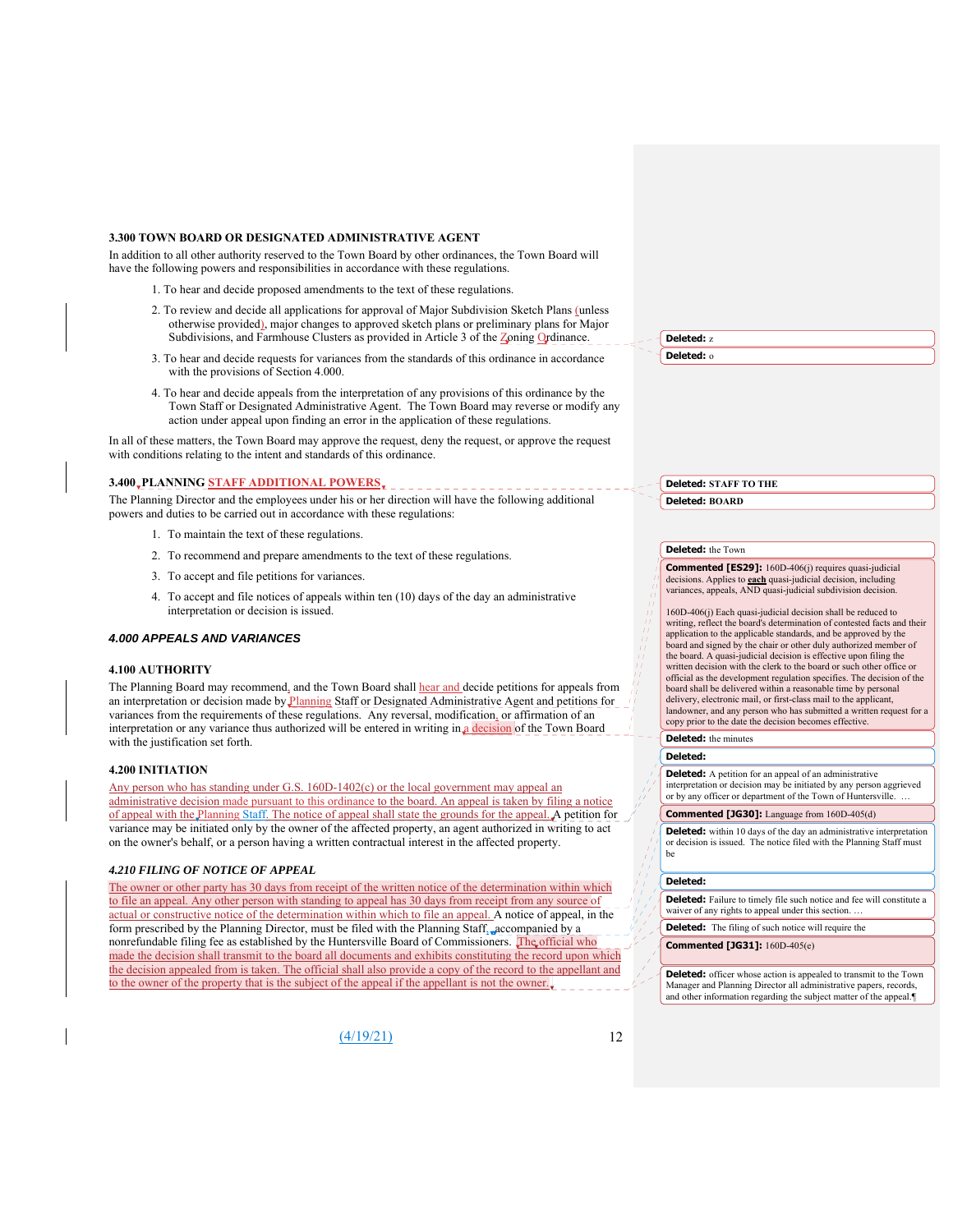#### *4.220 STANDARDS FOR GRANTING AN APPEAL*

| The Planning Board may recommend, and the Town Board may decide to reverse or modify the decision or         | $-$ - Deleted: advise |
|--------------------------------------------------------------------------------------------------------------|-----------------------|
| interpretation under appeal upon finding an error in the application of these regulations on the part of the |                       |
| administrative official rendering the decision or interpretation.                                            | deleted: offi         |
|                                                                                                              |                       |

# **4.300 FILING OF VARIANCE PETITION**

A petition for a variance from the requirements of this ordinance, in the form prescribed by the Planning Director, must be filed with the Planning Staff, accompanied by a nonrefundable filing fee as established by the Town Board.

#### **4.400 STANDARDS FOR GRANTING A VARIANCE**

Before granting a variance from the requirements of this ordinance, the Town Board must determine that:

- (1) Unnecessary hardship would result from the strict application of the regulation. It is not necessary to demonstrate that, in the absence of the variance, no reasonable use can be made of the property.
- (2) The hardship results from conditions that are peculiar to the property, such as location, size, or topography. Hardships resulting from personal circumstances, as well as hardships resulting from conditions that are common to the neighborhood or the general public, may not be the basis for granting a variance. A variance may be granted when necessary and appropriate to make a reasonable accommodation under the Federal Fair Housing Act for a person with a disability.
- (3) The hardship did not result from actions taken by the applicant or the property owner. The act of purchasing property with knowledge that circumstances exist that may justify the granting of a variance is not a self-created hardship.
- (4) The requested variance is consistent with the spirit, purpose, and intent of the regulation, such that public safety is secured and substantial justice is achieved
- (5) No change in permitted uses may be authorized by variance. Appropriate conditions may be imposed on any variance, provided that the conditions are reasonably related to the variance.

# **4.500 PLANNING BOARD REVIEW**

After receipt of a complete variance petition, the Planning Board will review the petition and send a recommendation and supporting reasons for granting or denying the variance to the Town Board. Recommendation and supporting reasons shall be recorded in the minutes of the Planning Board.

#### **4.600 ACTION BY TOWN BOARD**

The Town Board of Adjustment may approve or deny the variance application or approve with conditions relating to the intent and standards of the ordinance. The board shall follow all procedures as specified in G.S. 160D-406 and G.S. 160D-705. The findings of fact used by the board to reach its decision shall be recorded in <u>the written decision</u>.

#### **4.700 REHEARING**

When the Town Board has denied any petition for a variance, it will not thereafter accept any other petition for the same variance affecting the same subdivision or any portion thereof, unless it finds that there have been substantial changes in the conditions or circumstances relating to the matter.

#### **4.800 EFFECT OF GRANT OF VARIANCE**

After the approval of a variance by the Town Board, the petitioner will be required to follow the procedures for preliminary and final plat approval in order to proceed with development of the subject property. All decisions made by administrative officers under those procedures will comply with the variance to these regulations granted to the petitioner by the Town Board.

**Deleted:** cer

**Deleted:** 

**Commented [JG32]:** 160D-705

**Deleted:** 

**Deleted:** 1. The difficulty or hardship would result only from these regulations and from no other cause, including the actions of the owner or previous owners of the property; and 2. (a) The difficulty or hardship is peculiar to the property in question and is not generally shared by other properties used for the same purposes; or¶ (b) The relationship of the property to natural topography or to the nature of adjoining properties warrants relief from the standard in question; or ¶ (c) The difficulty or hardship from the application of these regulations would prevent the owner from making a reasonable use of the property. The fact that the property could be utilized more profitably with the variance than without the variance will not be considered as grounds for granting the variance; or ¶ (d) The granting of a variance would permit the preservation of an historic structure or site, or a significant natural feature.¶ **Deleted:** ,

**Deleted:** reasons that the Town Board

#### **Deleted:**

**Deleted:** the minutes

 $(4/19/21)$  13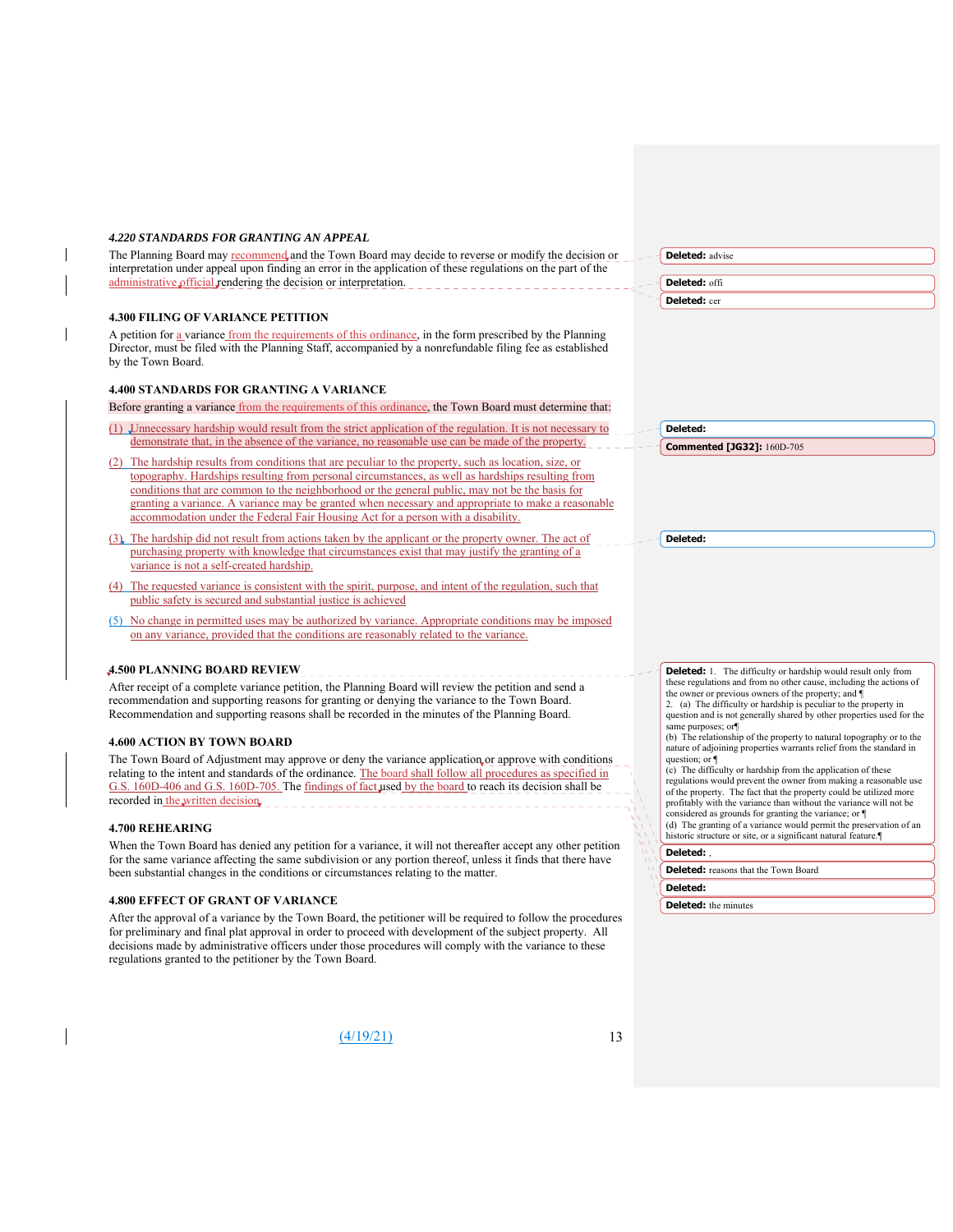#### *5.000 AMENDMENTS*

The Planning Staff may from time to time, and at the request of the Huntersville Town Board or Planning Board shall, prepare certain amendments to the text of the subdivision ordinance to correct errors, update or modify the requirements, or otherwise modify the operation of the ordinance in regulating the subdivision of land.

Amendments to this ordinance may only be enacted pursuant to public notice and public hearing on the proposed amendments. Notice of such public hearing shall be published once per week for two successive weeks in a newspaper of general circulation in the Town of Huntersville. The notice shall be first published not less than ten (10) days nor more than twenty-five (25) days prior to the date fixed for the hearing. The notice shall indicate the date, time, and place of the hearing and shall include a statement of the substance of the proposed amendment.

All text amendments must be referred to the Planning Board for a recommendation prior to final action by the Town Board. If no written report is received from the Planning Board within 30 days of referral of the amendment to that board, the governing board may act on the amendment without the Planning Board report.

#### *6.000 THE SUBDIVISION PROCESS*

#### **6.100 COMPLIANCE REQUIRED**

After the effective date of this ordinance, no plat of a subdivision of land subject to the jurisdiction of this ordinance will be filed or recorded by the Mecklenburg County Register of Deeds until it has been submitted to and approved by the Town of Huntersville in accordance with these regulations, and until this approval shall have been entered on the face of the plat in writing by an authorized representative of the local government. This applies to all subdivision activities included in the definition of Subdivision, found in Section 2.100.

#### **6.200 GENERAL REQUIREMENTS**

The following statements provide general requirements and policies to be used in the design, review, and approval of any subdivision under the jurisdiction of this ordinance. Questions of interpretation of any of these provisions should be discussed with the Planning Director or Designated Administrative Agent at the earliest possible time in the development of a subdivision proposal. *(See Section 4.000 for appeal process).*

#### *1. Consistency with adopted public plans and policies.*

All subdivision of land approved under these regulations should be consistent with the most recently adopted public plans and policies for the area in which it is located. This includes general policy regarding development objectives for the area as well as specific policy or plans for public facilities such as streets, parks and open space, schools, and other similar facilities. Plans and policies for the community are on file in the offices of the Town of Huntersville.

#### *2. Conformity.*

All proposed subdivisions shall be planned so as to facilitate the most advantageous development of the entire neighboring area. In areas with established and/or approved development, new subdivisions shall be planned to protect and enhance the stability, environment, health, and character of neighboring areas. The geometry of streets and intersections and the location of street connections will be assessed to minimize the detrimental effects of high volume, high speed neighborhood through traffic. This assessment will consider the location of large-scale traffic generating uses as well as the adopted thoroughfare plan and other adopted plans. Proposed subdivisions shall not endanger the public health and safety of the community, further, orientation of principal structures shall avoid backing up to public streets because of lack of privacy and inappropriate relationship to the public realm. Use of single-loaded streets where development is only on one side of the street or providing large expanses of open space where principal structures are visually buffered from the road may be appropriate in circumstances where such structures should not front on the existing public street. The Town Board of Commissioners may allow a deviation to the orientation due to topography issues or existing vegetation visually buffering structures from the public street.

(4/19/21) 14

|                         | <b>Deleted:</b> improvements |
|-------------------------|------------------------------|
| <b>Deleted:</b> improve |                              |

**Deleted:** elected officials

#### **Commented [ES34]:** 160d-604(b). No provision that failure to act constitutes an affirmative recommendation.

**Deleted:** Failure of the Planning Board to act within forty-five (45) days following the public hearing will be deemed to constitute an affirmative recommendation on the proposed amendment…

**Deleted:** An action to defer a recommendation for cause will constitute an action for the purposes of this section. ¶

|  | <b>Commented [ES35]:</b> 160D-803(d) |  |
|--|--------------------------------------|--|
|--|--------------------------------------|--|

| $\sim$ $\sim$ <b>Deleted:</b> the Land Development Plan           |
|-------------------------------------------------------------------|
| <b>Deleted:</b> F                                                 |
| Deleted: -                                                        |
| <b>Commented [JS36]:</b> Clarifies what a single-loaded street is |
| Deleted: new                                                      |
|                                                                   |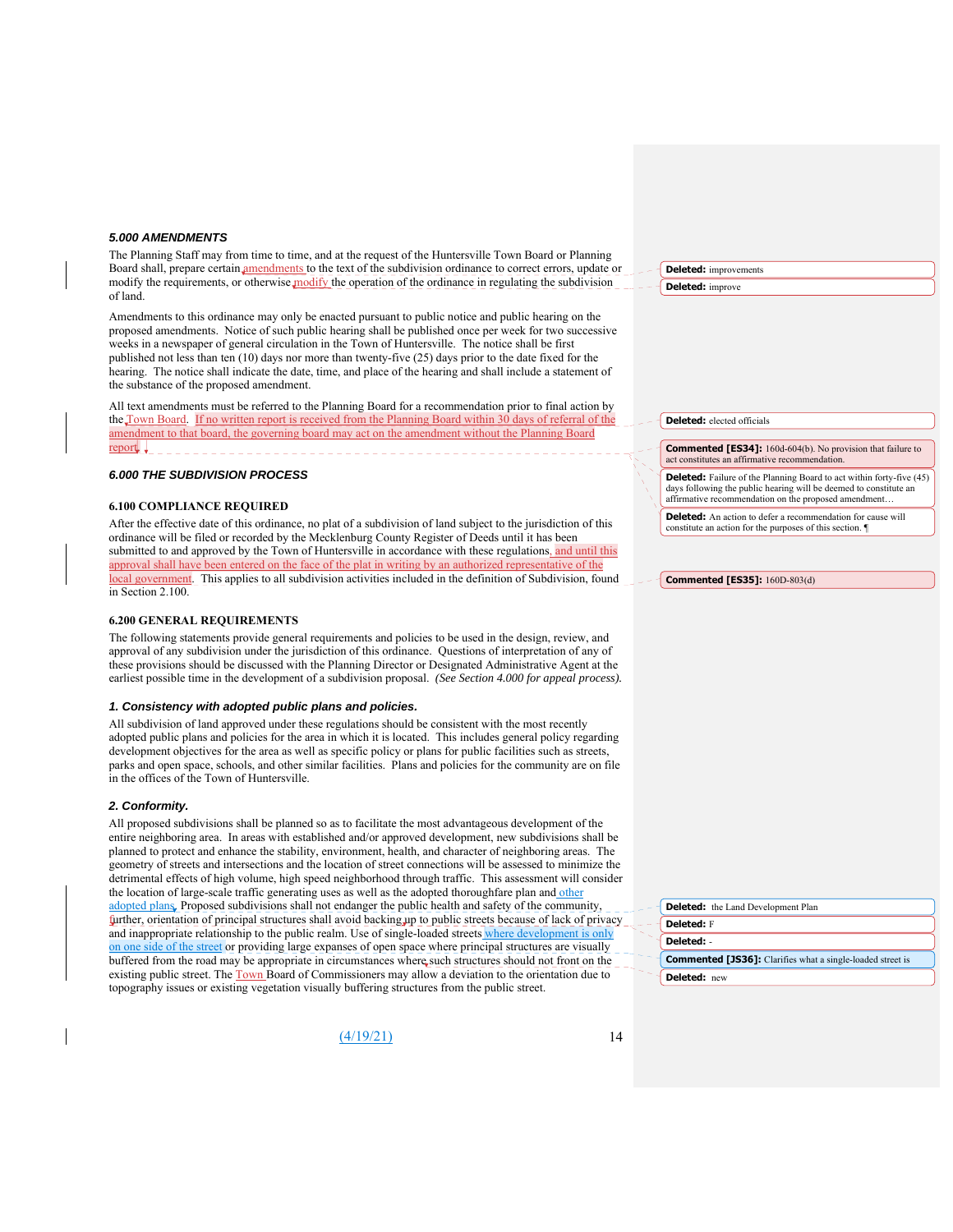#### *3. Access Between Adjoining Properties.*

To the extent practicable, all streets shall connect to create a comprehensive *transportation* network, which allows free movement of automobiles, bicyclists, and pedestrians. The purposes and design standards for Town streets, as further described in Article 5 of the Huntersville Zoning Ordinance, shall be met.

#### *4. Relation to topography*.

In sloping terrain, streets will generally parallel the contours of the land insofar as practicable, to avoid steep grades and the concentration of surface storm water runoff. Variations are allowed to meet design objectives for the development and/or to calm vehicular speeds.

#### *5. Mature trees and natural vegetation.*

Streets and development sites shall be designed to protect and preserve, to the greatest extent practicable, stands of mature trees and other areas of significant natural vegetation. Minor adjustment of street alignment on the ground is permitted to achieve this objective, so long as standard drainage requirements continue to be met and the actual location of the street on the ground is reflected on the final plat or an amended final plat.

#### *6. Access to parks, schools, etc.*

Streets and sidewalks shall be designed to assure convenient access to parks, greenways, playgrounds, schools, and other places of public assembly. Supplemental walkways not associated with streets may not be less than 10 feet in width and may be required to be large enough to provide vehicular access for maintenance vehicles.

#### *7. Discourage through traffic.*

Methods to discourage high volume, high speed through traffic should consider street geometry, intersection design, and other traffic calming measures.

#### *8. Relationship to railroad rights-of-way.*

When a subdivision adjoins a railroad right-of-way, the subdivider may be required to arrange the street pattern to provide for future grade separation of street and railroad crossings.

#### *9. Half streets.*

Whenever an existing half street is adjacent to a tract of land to be subdivided the other half of the street should be platted within such tract. New half streets are prohibited except when essential to the reasonable development of the subdivision in conformity with the other requirements of these regulations, and where it will be practicable to require the dedication of the other half when the adjoining property is subdivided.

#### *10. Parallel streets along thoroughfares.*

Where a tract of land to be subdivided adjoins a federal or state highway or a major arterial street, the subdivider may be required to provide a marginal access street parallel to the highway.

#### *11. Public School and Public Park Sites.*

The subdivider shall determine if the tract of land to be subdivided appears in any adopted plan or policy document as a future public school, public park, greenway, or open space site by contacting the appropriate agency. The subdivider shall provide certification to the Planning Director or Designated Administrative Agent to indicate whether or not the area proposed to be subdivided includes any identified future public school or public park site. If no certification is provided, the Planning Director or Designee shall make the determination by contacting the appropriate agencies. If such site(s) are included in the area to be subdivided, the Planning Director or Designee will notify the appropriate agency of the proposed subdivision and its effect on the future public site. The appropriate agency must decide within 30 days if it wishes to reserve the site for future acquisition. If the site is not to be reserved, then the subdivision will be processed in the normal fashion. If the agency does wish to reserve the site, then the subdivision will not

(4/19/21) 15

**Deleted:** of public areas **Deleted:** , hierarchy, **Deleted:** S

**Commented [ES37]:** Technically, there is only **specific**  statutory authority to reserve school sites. I am aware of the Batch v. Town of Chapel Hill case regarding planned road development, which also applies to planned utility lines. See  $160D-804(a)$ .

A broad interpretation of 160D-804(e) regarding the **construction of** community service facilities in accordance with local government plans may impliedly provide authority for additional reservations.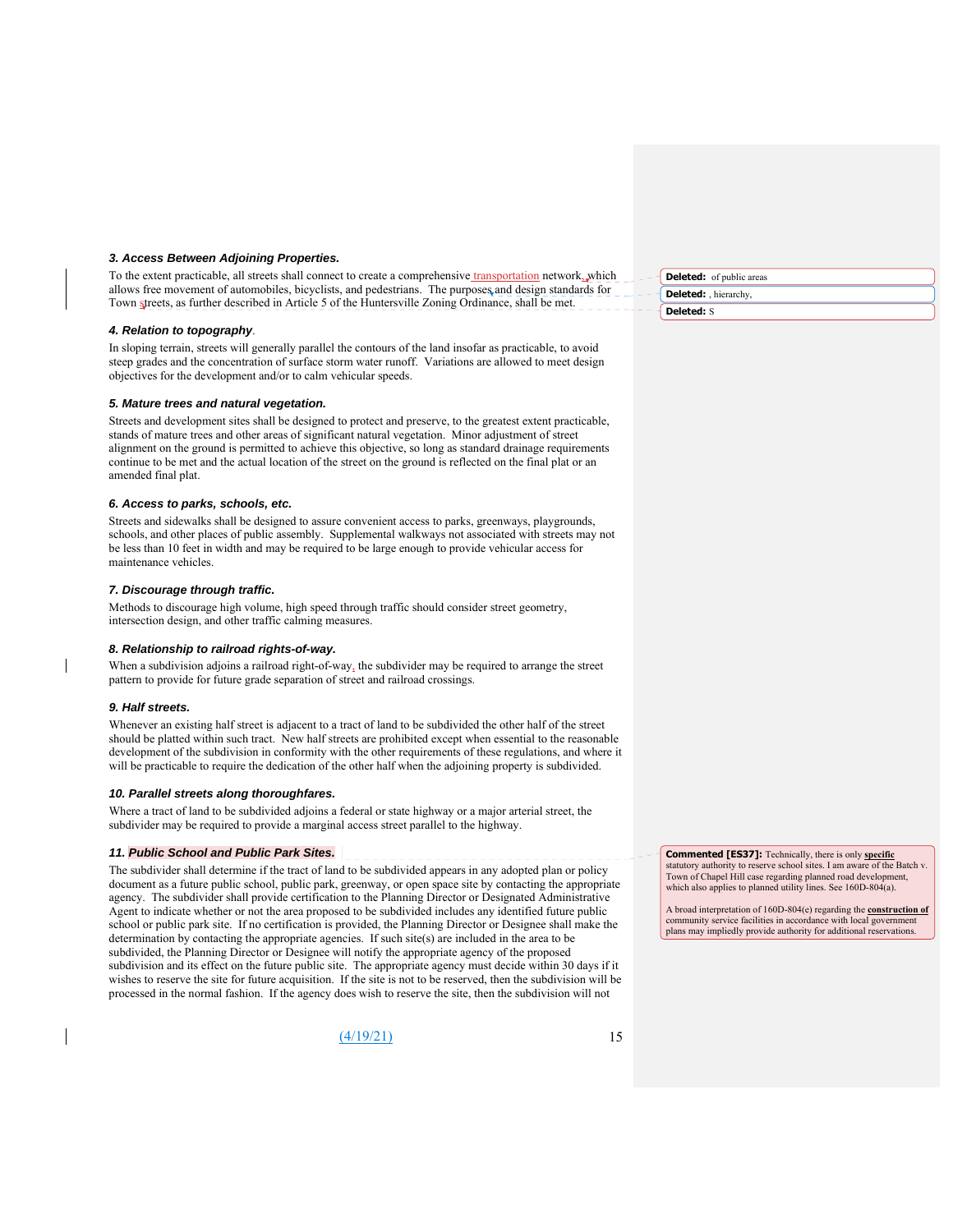be approved without such reservation. With regards to future school sites, the appropriate agency will have 18 months for future school sites and 12 months for future public park sites from the date of final approval of the subdivision or site plan to acquire the site by purchase, receipt of a dedication, or by initiating condemnation proceedings.If, at the end of the 18-month period, none of the actions listed above have commenced, the subdivider may consider the land free of any reservation.

an alternate to the above for public park sites, the Town Board may accept payment of funds to be used to acquire or develop recreation areas serving residents of the development or subdivision or more than one subdivision or development within the immediate area. All funds received pursuant to this subsection shall be used only for the acquisition or development of recreation, park, or open space sites. The formula to determine the amount of funds that are to be provided under this subsection shall be based on the value of the development or subdivision for property tax purposes. A combination or partial payment of funds and partial dedication of land may be allowed when the governing board determines that this combination is in the best interests of the citizens of the area to be served.

# *12. Community Service Facilities.*

When a tract of land that appears in any adopted plan or policy document as a future site for any community service facility, including but not limited to police and fire stations, libraries, public housing, and other public uses, falls within an area proposed to be subdivided, the Planning Director or Designated Administrative Agent will notify the appropriate agency of the proposed subdivision and its effect on the future community service facility site. The appropriate agency must decide within 30 days if it wishes to reserve the site for future acquisition. If the site is not to be reserved, then the subdivision will be processed in the normal fashion. If the agency does wish to reserve the site, then the subdivision will not be approved without such reservation. The subdivider may choose to dedicate the area to be reserved.

#### *13. Proposed street names*

Proposed street names shall be coordinated with Charlotte-Mecklenburg Planning Commission staff, Town Engineering Department, or other designee.

#### *14. Easements.*

Easements established to the width and in the locations required by the Consulting Engineer, Utility Department, or Town Engineering Department, should be provided for open or piped storm drainage, sanitary sewers, water lines, and other utilities. This requirement applies to such lines installed at the time of the development of the subdivision, and to easements for such lines which may reasonably be expected to be installed in the future.

#### *15. Proposed water and sewerage system.*

At the sketch plan stage, the subdivision plan shall contain information as to the availability and method of providing potable water and a system of sanitary sewage collection and disposal. The preliminary subdivision plan must be accompanied by satisfactory evidence as to the proposed method of providing potable water and a system of sanitary sewage collection and disposal.

- (a) Where, at the time of preliminary plan approval, these systems are to be a part of the public water and sanitary sewerage system owned and operated by the Charlotte-Mecklenburg Utility Department, the preliminary subdivision plan shall be accompanied by a complete set of construction plans for the proposed systems, prepared by a registered engineer, which shall be required to meet the standards established by said utility owner/operator for connection to the system upon completion and dedication.
- (b) Where, at the time of preliminary plan approval, the proposed systems to serve more than one structure do not contemplate the use of facilities owned and operated by the Charlotte-Mecklenburg Utility Department, the proposed systems must be reviewed and approved by the agency or agencies with jurisdiction over the approval. This shall also include, but not be limited to, review and approval by Charlotte-Mecklenburg Utility Department to establish that construction plans meet public utility standards for adequacy and compatibility with the public system(s) in order to provide for the future orderly development of the town. Whether the

 $(4/19/21)$  16

#### **Deleted:** T

| <b>Commented [ES38]:</b> The required 18-month deadline is specific<br>to reservation of school sites. We might want to use something<br>shorter for reservations that are not specifically authorized by the<br>statutes. |
|----------------------------------------------------------------------------------------------------------------------------------------------------------------------------------------------------------------------------|
| <b>Commented [ES39]: 160D-804(f)</b>                                                                                                                                                                                       |
| <b>Deleted:</b> preliminary plan                                                                                                                                                                                           |
| <b>Commented [ES40]:</b> Makes the last sentence unnecessary                                                                                                                                                               |
| Deleted:                                                                                                                                                                                                                   |
| <b>Deleted:</b> The subdivider may choose to dedicate the area to be<br>reserved                                                                                                                                           |
| <b>Commented [JS42]:</b> Alternative provided in 160D-804(d).                                                                                                                                                              |
| <b>Deleted:</b> The regulation may allow                                                                                                                                                                                   |
| Deleted: a                                                                                                                                                                                                                 |
| <b>Deleted: Public</b>                                                                                                                                                                                                     |
|                                                                                                                                                                                                                            |

#### **Deleted:** a

**Deleted:** public

**Deleted:** The appropriate agency will have 18 months from the date of preliminary plan approval to acquire the site by purchase, receipt of a dedication or by initiating condemnation proceedings. If, at the end of the 18-month period, none of the actions listed above have commenced the subdivider may consider the land free of any reservation. The subdivider may choose to dedicate the area to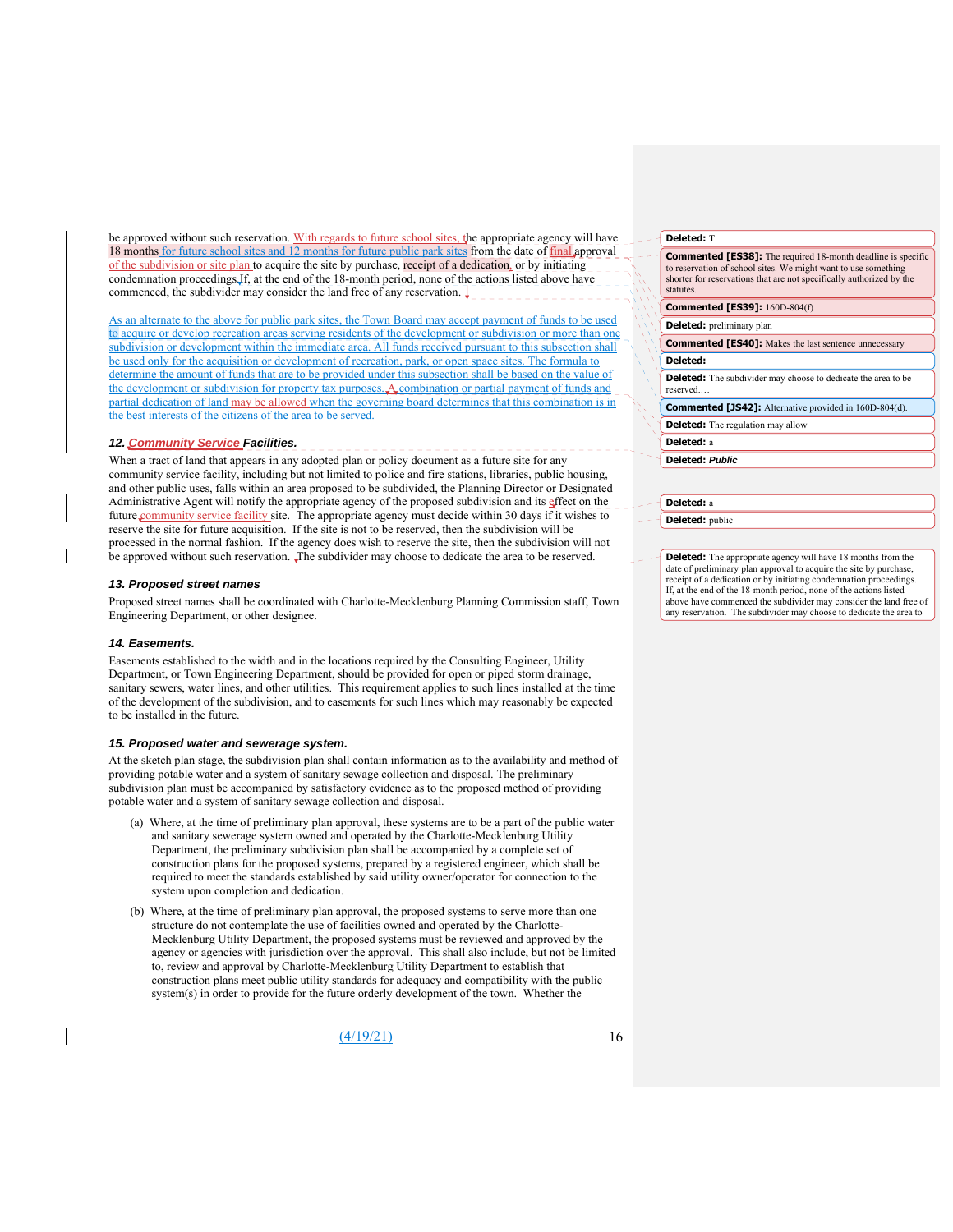proposed system serves one structure or more than one structure the developer must provide evidence prior to preliminary plan approval of the required discharge permit or a perk test for sewage disposal on each lot, whichever is applicable. Where lots are to be served by septic tank systems, the preliminary plan and the final plat shall clearly label any lots which do not perk and for which a building permit shall not be issued until alternate sewage disposal methods are available to such lots. Prior to final plat approval, evidence must be provided that both the sewage and water system designs have been approved for construction. Prior to the issuance of any certificate of occupancy for any structure, evidence must be provided that both the water and sewer systems have been approved and are operational for the structures in question.

Where local standards exceed those of State or Federal agencies and where those standards may be enforced over those of State or Federal agencies, then the Department of Environmental Protection will coordinate all reviews for such standards. However, the approval of the proposed systems remains with the responsible agency or agencies, which may include the Department of Environmental Protection.

#### *16. Restrictions on the subdivision of land subject to flooding.*

Lots that are subject to flooding should not be established in subdivisions except as provided in Section 7.280.

# *17. Reserved.*

Neighborhood Parks: Dedication of Land or Fees in Lieu of Dedication of Land.

#### *18. Open Space*

Open space, where required, shall be consistent with the standards established in Article 7 of the Huntersville Zoning Ordinance.

# *19. Impact of Development on Public Facilities*

When reviewing certain subdivisions, the town shall consider the impacts the proposed development will in have on public facilities in light of the requirements of Section 6.300(13) and Article 14 of the Town Zoning Ordinance, as applicable. The developer shall demonstrate the proposed subdivision does not adversely affect the health, safety, and welfare of the community, and where applicable, the developer may provide mitigation measures to minimize adverse impacts. Examples of mitigation measures include altering development layout and plans, providing improvements at nearby intersections to address impacts of that development (not existing deficiencies), and providing street connections to adjoining property for safe and efficient movement of traffic, as further provided in Section 6.300(13) and 14 of the Zoning Ordinance.

#### **6.300 SKETCH PLAN REQUIRED FOR MAJOR SUBDIVISIONS**

- 1. Prior to the filing of an application for approval of a major subdivision Preliminary Plan, a Sketch Plan shall be submitted to the Planning Director and any Designated Administrative Agent for review. When submitted, this **Sketch Plan shall be on a topographical map showing original contours at intervals of not less than four feet highlighting slopes over 25% and existing tree lines.** It should show in sketch form the proposed layout of streets, lots, and other features in relation to existing conditions. It should include the following information:
	- 1. the boundary lines of the property being subdivided;
	- 2. water courses on the land to be subdivided;
	- 3. the location, names, and rights-of-way of any existing streets on or within 300 feet of the land to be subdivided;
	- 4. the location of all property lines which intersect the boundaries of the property being subdivided; the zoning district of each adjacent property;

 $(4/19/21)$  17

#### **Commented [ES43]:** 160D-804(d):

The regulation may provide for the **dedication or reservation** of recreation areas serving residents of the **immediate neighborhood within the subdivision** or, alternatively, for **payment of funds to be used to acquire or develop recreation areas serving residents of the development or subdivision or more than one subdivision or development within the immediate area**. All funds received by cities pursuant to this subsection shall be used only for the **acquisition or development** of recreation, park, or open space sites. All funds received by counties pursuant to this subsection shall be used only for the acquisition of recreation, park, or open space sites. Any formula enacted to determine the amount of funds that are to be provided under this subsection shall be based on the **value of the development or subdivision for property tax purposes**. The

regulation may allow a combination or partial payment of funds and partial dedication of land when the governing board determines that this combination is in the best interests of the citizens of the area to be served.

Durham has sample language we might be able to borrow from to a certain extent. However, we cannot charge impact fees (they may have local legislation allowing) so we wouldn't use that part of the language

https://durham.codes/UDO/12.5.1

Note: If not specifically included in the ordinance, then fees in lieu are not an option.

**Commented [JS44R43]:** Payment option added to 11 above **Deleted:** ¶

**Commented [ES45]:** In looking back at Article 7, we should reword Article 7.8.2 (maintenance surety for trees) to require a "warranty period" similar to how I edited Section 8.4 below. See 160D-804.1(4), which is specific to subdivisions, but applies to zoning regulations pursuant to 160D-702(a):

#### 160D-804.1

 $\frac{1}{10}$ l y tu  $110$ 

(4) Coverage. - The performance guarantee shall only be used for completion of the required improvements and **not for repairs or maintenance after completion**.

Per UNC-SOG (see section entitled Completion vs. Maintenance), warranties are ok.

https://canons.sog.unc.edu/subdivision-performance-guaranteeslegislative-cha

Note that the statutory references in the article have been replaced with the above 160D references.

Also note, there is a specific allowance for maintenance of stormwater facilities.

**Deleted:** s **Commented [JS46R45]:** Section 7.8.2 adjusted for warranty

# **Deleted:** ¶

**Commented [ES47]:** Caution: 160D-701(replaced 160A-383) has been interpreted to link the requirement of adequate public facilities to land use regulation. However, per David Owns "[a]ssuming the local government has done appropriate planning and analysis to support the decision, it has the legal authority to **deny or delay development approvals that would overburden public** 

facilities. A local government cannot, however, use development

regulations to **mandate payment of impact fees to address inadequate public facilities unless the particular fee involved has also involved to the facilities** 

**Deleted:** and Article 13

**Deleted:** and Articles 13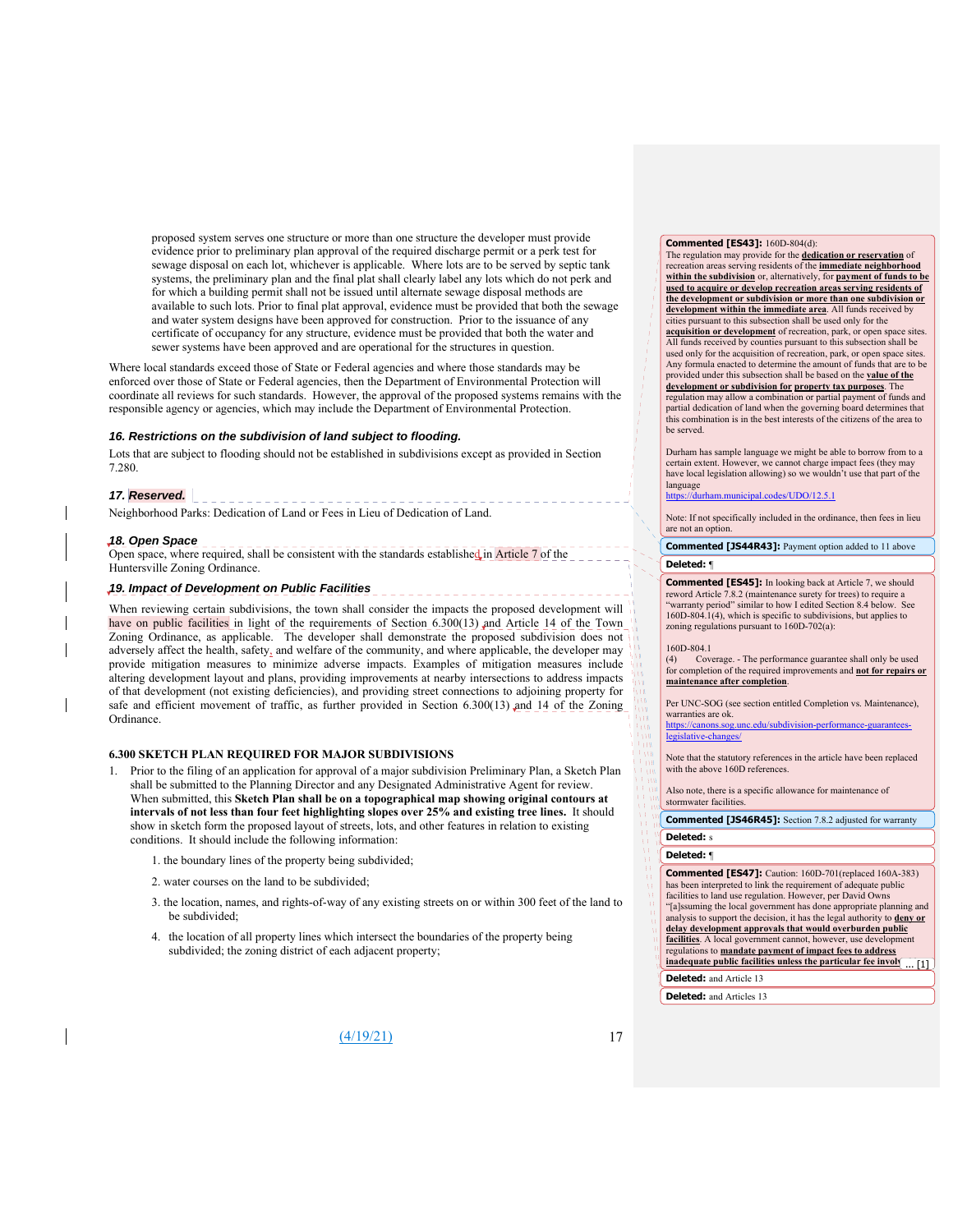- 5. rough finished grades, the location of proposed streets, lots, parks or other open spaces, reservations, building lines, street cross-sections, number and type of buildings, and the location of any building restriction flood lines required by Section 7.280;
- 6. zoning information for the proposed project site;
- 7. proposed front, rear, and side yard dimensions for each building type along each street type;
- 8. for projects within a regulated watershed protection area, the location of required buffers and high density option detention, if applicable;
- 9. the location of general buffers or screens required for the project area, as a whole;
- 10. the scale of the plan, which shall not be smaller than 100 feet to the inch; north point; date;
- 11. a small scale vicinity map.
- 12. information necessary to evaluate the proposed development site for compliance with the water quality standards of Section 8.17 of the Huntersville Zoning Ordinance and the Performance Criteria as detailed in Section 9 of the Huntersville Water Quality Design Manual. Further, the Site Evaluation Tool (SET) output shall be submitted for each proposed development site. Section 9 of the Huntersville Water Quality Design Manual contains detailed information concerning the submission requirements for SET.
- 13. Traffic Impact Assessments; Physical Analysis. \_\_\_\_\_\_\_\_\_\_\_\_\_\_\_\_
	- (a) a Traffic Impact Assessment for certain subdivisions, as required by Article 14 of the Town Zoning Ordinance, which is hereby incorporated by this reference.
	- (b) for developments of twenty (20) or more residential units or equivalent traffic generation a physical analysis (type of units expected, including number of bedrooms, projected values, size and timing of phases, etc.).
- 14. an "Existing Features (Site Analysis) Plan" shall be submitted as part of the sketch plan application in order to determine significant features to be preserved. It is recommended a pre-application meeting with the administrator be held to review the Existing Features Plan prior to submission of the sketch plan. The Existing Features (Site Analysis) Plan analyzes each site's special features, as they form the basis of the design process for open space lands, building locations, street alignments, and lot lines. Detailed requirements for Existing Features Plans at the minimum must include:
	- (a) the location and area calculations of constraining features including wetlands, slopes over 25%, watercourses, intermittent streams and floodways, S.W.I.M. buffers (outside of floodways), watershed buffers, and all rights-of-way and easements (current and future);
	- (b) the location of significant features such as woodlands, tree lines, specimen and heritage trees, open fields or meadows, scenic views into or out of the property, watershed divides and drainage ways; existing structures, cemeteries, roads, tracks and trails; significant wildlife habitat; prime agricultural farmland; historic, archeological and cultural features listed (or eligible to be listed) on national, state or county registers or inventories; and aquifers and their recharge areas;
	- (c) the location of existing or planned utility easements (above and below ground) to include, but not limited to power/transmission, water, sewer, gas, phone, and cable;
	- (d) a topographical map showing original contours at intervals of not less than four feet and existing tree lines;
- 2. The Existing Features (Site Analysis) Plan shall identify areas to be preserved as described in Section 7.12 of the Huntersville Zoning Ordinance. These areas comprise the development's proposed open space, the location of which shall be consistent with the locational design criteria listed in Section 7.12 of the Huntersville Zoning Ordinance. The Existing Features (Site Analysis) Plan shall form the basis
	- (4/19/21) 18

#### **Deleted:** Adequate Public Facilities Applications:

**Deleted:** ¶ An Adequate Public Facilities Application for certain subdivisions, as required under Article 13 of the Town Zoning Ordinance, which is hereby incorporated by this reference;.

**Deleted:** '

**Deleted:** '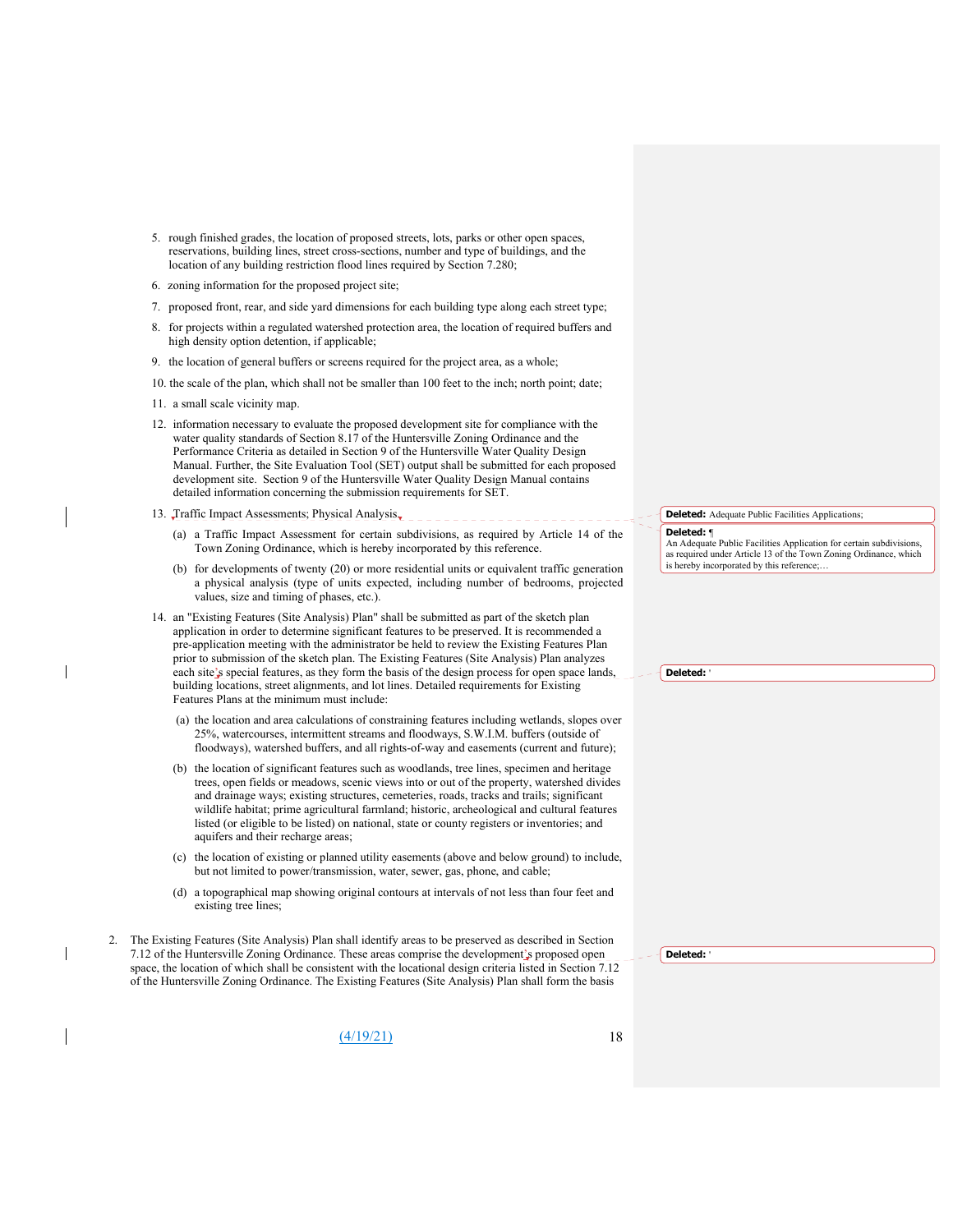for the conceptual Sketch Plan, which shall show the tentative location of buildings, streets, lot lines and greenway lands in new subdivisions, according to the four-step design process described below.

- 3. Four-Step Process: **Within the Rural and Transitional zoning district**, each Sketch Plan shall follow a four-step design process as described below. When the conceptual Sketch Plan is submitted, applicants shall be prepared to demonstrate to the town that these four design steps were followed by their site designers in determining the layout of their proposed streets, house lots, and open space.
	- (a) Designating the Open Space: During the first step all potential preservation areas are identified, using the Existing Features (Site Analysis) Plan. Areas to be designated should consist of wetlands, floodways, flood fringe, and significant trees as well as sensitive and noteworthy natural, scenic and cultural resources on the property.
	- (b) Location of House Sites: During the second step, potential house sites are tentatively located. Because the proposed location of houses within each lot represents a significant decision with potential impacts on the ability of the development to meet the evaluation criteria contained in Section 7.13 of the Huntersville Zoning Ordinance, subdivision applicants shall identify tentative house sites on the conceptual Sketch Plan.
	- (c) Street and Lot Layout: The third step consists of aligning proposed streets to provide vehicular access to each house in the most reasonable and economical way. When lots and access streets are laid out, they shall be located in a way that avoids or at least minimizes adverse impacts on both the Primary and Secondary Conservation Areas. To the greatest extent practicable, wetland crossings shall be strongly discouraged.
	- (d) Lot Lines: The fourth step is simply to draw in the lot lines where applicable.

#### *6.310 SKETCH PLAN NOT REQUIRED FOR MINOR SUBDIVISIONS*

A sketch plan shall not be required for a Minor Subdivision.

#### *6.315 SKETCH PLAN NOT REQUIRED FOR CONSERVATION SUBDIVISIONS*

To offer property owners an incentive to maintain land in the Open Space zoning district in a largely undeveloped and rural condition, conservation subdivisions as defined in the Huntersville Zoning and Subdivision Ordinances are eligible for a streamlined approval process. Compliance with the requirements below, and with Section 3.2.1(f) of the zoning ordinance, shall entitle the subdivider to choose to divide the property by deed, as a metes and bounds subdivision, or by final plat according to the requirements of subdivision ordinance Section 6.600.

- 1. Documents prepared by the property owner in association with an authorized conservation organization that have resulted in the grant of an irrevocable conservation easement will be accepted in lieu of the sketch plan requirements of the preceding Sections 6.300 and 6.310.
- 2. The submitted documents must show that the following conditions have been met:
	- (a) An irrevocable conservation easement held by a conservation organization has been recorded on the tract(s) to be subdivided; documentation of the easement includes a boundary description of the area subject to the conservation easement.
	- (b) Limits on location and extent of land disturbance and building construction have been set out in the conservation easement(s), which at a minimum preserve the rural appearance of the land when viewed from public roads and from abutting properties.
	- (c) Treatment of floodplain(s) and required water quality buffers, as described in the conservation easement(s), conform to the minimum standards of the Huntersville Zoning and Subdivision ordinances.

(4/19/21) 19

**Deleted:** 

**Commented [ES48]:** See comment from Article 3 regarding adding a definition to the definition section for conservation easement:

A conservation agreement as defined by N.C.G.S 121-35(1) in the form of an easement.

**Deleted:** (as authorized in U.S.C. 170(h); 2055(a) and N.C.G.S. 124-34 et seq.) has been recorded on the tract(s) to be subdivided;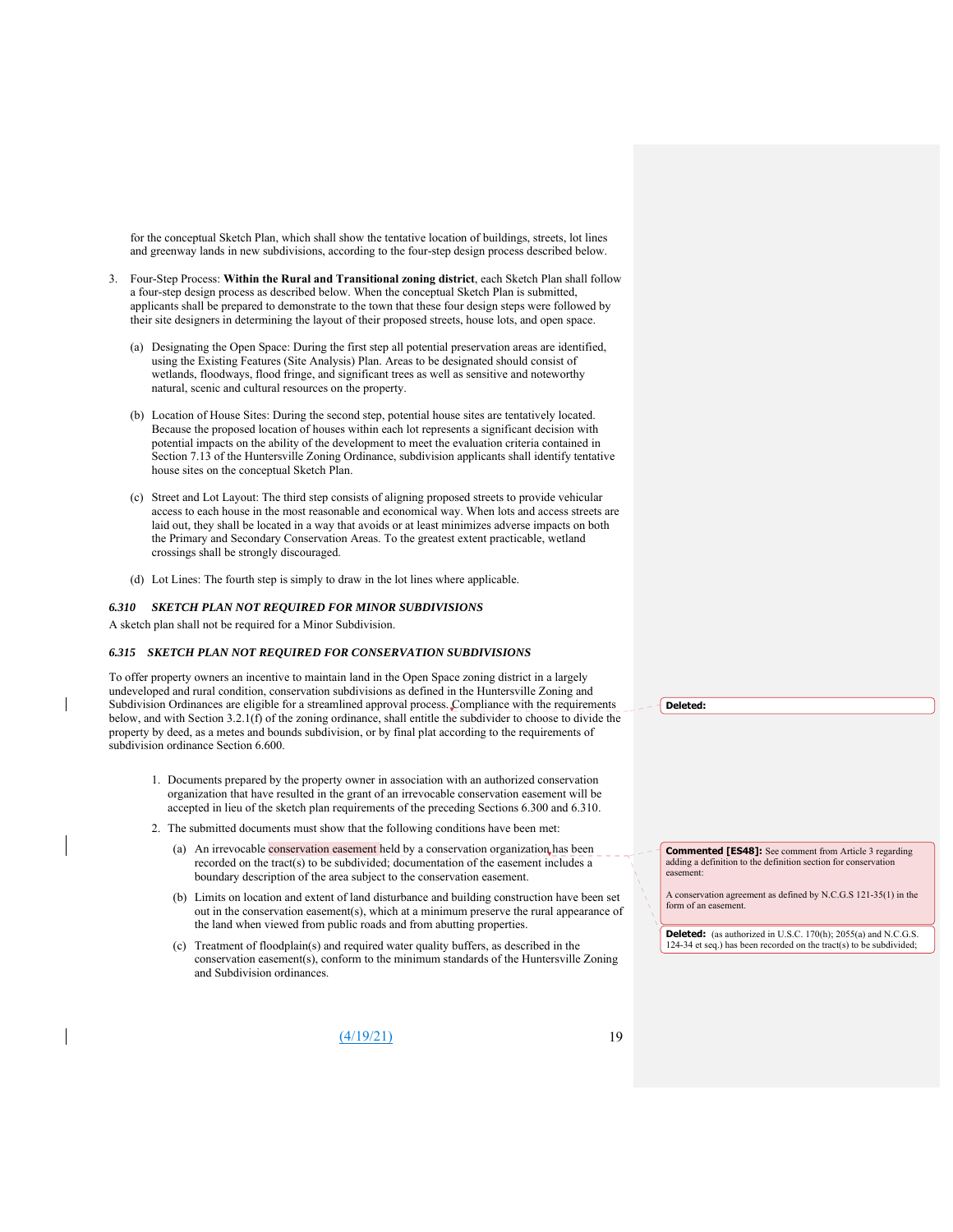- (d) The proposed subdivision conforms to the minimum project size of 40 acres and the maximum gross density of one dwelling unit per 20 acres.
- (e) All parcels within the conservation subdivision have been provided with permanent access by way of public road frontage or a permanent 20-foot wide access easement that connects to a public right-of-way. Landlocked parcel(s) are not created.
- (f) Where the parent tract(s) abuts or includes a segment of a thoroughfare that is shown on the adopted thoroughfare plan and for which an engineered alignment has been selected, any right of way reservation required by the subdivision regulations has been made, either by the filing of a deed or the filing of a plat map.

#### *6.316 SKETCH PLAN NOT REQUIRED FOR EXPEDITED SUBDIVISION REVIEW*

A sketch plan shall not be required for divisions of land qualifying for Expedited Subdivision Review.

#### *6.320 REVIEW OF MAJOR SUBDIVISION SKETCH PLAN*

.1 Upon submission, the Planning Director and any Designated Administrative Agent shall have fifteen (15) working days to review and comment on the Sketch Plan. A technically deficient sketch plan shall be returned to the subdivider with comments once final adjustments are made by the applicant to address staff comments and minimum submission requirements are met, the sketch plan, shall be forwarded by the staff to the Planning Board to place on the Planning Board's agenda for their next scheduled meeting. Mailed notice about the request shall be sent to all owners of property within 250 feet of proposed subdivision prior to the Planning Board meeting. Prior to the Planning Board meeting, the subdivider must file with the Planning Department a written report of at least one community meeting held by the subdivider. The community meeting shall not be held on regularly scheduled Town Board and Planning Board meeting nights. Notice of such a meeting shall be given to all of the following using the parcel ownership information listed in the current Mecklenburg County tax records:

- a. Owner of each property petitioned for subdivision
- b. Owner of each abutting property
- c. Owner of each property within 250 feet of the petitioned property
- d. Owner of each property directly across a street, easement, or right-of-way, public or private, from the petitioned property
- e. Owner of each property across a street, easement, or right-of-way, and within 250 feet of the rightof-way boundary opposite the petitioned property
- f. Contact person for each neighborhood association, property owner association, and homeowner association registered with the Town Planning Department that has jurisdiction over property within 2000 feet of any portion of the subdivision site (distance scaled on a Town of Huntersville or Mecklenburg County official map).
- g. The report shall include, among other things, a listing of those persons and organizations contacted about the meeting and the manner and date of contact, the date, time, and location of the meeting, a roster of the persons in attendance at the meeting, a copy of any materials presented at the meeting, a summary of issues discussed at the meeting, including changes suggested by the participants and a description of any changes to the subdivision petition made by the petitioner as a result of the meeting. In the event the subdivider has not held at least one meeting pursuant to this paragraph, the subdivider shall file a report documenting efforts that were made to arrange such a meeting and stating the reasons such a meeting was not held. The adequacy of a meeting held or report filed pursuant to this paragraph shall be considered by the Town Board but shall not be subject to judicial review.

 If, however, a sketch plan shows only minor revisions (see 3.100.11) to a sketch plan or is consistent with or shows minor changes to a conditional zoning district plan(s) approved by the Huntersville

 $(4/19/21)$  20

**Deleted:** 

**Deleted:**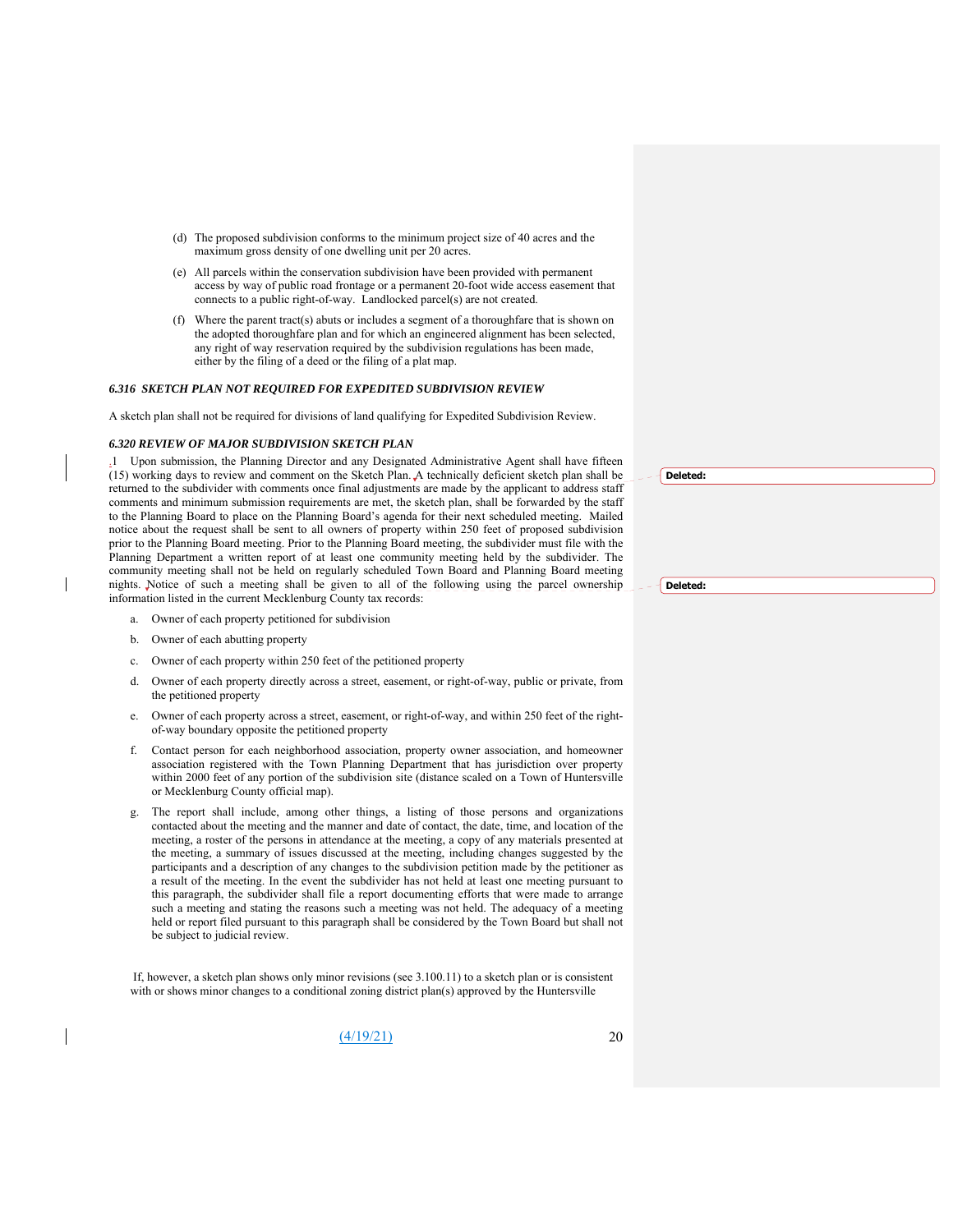Board of Commissioners and remaining in effect on all of the property subject to the sketch plan submittal, then the Planning Director or staff under his direction is authorized to approve the sketch plan, approve with conditions, or deny the plan. Administrative decisions to deny approval of a sketch plan may be appealed to the Huntersville Board of Commissioners.

- .2 Town staff shall prepare a written report setting forth the proposed findings concerning the application's compliance with applicable regulations. If the staff report proposes a finding or conclusion that the application fails to comply with applicable regulations, it shall identify the requirement in question and specifically state supporting reasons for the proposed findings or conclusions.
- .3 Sketch Plan documents shall be submitted in accordance with published review schedules in order to be placed on the applicable Planning Board or Town Board agenda
- The Planning Board shall have forty-five (45) consecutive days from their first meeting to review and make a recommendation to the Town Board on the Sketch Plan. However, the developer may request one additional regular Planning Board meeting to address any issues raised, subject to approval by the Planning Board. The Planning Board shall report to the Board of Commissioners whether it concurs in whole or in part with the staff's proposed findings, and to the extent there are differences the Planning Board shall propose its own recommendations and the reasons therefore. In response to the Planning Board's recommendations, the applicant may modify his application prior to submission to the Town Board, and the staff may likewise revise its recommendations.
- 5. A Sketch Plan subdivision hearing will be conducted as a quasi-judicial hearing before the Town Board. The applicant has the burden of producing competent, material, and substantial evidence establishing that the proposed subdivision will comply with all of the applicable standards which apply. The burden of producing competent, material, and substantial evidence establishing the proposed subdivision should be denied for any of the reasons set forth in these regulations rests on the party or parties urging that the requested Sketch Plan should be denied. In considering whether to approve an application for a subdivision Sketch Plan, the Town Board shall proceed according to the following format:
	- (a) the Board shall consider whether the application is complete. If no member moves that the application be found incomplete (specifying either the particular type of information lacking or the particular requirement with respect to which the application is incomplete) then this shall be taken as an affirmative finding by the Board that the application is complete;
	- (b) the Board shall consider whether the application complies with all of the applicable requirements. Separate votes may be taken with respect to each requirement not met by the application.  $\mathbf{J}$  the Town Board concludes that all applicable requirements are met, it shall approve the Sketch Plan. If the Board concludes that the application fails to comply with one (1) or more of the applicable requirements, it shall adopt a motion to deny the application for one (1) or more of the reasons set forth within this ordinance. Such a motion shall propose specific findings, based upon the evidence submitted, justifying such a conclusion.

#### **6.400 PRELIMINARY PLAN REQUIREMENTS**

The preliminary subdivision plan must be drawn to the following specifications and must contain or be accompanied by the information listed below. No processing or review of a preliminary plan will proceed without all of the information listed. Detailed standards and specifications for construction of state standard road are contained in the Mecklenburg County Land Development Standards Manual available from the Mecklenburg County Land Use and Environmental Services Agency. For Town streets, the standards of Article 5 of the Huntersville Zoning Ordinance shall control.

1. The boundary of the area to be subdivided and the location within the area, or contiguous to it, of any existing streets, railroad line, water courses, easements or other significant features of the tract.

 $(4/19/21)$  21

**Commented [ES49]:** See above comments regarding quasi-judicial decisions and Planning Board involvement.

**Deleted:** ies

**Deleted:** If a motion to this effect passes, the Board shall make findings supporting the motion. If such a motion fails or is not made then a motion shall be made that the application be found not in compliance with one or more of the applicable requirements. Such a motion shall specify the particular requirements the application fails to meet. Separate votes may be taken with respect to each

**Deleted:** It shall be conclusively presumed that the application complies with all requirements not found by the Board to be unsatisfied through this process; and, ¶ ¶ (c)

**Deleted:** i

**Deleted:** O

**Deleted:** S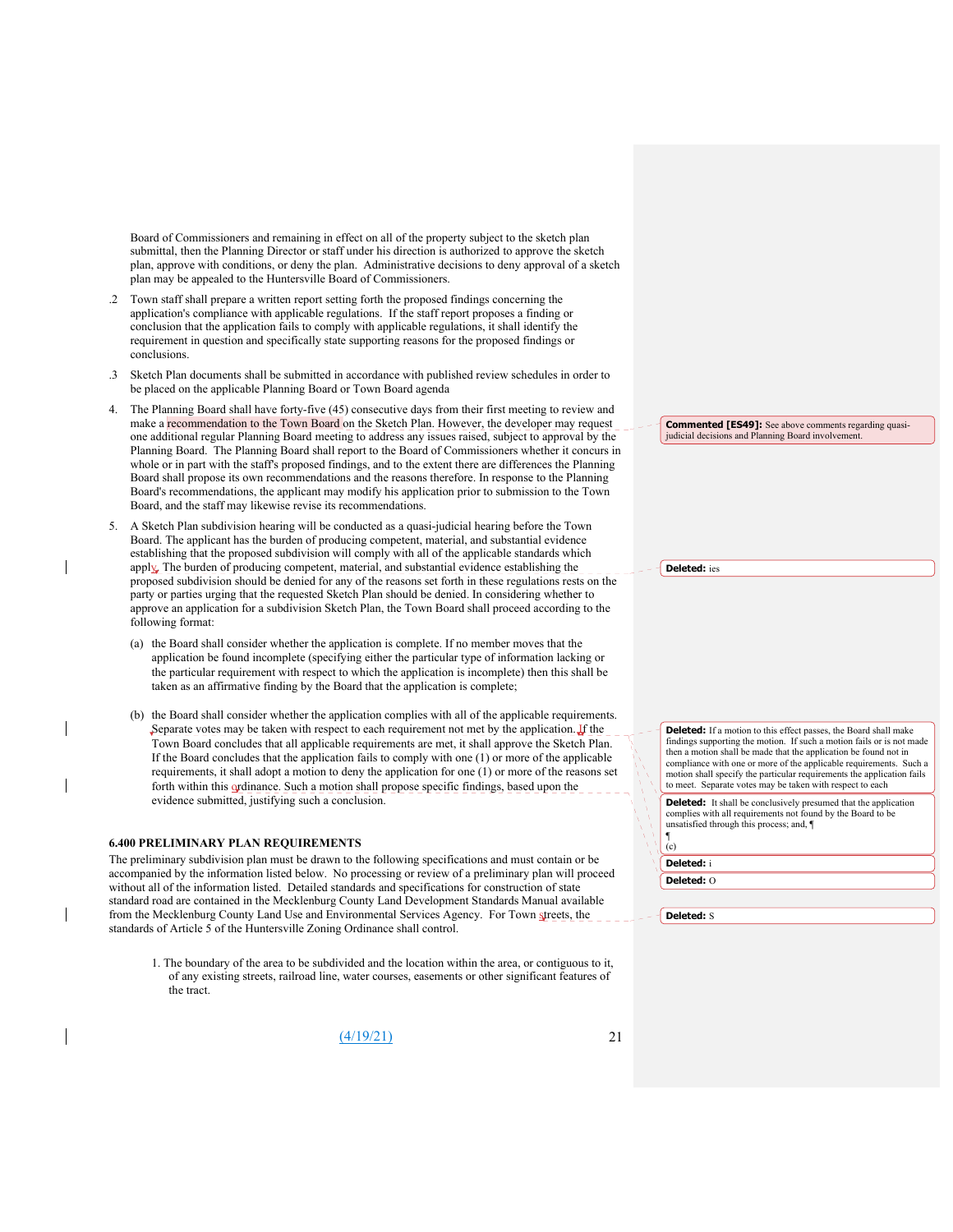- 2. The location, size, elevations of existing sanitary sewers, storm drains, and culverts within the tract and immediately adjacent thereto.
- 3. Original contours, including tree lines, shown at intervals of not less than 4 feet for the entire area to be subdivided and extended into adjoining property for a distance of 300 feet at all points where street rights-of-way connect to the adjoining property. These contours shall be referenced to mean sea level datum established by the U.S. Coast and Geodetic survey. Proposed contours for the full width of all street rights-of-way, along open drainage channels and in all other portions of the subdivision where extensive grading is proposed must be shown. These requirements shall not apply where the size of the subdivision and the topography make such information unnecessary.
- 4. The location of proposed streets, alleys, easements, lots, parks or other open spaces, reservations, other property lines, front build-to lines and rear and side yard dimensions for each lot, street dimensions, tentative building locations, and the location of any building restriction flood lines required by Section 7.280. The location and area calculations of constraining features including wetlands, slopes over 25%, watercourses, intermittent streams and floodways, S.W.I.M. buffers (outside of floodways), watershed buffers, and all rights-ofway and easements (current and future)
- 5. The location of all proposed storm drains and appurtenances with grades, inverts, and sizes indicated, together with a map of the drainage area or areas tributary to the proposed storm drains, a copy of the data used in determining the sizes of drainage pipes and structures, and the Building Restriction Floodline and Flood Protection Elevation for each lot subject to flooding as defined in Section 7.280.
- 6. The name of the subdivision; the name and signature of the owner or the owner's duly authorized agent; the name of the surveyor, engineer or designer; the names of proposed streets; the names of adjoining subdivisions or property owners. The name assigned to the subdivision and the names assigned to streets at this time will be used throughout the review and approval process for preliminary and final plats and may not be changed without approval of the Planning Director and or Designated Administrative Agent.
- 7. The scale of the plan which shall not be smaller than 100 feet to the inch, north point, date.
- 8. Typical cross sections of internal or abutting streets showing width, sidewalk, and planting details and proposed construction of roadways.
- 9. Proposed profiles of roadways. Where a proposed street is an extension of an existing street the profile shall be extended to include 300 feet of the existing roadway and storm drains if present and a cross section of the existing street shall be shown. Where a proposed street within the subdivision abuts a tract of land that adjoins the subdivision and where said street may be expected to extend into said adjoining tract of land, the profile shall be extended to include 300 feet of the said adjoining tract.
- 10. The proposed method of water supply and sewer disposal.
- 11. A small scale vicinity map showing the location of the subdivision with respect to adjacent streets and properties.
- 12. The location of any existing LCID landfills on the site and the location of any proposed LCID landfills on the site.
- 13. A timetable for estimated project completion of the area covered by the preliminary plan.
- 14. The zoning district(s) in which the project is located.
- 15. For projects in the Mountain Island Lake Watershed Overlay District, the calculated builtupon area permitted for each building lot, taking into account permanently preserved open space.
- 16. For subdivisions within which open space is required, a draft of the documents by which irrevocable preservation of open space shall be assured.

(4/19/21) 22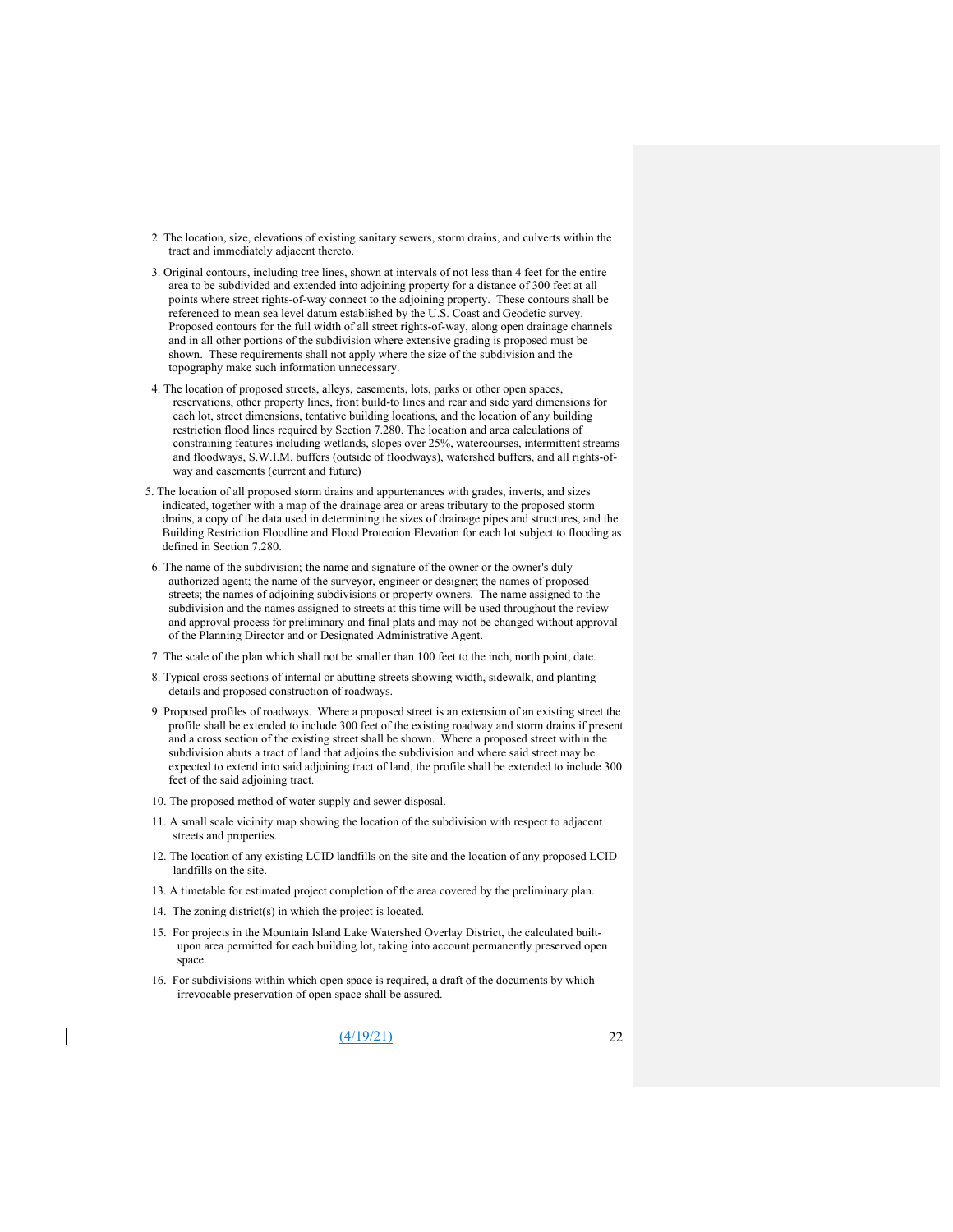- 17. A Landscape/Preservation Plan is required for all subdivisions. Items to be included on the plan are as follows:
	- (a) Project Name
	- (b) Owner Name
	- (c) Landscape Architect's seal and signature
	- (d) Tree save calculations
	- (e) Tree save areas must also be shown on all sheets to be included within the Preliminary Plan
	- (f) Street Trees Proposed
	- (g) Additional trees to be planted to meet minimum tree save requirements and appropriate table (if any)
	- (h) Individual residential lot trees and a table showing total amount by lot type
	- (i) Internal/Perimeter landscaping for parking lots
	- (j) Landscape easements properly labeled must also be shown on the site plan and final plat
	- (k) Notes on plan related to maintenance of street trees by individual homeowner or homeowners association – must also be noted on all preliminary plans and final plats to be recorded and documented within the homeowner's covenants and restrictions.
	- (l) Proposed utilities in relation to tree save areas.
- 18. Storm Water Permit Application. A Storm Water Permit Application shall be submitted along with preliminary plans for each proposed development. The permit application shall demonstrate compliance with **Section 8.17.6**, Performance Criteria of the Huntersville Zoning Ordinance, unless otherwise exempted. The storm water permit application shall contain computations, drawings, soil analyses, calculations for each BMP, and overall site hydrology calculations as well as other information sufficient to describe the manner, location, and type of measures for managing storm water from the development in compliance with Section  $8.17.6$ . In addition, the permit application shall specify those parties responsible for longterm maintenance of all BMPs. The Town of Huntersville shall review the permit application to determine compliance with the approved Performance Criteria. Approval of the storm water permit application by the Town of Huntersville is required prior to the initiation of land disturbing activities and said storm water permit application shall serve as the basis for all subsequent construction.

#### **6.500 PROCEDURES FOR APPROVAL**

#### *6.510 PRELIMINARY PLAN: SUBMISSION AND APPROVAL*

A preliminary plan of the proposed subdivision developed in accordance with the specifications set forth in Section 6.400 must be submitted to the Planning Director or Designated Administrative Agent. The plan must be accompanied by an application in duplicate signed by the owner or his duly authorized agent on application forms to be furnished by the Planning Director or Designated Administrative Agent. At the time of submission, the applicant will be advised as to the number of copies of the plan and related data required in Section 6.400. Application for preliminary plan approval shall be accompanied by the appropriate development review fee(s) as established by ordinance.

The Planning Director or Designee shall have twenty (20) working days to review and comment on the initial preliminary plan. If subsequent corrections or changes to the initial preliminary plan are necessary, the reviewer shall have fifteen (15) working days to review any revised plan. The preliminary plan time limits listed above do not apply to plans for which no sketch plan has been submitted, nor to plans which

(4/19/21) 23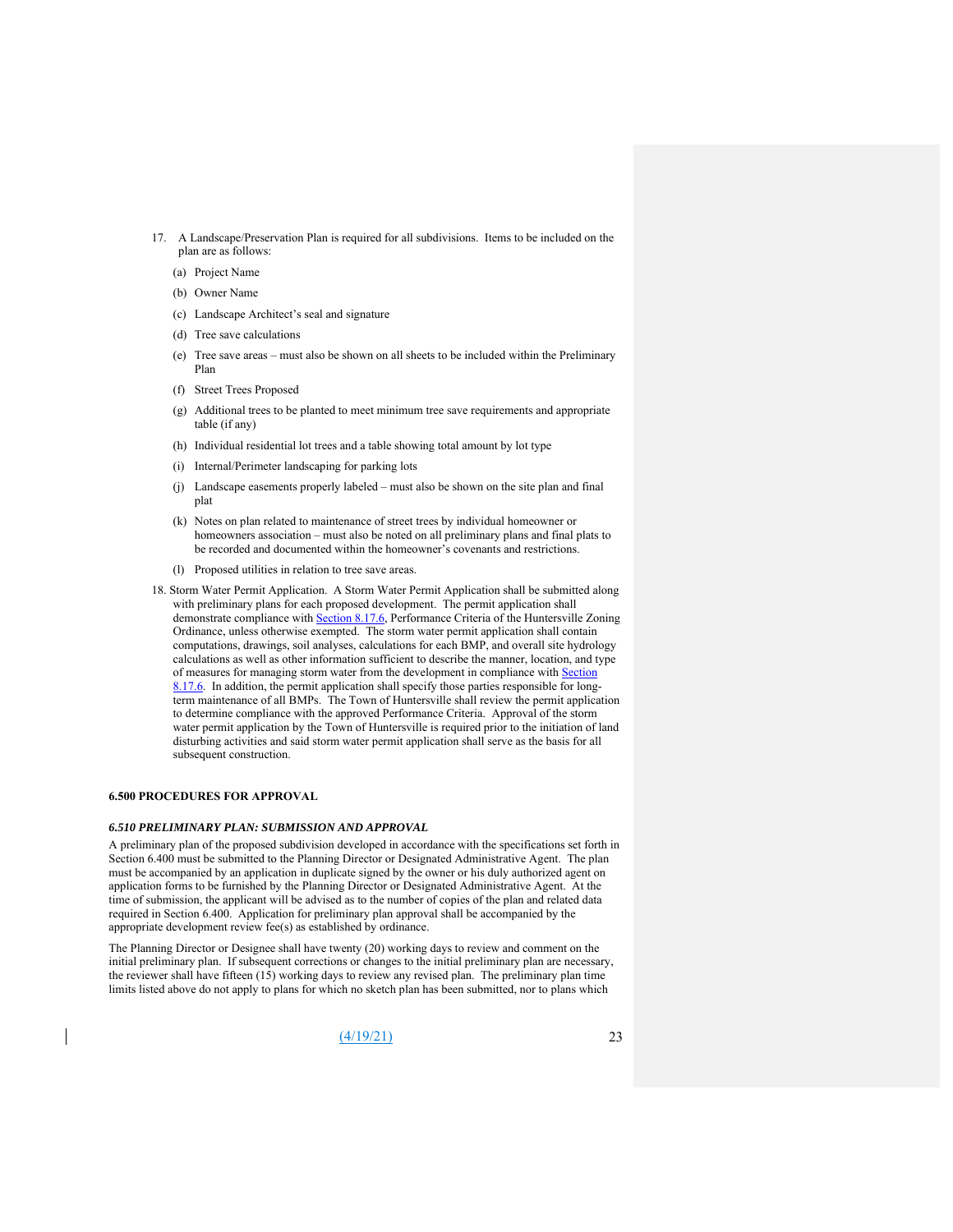contain any proposed school, park, greenway, or other public facility for which reservation is required. The applicant may consent to an extension of any of the time limits. Upon determination by the Planning Director or Designee and Town Engineering Department, or such other engineering agent designated by the Town Board to review Subdivision Plans, that the preliminary plan is complete, correct, and in compliance with Section 6.200 as submitted, or has been resubmitted and found complete and correct, the plan is eligible for approval.

If the preliminary plan shows only minor revisions (see 3.100.11) to the approved sketch plan, the Planning Director or staff under his direction is authorized to approve the plan, approve with conditions, or deny the plan. Administrative decisions to deny approval of a preliminary plan may be appealed to the Town Board.

If the preliminary plan includes major revisions (see 3.100.10) to the approved sketch plan, or if a sketch plan has not been submitted and approved by the Town Board, the Planning Director will schedule consideration of the preliminary plan before the Planning Board within 30 working days. Upon receipt of the Planning Board's recommendation, the Planning Director will, within 30 working days, place the preliminary plan and the Planning Board's recommendation for approval, denial, or approval with conditions on the agenda of the Town Board. The time limits do not apply to plans for which no sketch plan has been submitted to the Planning Director, nor to plans which contain any proposed street, school, park, greenway, or other public facility for which reservation may be required. The applicant may consent to an extension of any of the above time limits. Should the Planning Director or Designated Administrative Agent fail to respond within the time limits set out above, the application will be considered recommended for denial.

The Town of Huntersville reserves the right to approve, disapprove in whole or in part, or condition its approval of the whole or any of its parts upon such requirements of this ordinance as may be necessary for the health, safety and general welfare, and to achieve compliance with Section 6.200. If a preliminary plan is disapproved, the Planning Director will furnish a written notice of the denial and the reasons for the denial upon request of the applicant. An administrative disapproval may be appealed to the Planning Board and Town Board in accordance with the provisions of Section 4.000.

#### *6.520 EXCEPTIONS: WHEN PRELIMINARY PLAN NOT REQUIRED*

The required preliminary plan may be waived by the Planning Director or Designee for subdivisions defined as Minor Subdivisions or divisions of land qualifying for Expedited Subdivision Review in Section 2.100 of these regulations provided:

- 1. A plat of the tract being subdivided, accompanied by two (2) applications signed by the owner or his duly authorized agent has been filed with the Planning Director or Designee, and the required fee submitted; and
- 2. The subdivider, has provided topographic information to determine flood elevations whenever the property proposed to be subdivided, or re-subdivided, is traversed by or adjacent to a known watercourse.

The required preliminary plan may also be waived by the Planning Director for those subdivisions, including Limited Subdivisions, which do not involve the dedication of a new street, improvement to or right-of-way for an existing street, or site designated for a future public facility.

However, a final plat must be prepared and recorded as provided in Section 6.600.

#### *6.530 EFFECT OF APPROVAL OF PRELIMINARY PLAN*

An approved preliminary plan will be valid for a period of  $\frac{f(w_0)}{2}$  years from the date of approval. If no work in furtherance of the plan except grading on the site has commenced within the two-year period, the preliminary plan approval will become null and void and a new application will be required to develop the site. If work on the site in furtherance of the plan has commenced, and such work involves any utility installations or street improvements except grading, the plan will remain valid and in force.

 $(4/19/21)$  24

**Deleted:** taken

**Deleted:** hree **Deleted:** 3 **Deleted:** three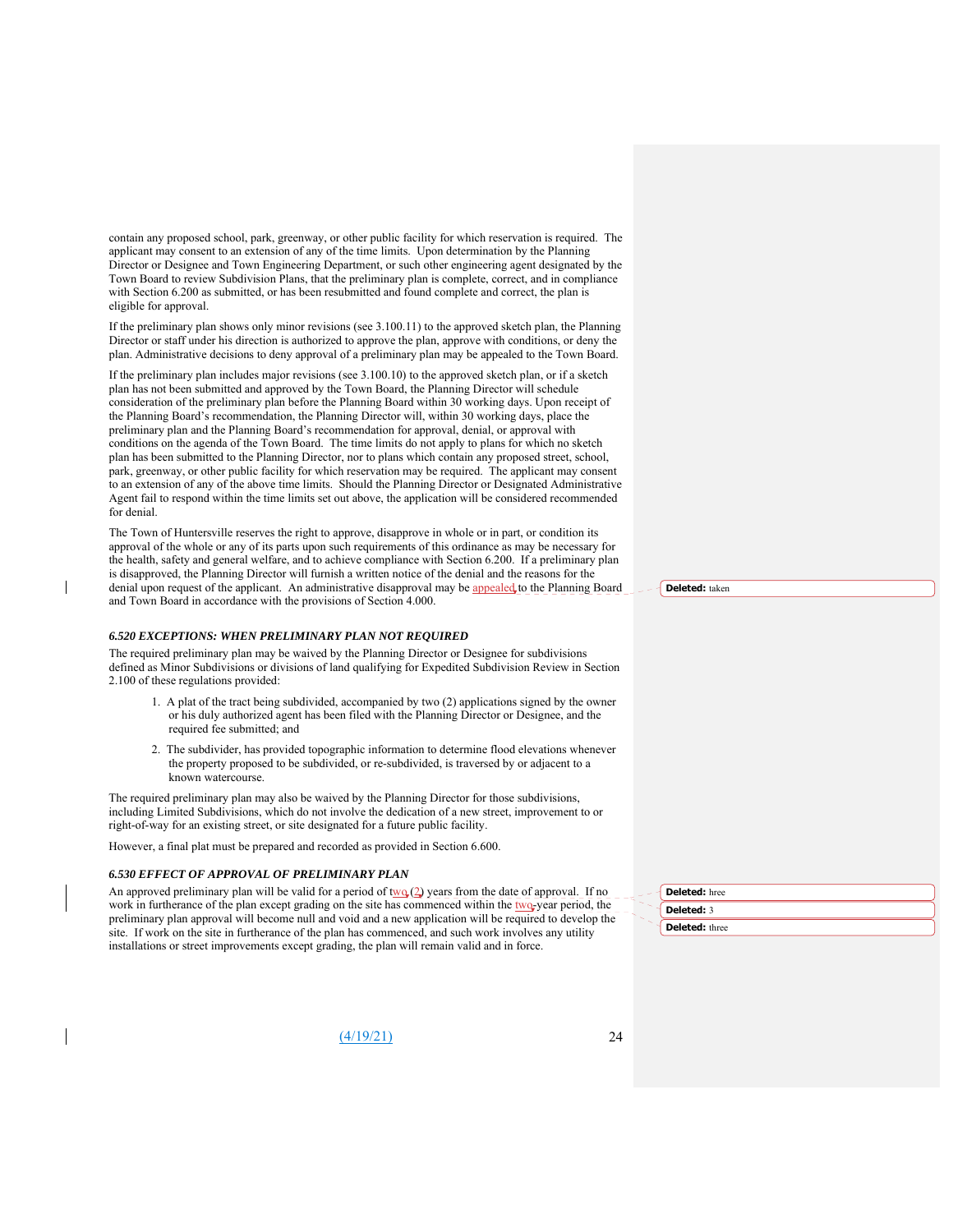#### *6.540 RELEASE OF GRADING PERMIT*

Preliminary Plan approval is required for the issuance of a grading permit for any grading work on the site for the installation of any improvements in furtherance of the development. Once the preliminary plan is approved, further approvals under this provision are not required for grading permits for individual sites within the development, so long as grading conforms to the approved Preliminary Plan.

#### *6.550 FINAL PLAT: SUBMISSION AND APPROVAL*

Upon approval of the preliminary subdivision plan, the subdivider may proceed to comply with the other requirements of this ordinance, and the preparation of the final subdivision plat. The final plat may include all or only a portion of the subdivision as proposed and approved on the preliminary subdivision plan, provided that all required improvements to any existing or new streets shown on the preliminary plan within the boundaries of the final plat have been provided for or been assured by the posting of a surety as provided for in Section 8.400.3 prior to any final plat approval.

The final subdivision plat must be developed in accordance with the specifications set forth in Section 6.600. The official plat or plats, together with copies thereof sufficient for distribution, shall be presented for approval to the Planning Director or Designated Administrative Agent for review. The plat shall be accompanied by an application for final plat approval, submitted in duplicate and signed by the owner and/or his duly authorized agent. The reviewer shall have fifteen (15) working days to review and comment on the final plat.

If the final plat for a major subdivision shows only minor revisions (see 3.100.11) to the approved preliminary plan and/or sketch plan, the Planning Director or staff under his direction is authorized to approve the plat.

If the final plat for a major subdivision includes major revisions (see 3.100.10) to the approved preliminary plan and/or sketch plan, the staff's comments along with final plat copies will be forwarded to the staff to the Huntersville Planning Board for Planning Board review at their next scheduled meeting date. The staff to the Planning Board must receive the final plat and staff comments at least fourteen (14) days before the next regularly scheduled meeting of the Planning Board in order to place the final plat on their agenda. If subsequent corrections or changes to the initial final plat are necessary, the reviewer shall have fifteen (15) working days to review any revised plan.

The Planning Board shall recommend approval, disapproval, or approval with conditions of said plat. The final plat and Planning Board recommendation shall within 30 working days be presented to the Town Board, which shall approve, disapprove, or approve with conditions. The Town Board shall approve the final plat if all requirements of this ordinance, including Section 6.200, have been met.

The Planning Director or staff under his direction is authorized to approve final plats of minor subdivisions and limited subdivisions which meet all the requirements of this ordinance, including Section 6.200. If the Planning Director determines that the final plat fails to meet any of the requirements of Section 6.200, or that the manner in which the tract is proposed for subdivision significantly affects the implementation of adopted public plans or policies, the Planning Director shall present the final plat to the Planning Board for recommendation and to the Town Board for approval, approval with conditions, or disapproval, in the manner provided in this section. For Limited Subdivisions the owner shall be required to plat only the parcel to be transferred or leased and only that parcel shall be subject to the requirements of this ordinance. If a final plat is disapproved, the Planning Director will furnish a written notice of the denial and the reasons for the denial upon request of the applicant. An administrative disapproval may be taken to the Planning Board and Town Board in accordance with the provisions of Section 4.000.

Upon approval, the final plat will be noted approved and made available to applicant for recordation in the Office of the Register of Deeds for Mecklenburg County, North Carolina, which such Register of Deeds is authorized to accept the plat for recordation.

#### **6.600 FINAL PLAT REQUIREMENTS**

The final plat will be prepared by a registered surveyor and must be drawn to scale not smaller than 100 feet equal 1 inch, and must contain the following information:

(4/19/21) 25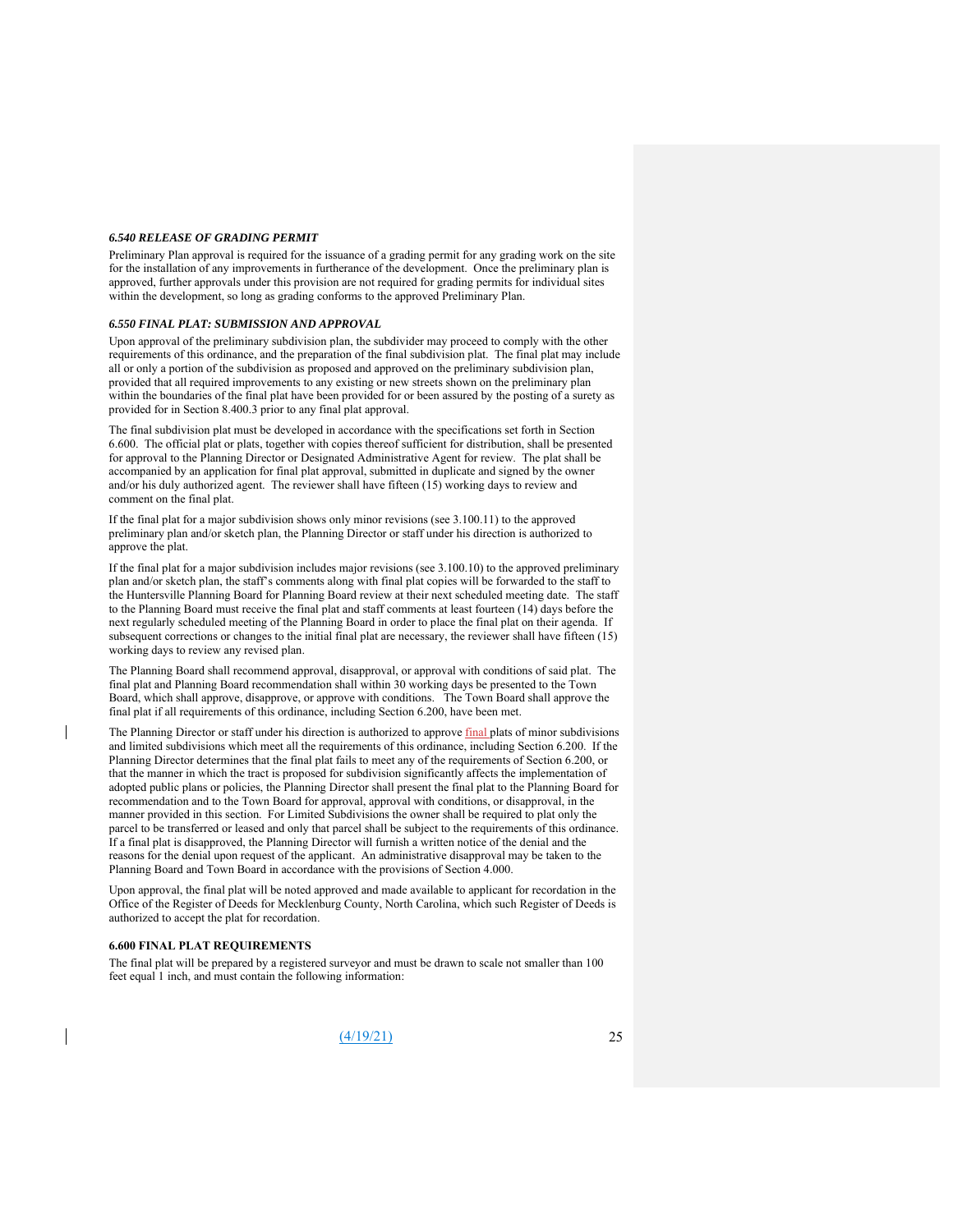- 1. The exact boundary of the tract of land being subdivided, showing clearly the disposition of all portions of the tract.
- 2. The lines and names of all streets, alley lines, lot lines, lot and block numbers, front build-to line and side and rear yard dimensions for each lot, easements, reservations, and areas dedicated to public purposes with notes stating their purposes. In addition, on-site LCID landfills must be shown on the final plat and on deed(s) for affected lot(s). Also, the plat for all lots subject to flooding shall include a statement as follows: "This lot is subject to flooding during heavy rainfall and the construction of buildings or structures below the flood protection elevation of is prohibited", as further described by Section 7.200 of this ordinance. Plats for multiple lots may include the flood protection elevations in tabular form.

In areas where the floodway regulations are applicable, the following statement shall be inscribed on the plat:

"Any construction or use within the areas delineated by floodway fringe district boundary line and floodway district encroachment line is subject to the restrictions imposed by Floodway Regulations."

For subdivisions within which open space is required, a designation on the plat denoting the area of preservation and the limitations on its use and a reference to the recorded documents by which irrevocable preservation of open space shall be assured. A copy of such documents shall also be provided to the Planning Department.

Any amendment to a previously approved final plat must note in writing on the amended plat the nature and extent of the changes and the deed or plat book and page number where previously recorded.

- 3. Sufficient data to determine readily and reproduce accurately on the ground the location, bearing, and length of every street and alley line, lot line, building line, easements required hereunder or of record in Mecklenburg County or ascertainable by physical inspection of the property, and boundary lines of reserved or dedicated areas. All linear dimensions shall be in feet and hundredths thereof. The maximum allowable error of linear closure shall not be in excess of 1: 10,000. In closed traverses the sum of the measured angles shall vary with the theoretical sum by a difference not greater than an average of 7.5 seconds per angle, or the sum of the total shall not differ from the theoretical sum by more than 90 seconds, whichever is smaller.
- 4. Sufficient data to determine readily and reproduce accurately on the ground the location and extent of rural and/or urban open space to be preserved, the method of preservation, and any limits on use. In addition, the subdivider shall provide to the Huntersville Planning Staff a copy of any covenants and restrictions governing disposition and use of preserved open space.
- 5. "As built" drawings and plans of all water system, sewer system, and storm drainage system facilities. Such plans should show all easements and rights-of-way to demonstrate that the facilities are properly placed. These drawings need not be placed on the final plat but must be submitted at the time of request for final plat approval or release of any surety for required improvements, whichever comes later.
- 6. "As built" cross-sections of each town street type used in the development. Such crosssections should show improvements in the public rights-of-way and in any easement associated with the detail of the street. Features to be shown will usually include: travel lanes, parking lanes (if any), curb and gutter (or ditch), planting strip, sidewalk, utility allocation. These drawings need not be placed on the final plat, but must be submitted at the time of request for final plat approval or release of any surety for required improvements, whichever comes later.
- 7. For projects in the Mountain Island Lake or Lake Norman Watershed Overlay Districts, the calculated built-upon area permitted for each building lot, taking into account permanently preserved open space.

 $(4/19/21)$  26

#### **Deleted:** "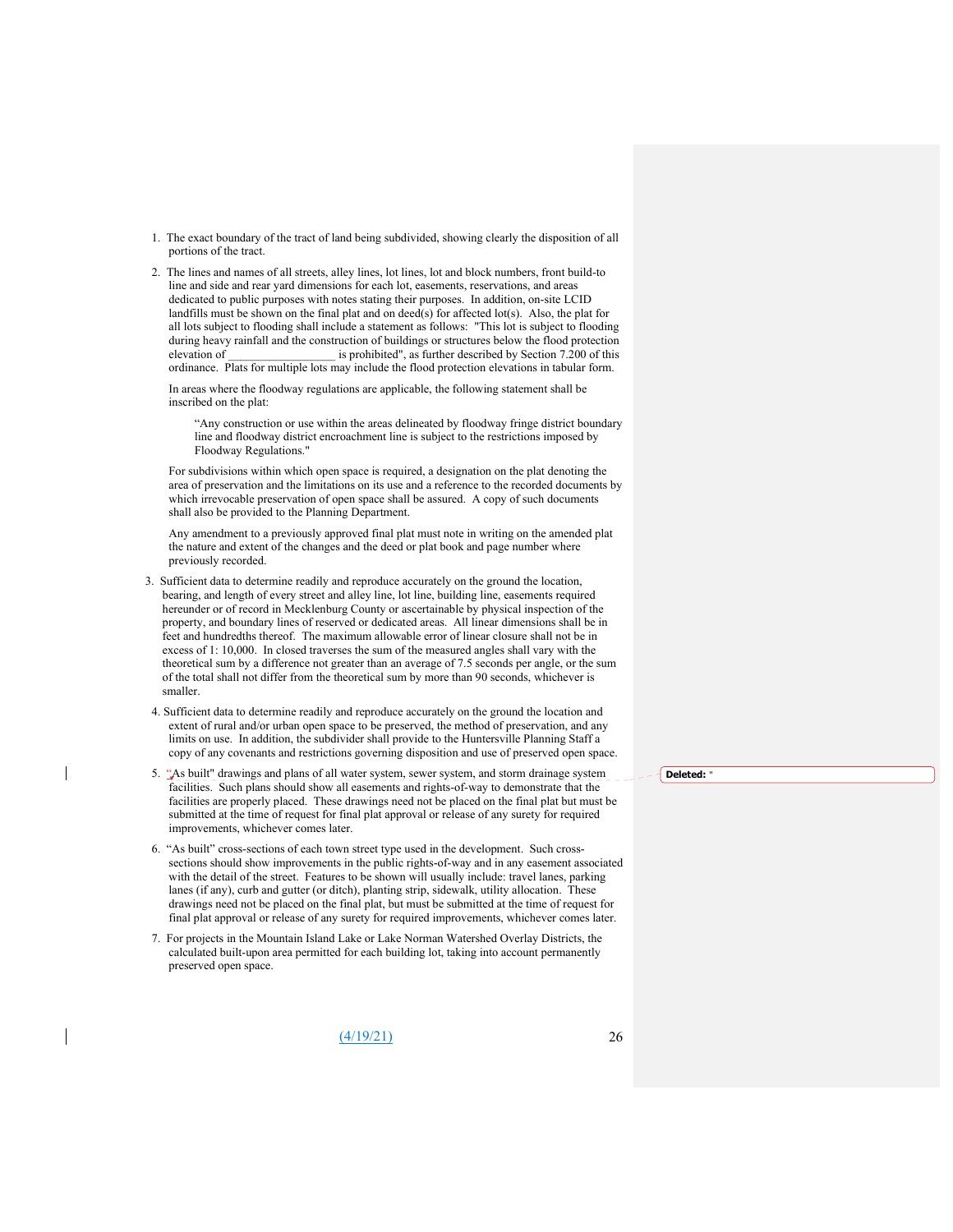- 8. The name of the township in which the subdivision is located, the name of the subdivision, the zoning district, the name of the owner, the name, registration number and seal of the registered surveyor under whose supervision the plat was prepared, the date of the plat and north point, with indication of whether the north point is true, magnetic, or grid, and a small vicinity map showing the location of the subdivision with respect to adjacent streets and properties.
- 9. Control corners and permanent markers with adequate and sufficient description to enable a surveyor to locate such control corners or markers shall be shown on the plat. One or more corners shall be designated as control corners, and shall establish two or more street center lines or offset lines within or on the street right-of-way lines to be permanently monumented at intersecting center line or offset lines, points of curvature or such other control points, which monuments shall also be designated as control corners. In addition to the above, control corners must be established along the rear property lines of lots with a minimum of two (2) per block located along a common line. Coordinates must be computed from North Carolina Plane Rectangular Coordinate System and the City of Charlotte Primary Control System monuments, as extended therefrom, provided such a control monument is within two thousand (2,000) feet of the subdivision. Design and material of the concrete monument must be in accordance with the standard detail contained in the Mecklenburg County Land Development Standards Manual. The corners of all lots and parcels must be marked with iron pins driven flush with the ground. The iron pins must be placed where lot boundaries intersect railroad and public street rights-of-way.
- 10. The following signed certificates (lettered or stamped) shall appear on each copy of the final plat submitted by the subdivider:

#### (a) Certificate of Ownership and Dedication:

I hereby certify that I am the owner of the property shown and described hereon and that I hereby adopt this plan of subdivision with my free consent, and dedicate all streets, alleys, walks, parks, and other sites and easements to public or private use as noted. Furthermore, I dedicate all sewer lines and all water lines to the Charlotte-Mecklenburg Utility Department, if applicable.

Date Owner(s)

Final written approval by the Planning Director or staff under his direction must be entered on the plat for recording. Changes or amendments to an approved final plat which already bears the written approval prior to recording the plat constitutes a violation of this ordinance. A copy of the sealed and recorded final plat must be delivered to the Huntersville Planning Department within 5 days of recording.

11. The exact boundary of all water quality best management practices shall be shown on final plats prepared by a registered surveyor. Final plats shall contain the following statement: "This lot contains a water quality feature that must be maintained in accordance with the recorded Maintenance Covenant as specified in Section 8.17.21(a) of the Huntersville Zoning Ordinance."

#### **6.700 PLATS ALREADY ESTABLISHED BY SURVEY AND RECORD**

Plats already established by survey and recorded in the Mecklenburg County Register of Deeds prior to the effective date of this ordinance will be eligible for development and other administrative permits without complying with the requirements of this ordinance, but must be developed in accordance with the provisions of the subdivision ordinance in effect at the time of the approval.

A subdivision for which a preliminary plan has been approved but for which a final plat has not been recorded in the Mecklenburg County Register of Deeds prior to November 1, 1989 shall be approved for recording without complying with the requirements of this ordinance if final plats conform to the requirements of the subdivision ordinance in effect at the time of preliminary plan approval. Such subdivision will be inspected and must be developed in accordance with the provisions of the subdivision ordinance in effect at the time of preliminary plan approval.

 $(4/19/21)$  27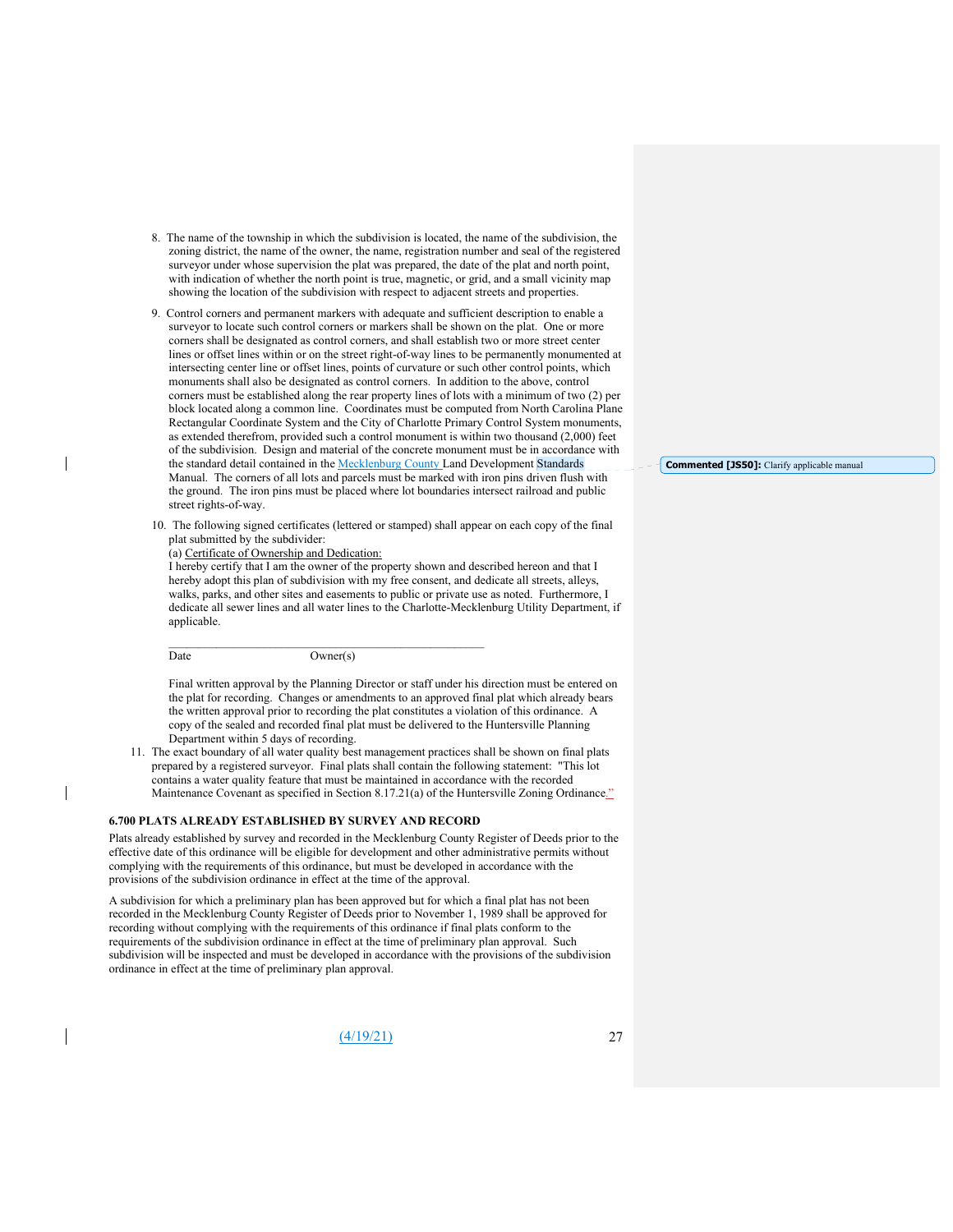#### **6.800 MULTI-BUILDING SITES**

The following requirements will apply for the preparation, submission, and approval of preliminary site plans for both residential and non-residential developments with more than one principal building on a single lot.

#### *6.810 PRE-APPLICATION CONFERENCE*

A pre-preliminary site plan conference will be arranged by the developer with both the Planning Staff and any other Designated Administrative Agent prior to the submission of a preliminary site plan for a multibuilding site.

#### *6.820 PRELIMINARY PLAN REQUIREMENTS*

A developer must submit to the Planning Director or Designee a preliminary site plan and supplemental documents for review and approval. The preliminary site plan must be prepared in accordance with the requirements of Section 6.400 and must include the following additional information:

- 1. The use, approximate height, bulk, and location of all buildings and structures.
- 2. All proposed land uses and, for residential development, the densities of dwelling units.
- 3. In the case of plans which call for development over a period of years, a schedule showing the time within which application for final approval of all parts of the development are intended to be filed.
- 4. The proposed location, use, improvements, ownership, and manner of maintenance of common open space areas.
- 5. Final drafts of legal documents dedicating and restricting the common areas and establishing the means of common area ownership and maintenance.
- 6. Proposed off-street parking and circulation plan showing the location and arrangement of parking spaces and any driveways for ingress and egress to and from adjacent streets and highways.

#### *6.830 PRELIMINARY PLAN REVIEW CRITERIA*

The Planning Director or employees under his or her direction will review the preliminary site plan to insure conformance with the requirements of the zoning ordinance. The Planning Director or Designated Administrative Agent will review the preliminary site plan to insure conformance with the requirements of this ordinance. In addition, the multi-building site will be evaluated on the standards listed below.

- 1. The character, amount and arrangement of open space areas will adequately serve the needs of residential or non-residential occupants.
- 2. Proposed means of dedication, ownership, and maintenance of all common areas, the restrictions on its uses, and the organization and authority of such associations as may be established for ownership and maintenance of common areas will assure the continuance of such space for its designed purpose.
- 3. Site planning for the overall development will provide protection of the development from potentially adverse surrounding influences and protection of surrounding areas from potentially adverse influences within the development.
- 4. The terms and conditions proposed for development over a period of years are sufficient to protect the interests of the public and the occupants of the development.

#### *6.840 PRELIMINARY PLAN APPROVAL AND FINAL PLAT*

The Planning Director or staff under his direction is authorized to approve, approve with conditions, or disapprove the preliminary site plan for a multi-building site which adheres to or shows only minor revisions (Section 3.100.11) to:

(4/19/21) 28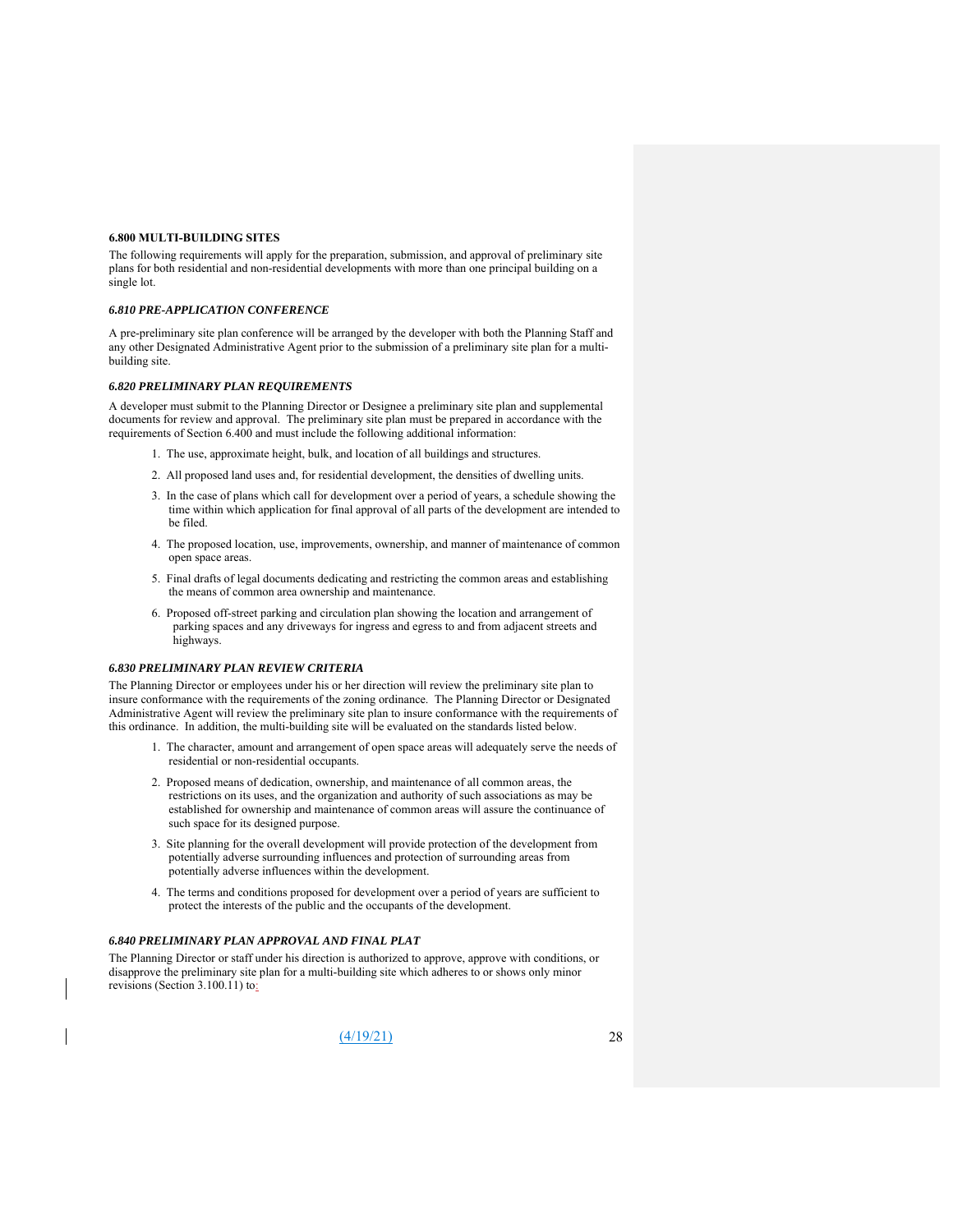(1) an approved parallel conditional district or overlay district zoning plan which specifies the location of open space, edge conditions, approximate location of buildings, internal circulation, and relationship to public streets; or

(2) a sketch plan which has been reviewed by the Planning Board and approved by the Town Board in accordance with Section 6.300ƒ.

For multi-building sites which do not adhere to a detailed approved plan as described in (1) or (2) above, the Planning Board will recommend and the Town Board will take action to approve, tentatively approve with conditions, or deny the preliminary site plan. When granted tentative approval with conditions, the developer must submit a revised plan that is in conformance with those conditions. If a preliminary site plan is disapproved, the Planning Director will furnish a written notice of the denial and the reasons for the denial upon request of the applicant.

The final plat for a multi-building site or innovative housing development shall be prepared in accordance with the requirements of Section 6.600 and shall contain the following additional information:

(a) The use, height, bulk, and location of all buildings and structures;

(b) All land uses;

(c) The location, use, improvements, ownership, and manner of maintenance for all open space and for all common areas.

The Planning Director or staff under his direction is authorized to approve, approve with conditions, or disapprove the final plat for a multi-building site which adheres to or shows only minor revisions (3.100.11) to an approved preliminary plan. If the final plat includes major revisions to the approved preliminary plan, it will be placed on the agendas of the Planning Board for recommendation and the Town Board for approval, approval with conditions, or disapproval.

An administrative disapproval may be appealed to the Planning Board and Town Board in accordance with the provisions of Section 4.000.

# *6.850 TRAFFIC IMPACT ANALYSIS*

Where required, a Traffic Impact Analysis shall be provided by the applicant, in accordance with Article 14 of the Town Zoning Ordinance, which are incorporated by this reference.

#### *7.000 SUBDIVISION DEVELOPMENT REQUIREMENTS.*

#### **7.100 DESIGN STANDARDS FOR STREETS**

Detailed construction standards and specifications for state standard streets are contained in the Mecklenburg County Land Development Standards Manual. For Town Streets, the standards of Article 5 of the Huntersville Zoning Ordinance and the Huntersville Land Development Standards Manual shall control.

#### *7.110 RIGHT-OF-WAY*

1. On proposed streets, right-of-way must be of sufficient width to accommodate the required cross section. However, in no case will the dedicated and/or reserved right-of-way be proposed to be less than the standards below. The Town Board, on the advice of the Town Engineer or their designee or other designated consulting engineer, may certify that special circumstances exist which make the dedication and/or reservation of the full right-of-way unnecessary or impractical.

|                          | <b>Minimum R.O.W. by Street Classification</b> | <b>Commented [ES53]:</b> May need to be updated per Stephen's |
|--------------------------|------------------------------------------------|---------------------------------------------------------------|
| <b>Street Type</b>       | Feet                                           | recent comment                                                |
| Freeway.                 | 250-350                                        | <b>Deleted:</b> or Expressway                                 |
| Boulevard                | 100-200                                        |                                                               |
| Other Major Thoroughfare |                                                | <b>Deleted:</b> 100-150                                       |

(4/19/21) 29

#### **Deleted:**

**Deleted:** taken

|                                                              | <b>Deleted:</b> ADEOUATE PUBLIC FACILITIES AND |  |  |
|--------------------------------------------------------------|------------------------------------------------|--|--|
|                                                              | <b>Deleted:</b> ASSESSMENTS                    |  |  |
| <b>Deleted:</b> n Adequate Public Facilities Application and |                                                |  |  |
|                                                              | <b>Deleted:</b> ssessment                      |  |  |
|                                                              | <b>Deleted:</b> s                              |  |  |
|                                                              | Deleted: 13 and                                |  |  |
|                                                              |                                                |  |  |
|                                                              | <b>Commented [JS51]:</b> Applicable manual     |  |  |

**Commented [JS52]:** Applicable manual

**Deleted: ¶**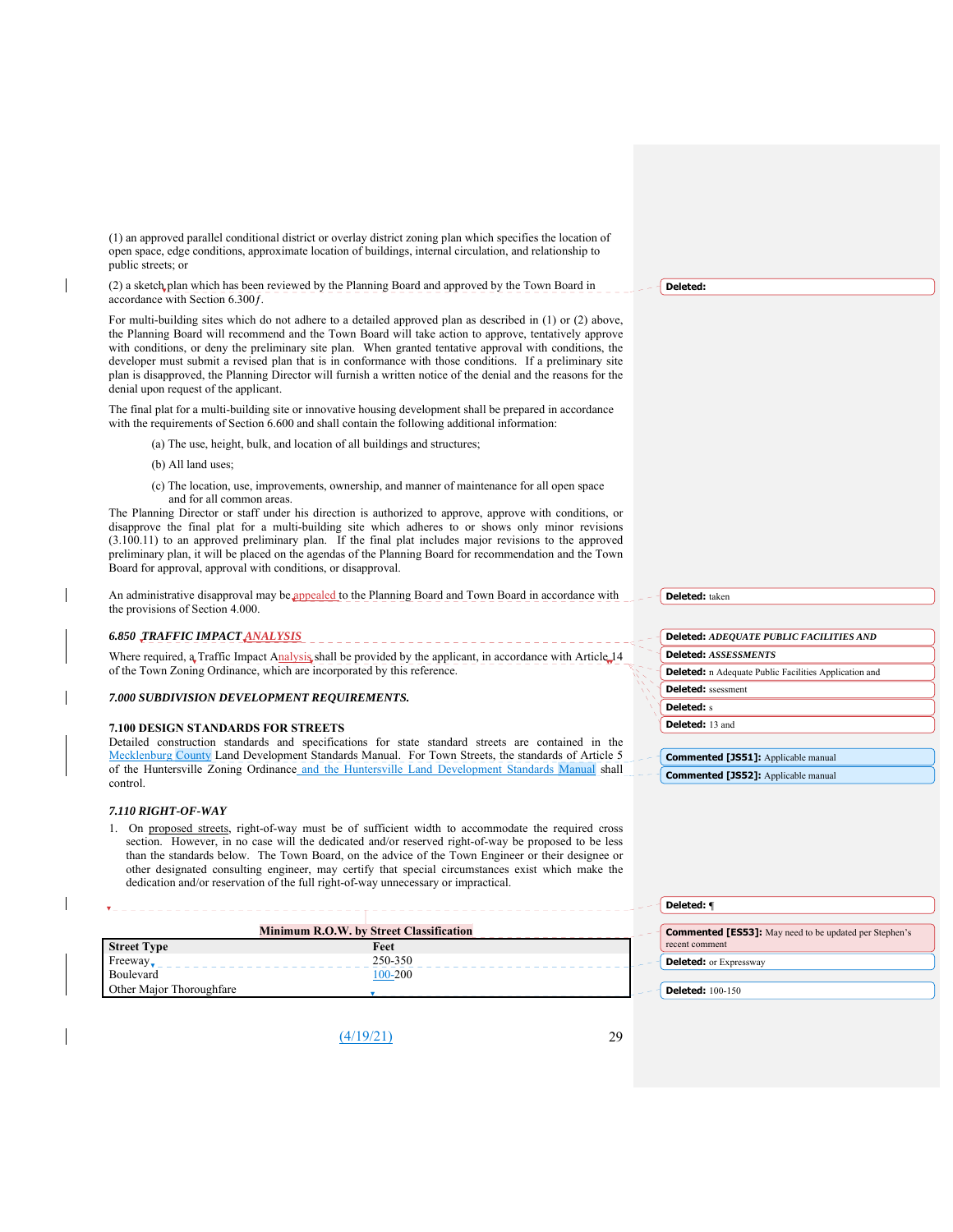| Minor Thoroughfare                                                                                                                                                                                      | 70-120<br>$70 - 100$                                                                                                                                                                                                                                                                                                                                                                                                                                                                                                                                                                                                                                                                                                                                                                                                                                                                                                                                                                                              | <b>Commented [JS54]:</b> Changes for consistency with Zoning |
|---------------------------------------------------------------------------------------------------------------------------------------------------------------------------------------------------------|-------------------------------------------------------------------------------------------------------------------------------------------------------------------------------------------------------------------------------------------------------------------------------------------------------------------------------------------------------------------------------------------------------------------------------------------------------------------------------------------------------------------------------------------------------------------------------------------------------------------------------------------------------------------------------------------------------------------------------------------------------------------------------------------------------------------------------------------------------------------------------------------------------------------------------------------------------------------------------------------------------------------|--------------------------------------------------------------|
| Town Streets (Collector, Local, Alley)                                                                                                                                                                  | Varies according to the standards of Article 5 of the<br>Huntersville Zoning Ordinance and Town's<br>Engineering Standards and Procedures Manual.                                                                                                                                                                                                                                                                                                                                                                                                                                                                                                                                                                                                                                                                                                                                                                                                                                                                 | Ordinance and Comprehensive Transportation Plan              |
| vertical alignments must be improved and will be determined on a case-by-case basis.                                                                                                                    | These street types (above) are consistent with the Comprehensive Transportation Plan (CTP)-Highway<br>Map (as adopted by the Charlotte Regional Transportation Planning Organization (CRTPO)) and the<br>Town Engineering Standards and Procedures Manual. These standards represent the normally required<br>rights-of-way for highways designated on the CTP. These widths may be modified by contextual<br>design, environmental impact studies, or other adopted planning documents. Additional right-of-way<br>may be necessary in the area of interchanges, intersections, cut/fill areas, or areas where horizontal or                                                                                                                                                                                                                                                                                                                                                                                     | Deleted:                                                     |
| 2. Along existing streets, neither right-of-way dedication nor reservation is required unless:                                                                                                          |                                                                                                                                                                                                                                                                                                                                                                                                                                                                                                                                                                                                                                                                                                                                                                                                                                                                                                                                                                                                                   | Deleted:                                                     |
| required to be dedicated; or                                                                                                                                                                            | (a) an existing street has a right-of-way less than 60 feet wide and will provide access to the<br>subdivision, in which case a right-of-way up to 30 feet on each side of the centerline may be                                                                                                                                                                                                                                                                                                                                                                                                                                                                                                                                                                                                                                                                                                                                                                                                                  |                                                              |
| and/or other improvements to serve said subdivision may be required.                                                                                                                                    | (b) an existing street will provide access to the subdivision and volume of traffic projected to be<br>generated by the subdivision necessitates intersection and/or other improvement(s), in which<br>case dedication of right-of-way sufficient for the subdivision developer to make intersection                                                                                                                                                                                                                                                                                                                                                                                                                                                                                                                                                                                                                                                                                                              |                                                              |
| the zoning and subdivision jurisdiction of the Town of Huntersville.                                                                                                                                    | The Town Board, after consulting applicable plans and programs and after consulting with appropriate<br>county, state, and/or federal officials, is responsible for classifying streets or segments thereof within                                                                                                                                                                                                                                                                                                                                                                                                                                                                                                                                                                                                                                                                                                                                                                                                |                                                              |
| 7.120 FREEWAYS (NEW)                                                                                                                                                                                    |                                                                                                                                                                                                                                                                                                                                                                                                                                                                                                                                                                                                                                                                                                                                                                                                                                                                                                                                                                                                                   | Deleted: /EXPRESSWAYS                                        |
| ordinance will be made at the edge of the full right-of-way. Right-of-way that is dedicated by the<br>subdivider will count toward the transfer of development rights in accordance with Section 7.135. | Whenever a tract of land to be subdivided includes any part of the right-of-way of a planned freeway or<br>extension of a freeway, as shown on the adopted Comprehensive Transportation Plan, and whenever such<br>a right-of-way has been further defined by acceptable locational procedures sufficient to identify properties<br>to be affected, the right-of-way for the freeway must be reserved, platted in the location and to the width<br>specified in the plan, and remain undeveloped pending future acquisition by the state or other governmental<br>unit. The subdivider is responsible for the reservation of the right-of-way in accordance with the provisions<br>of Section 8.110, Improvement Responsibility. The entire right-of-way must be shown as such on the final<br>plat. All measurements involving minimum lot standards under this ordinance and under the zoning                                                                                                                   | <b>Deleted:</b> Thoroughfare                                 |
| 7.130 ARTERIAL STREET RIGHT-OF-WAY (NEW STREETS)                                                                                                                                                        |                                                                                                                                                                                                                                                                                                                                                                                                                                                                                                                                                                                                                                                                                                                                                                                                                                                                                                                                                                                                                   |                                                              |
| subdivider will count toward the transfer of development rights in accordance with Section 7.135.                                                                                                       | Whenever a tract of land to be subdivided includes any part of a planned arterial or extension of an existing<br>arterial street shown on the adopted Comprehensive Transportation Plan, and whenever a right-of-way for<br>such a street has been further defined by acceptable locational procedures sufficient to identify properties to<br>be affected, a right-of-way for the arterial street must be platted in the location and to the width specified in<br>the plan. The subdivider is responsible for the dedication and/or reservation of the right-of-way in<br>accordance with the provisions of Section 8.110, Improvement Responsibility. The entire right-of-way<br>(that which has been reserved and that which has been dedicated) must be shown as such on the final plat.<br>All measurements involving minimum lot standards under this ordinance and under the zoning ordinance<br>will be made at the edge of the full right-of-way. Arterial Street right-of-way that is dedicated by the | <b>Deleted:</b> Thoroughfare                                 |
|                                                                                                                                                                                                         |                                                                                                                                                                                                                                                                                                                                                                                                                                                                                                                                                                                                                                                                                                                                                                                                                                                                                                                                                                                                                   |                                                              |
|                                                                                                                                                                                                         |                                                                                                                                                                                                                                                                                                                                                                                                                                                                                                                                                                                                                                                                                                                                                                                                                                                                                                                                                                                                                   |                                                              |
|                                                                                                                                                                                                         |                                                                                                                                                                                                                                                                                                                                                                                                                                                                                                                                                                                                                                                                                                                                                                                                                                                                                                                                                                                                                   |                                                              |

 $\begin{array}{c} \rule{0pt}{2ex} \rule{0pt}{2ex} \rule{0pt}{2ex} \rule{0pt}{2ex} \rule{0pt}{2ex} \rule{0pt}{2ex} \rule{0pt}{2ex} \rule{0pt}{2ex} \rule{0pt}{2ex} \rule{0pt}{2ex} \rule{0pt}{2ex} \rule{0pt}{2ex} \rule{0pt}{2ex} \rule{0pt}{2ex} \rule{0pt}{2ex} \rule{0pt}{2ex} \rule{0pt}{2ex} \rule{0pt}{2ex} \rule{0pt}{2ex} \rule{0pt}{2ex} \rule{0pt}{2ex} \rule{0pt}{2ex} \rule{0pt}{2ex} \rule{0pt}{$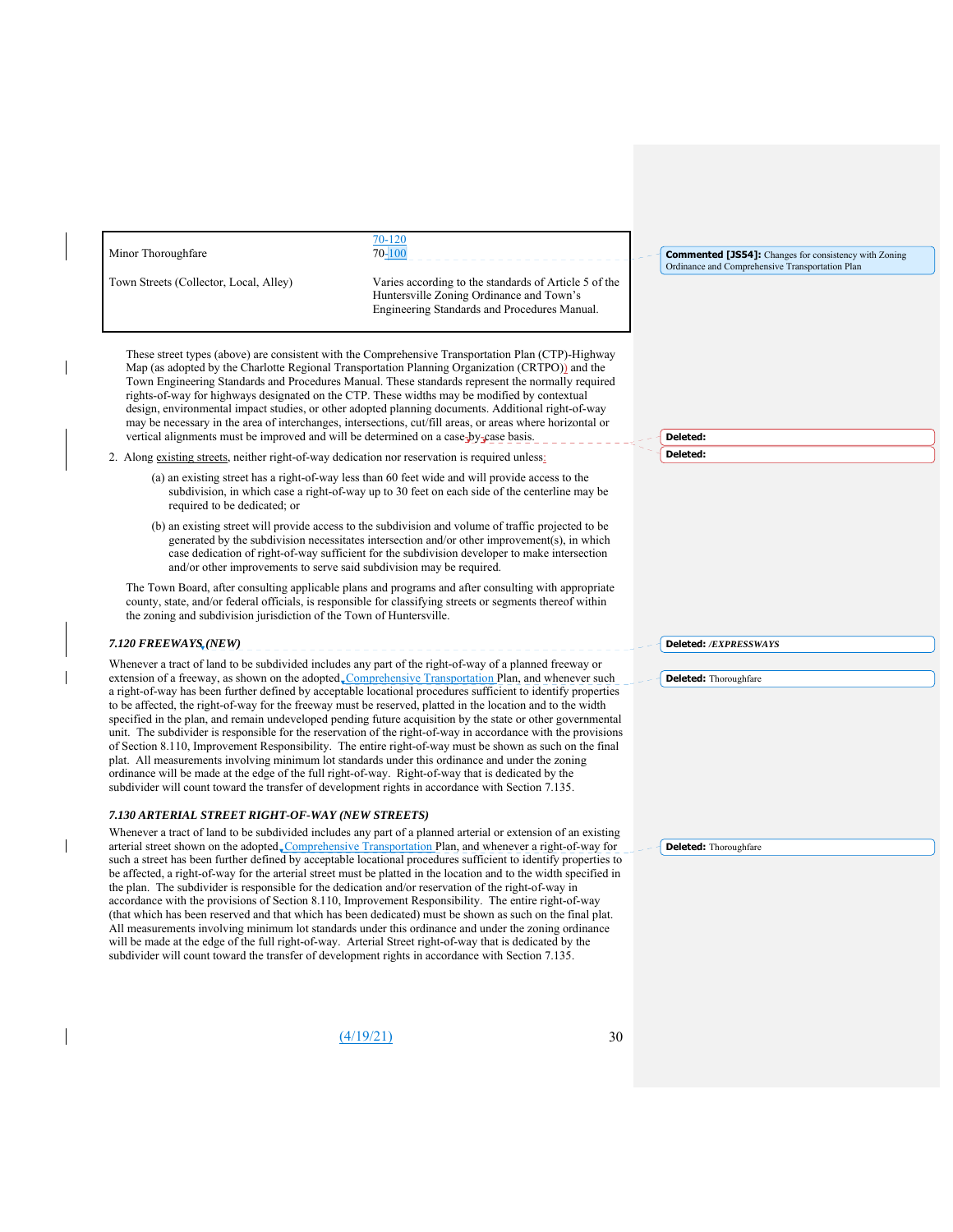#### *7.135 TRANSFER OF DEVELOPMENT RIGHTS R/W DEDICATION*

All of the area dedicated by the developer as right-of-way for any public street may be used in the computation of development rights, but may not be used for the computation of lot area or open space, or fulfill storm water detention, or any other mandatory requirement. On-street parking which is planned, provided for, and approved will, however, be applied to the mandatory parking requirement. A developer may choose to dedicate the full right-of-way and thereby use the entire dedicated area for the density calculation.

#### *7.150 CUL-DE-SAC*

Cul-de-sacs (streets designed to be permanently closed at one end), may not be longer than 350 feet and must be terminated by a vehicular turnaround design as accepted by the Town Engineering Department; provided, however, that this requirement may be waived where topographical or other unusual conditions exist.

#### *7.170 STREET OFF-SETS*

Where there is an offset in the alignment of a street across an intersection, the offset of the centerlines should not be less than 300 feet for arterials. Offsets for other street types will be determined based upon projected traffic volumes and the applicability of traffic calming measures.

#### *7.180 BLOCK LENGTHS AND WIDTHS*

Block lengths may generally not exceed the standards established in Article 5 of the Zoning Ordinance except as hereinafter provided. Where a longer block will reduce the number of railroad grade crossings, major stream crossings, or where longer blocks will result in an arrangement of lots and public space more consistent with Articles 5 and 7 of the Huntersville Zoning Ordinance, the Town Board may authorize greater block lengths.

#### **7.200 DESIGN STANDARDS FOR LOTS**

#### *7.210 FRONTAGE ON STREET*

Each lot must have frontage on a street, but with the following exceptions:

- .1 Any lot for which a residential use has been legally established prior to the effective date of this ordinance in accordance with provisions of Section 8.1.1 of the Zoning Ordinance permitting establishment of use on a lot served by a private and exclusive recorded easement of at least 15 feet in width connecting said lot to a public street, may be used as if it abutted a street, provided that it is served by a driveway located on said easement.
- .2 Any lot for which a non-residential use has been legally established prior to the effective date of this ordinance in accordance with provisions permitting establishment of use on a lot served by a private, exclusive recorded easement of at least 15 feet in width connecting said lot to a public street, may be construed in the same manner as a lot abutting a street provided that it is served with a driveway built to appropriate standards located on the permanent, recorded easement.
- .3 Up to six residential lots may be served by a privately maintained easement with a minimum right-ofway designed according to the specifications of the Rural (R) and Transitional Residential (TR) Districts' Farmhouse Cluster development (Section 3.2.1(e) & Section 3.2.2(e)). Any lots created pursuant to Section 3.2.1(f) & Section 3.2.2(f), Conservation Subdivision, may also be served by a privately maintained easement with a minimum 20-foot right-of-way.
- .4 A site specific development plan may be considered for approval in the TC, NC, NR, OPS, and TND-O districts where residential and/or non-residential structures front upon a private courtyard, carriageway, or pedestrian way, where adequate access by emergency vehicles is maintained by way of a rear alley and where the off-street placement of uses does not diminish the orientation of building fronts on the public street.
- .5 A site-specific development plan may be considered for approval in the Campus Institutional and Corporate Business Districts to permit interior lot access by private drives so long as business and

 $(4/19/21)$  31

**Deleted:** 500 feet **Commented [JS55]:** Consistent with Article 5

**Commented [ES56]:** Provide the specific reference referring to (8.1.1 of Zoning Ordinance)

**Deleted:** 30-foot **Commented [JS57]:** Consistent with Farmhouse Cluster regulations in Zoning Ordinance. **Deleted:** if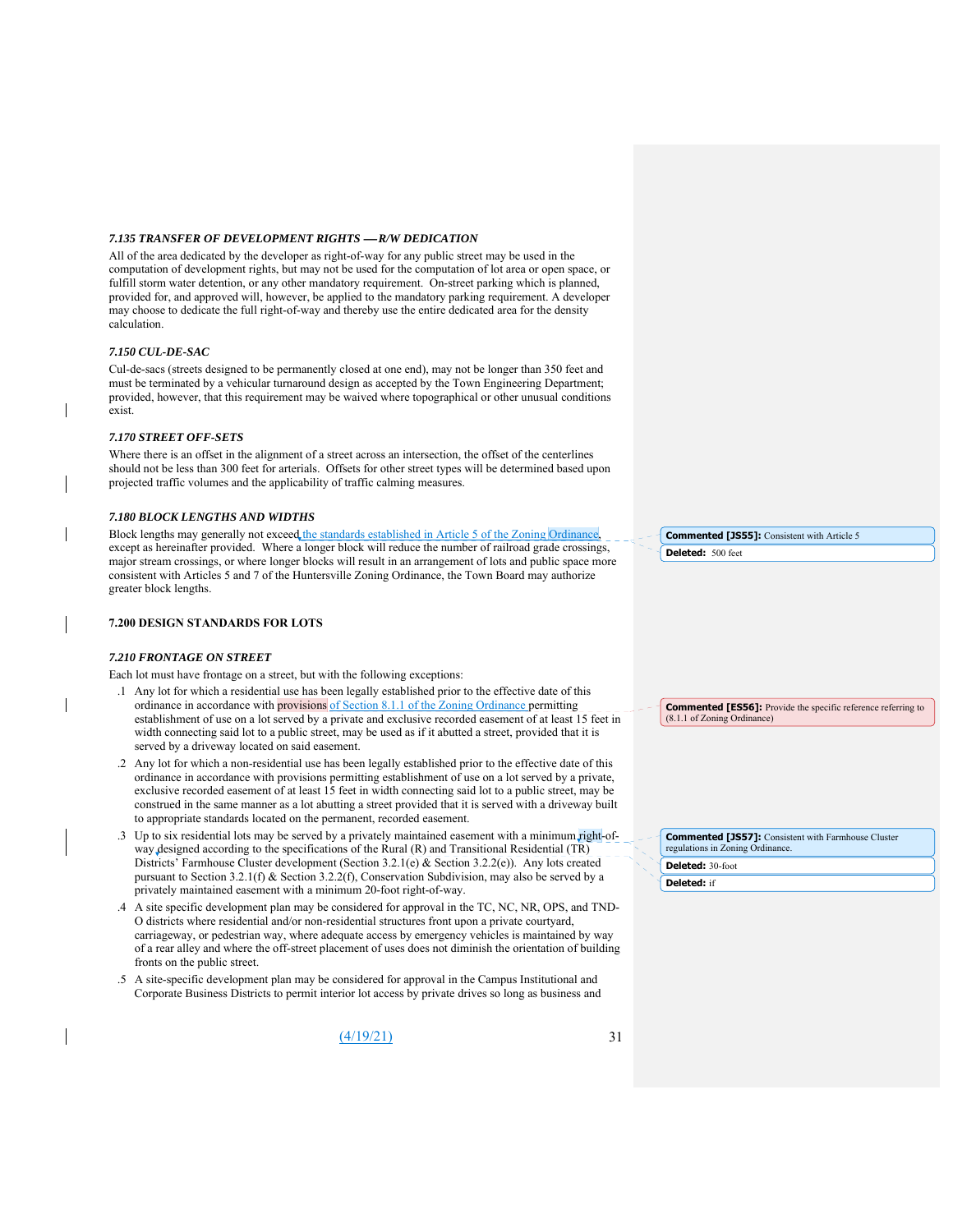emergency access is furnished to all interior building sites, and proposed buildings at the perimeter of the campus and corporate development front upon public street(s) or are buffered in accordance with this ordinance. It is intended that subdivisions be primarily served by public streets and use of private drives is minimal. Private drives may be appropriate where property configuration or environmental constraints make their use a practical alternative. Private drives shall be constructed in accordance with Mixed Use/Retail and Industrial Street Standards as found in the Engineering Standards and Procedures Manual and sidewalks shall be provided on at least one side of the private drive. See the Campus and Corporate Business Districts.

.6 To access a lot or lots in the Highway Commercial District, where factors beyond developer control, such as a limited access highway, an existing development, or the location of an existing intersection, prohibit completing a street connection, a private drive may be substituted for the interior street which cannot be connected to the public network.

#### *7.220 SIDE LINES*

Side lot lines shall, as nearly as practicable, be at right angles or radial to street lines. Where side lot lines intersect at the rear of the lot, the angle of intersection shall not be less than 60 degrees. The requirement of this paragraph shall not be applicable to lots in Conservation Subdivisions.

#### *7.230 LOT SIZES*

Lot dimensions and yard dimensions are controlled by the Huntersville Zoning Ordinance.

#### *7.240 BUILDING LINES*

Building lines shall be established on all lots in residential subdivisions and shall be determined on the basis of zoning district and classification of any abutting streets, existing or planned, in accordance with Section 8.15 of the Huntersville Zoning Ordinance.

#### *7.270 DRIVEWAY CONNECTIONS*

Prior to the construction of any driveway or other connection within the right-of-way of a public street, a permit must be secured from the North Carolina Department of Transportation or the Town of Huntersville, for a state or a local road respectively. However, in a residential major subdivision, access to individual lots from streets constructed as part of the subdivision shall be reviewed and approved at the time each building permit is issued and individual driveway permits will not be required on a lot by lot basis.

#### *7.280 LOTS SUBJECT TO FLOODING*

The Land Use and Environmental Services Agency (LUESA) will determine which lots are subject to significant flooding, which will include those lots along any significant water course, whether or not the stream is enclosed with pipes or culverts, and may also include areas where it can reasonably be expected that significant overland flow of stormwater or flooding will occur. If any part of a proposed lot is subject to flooding, subdivider shall make a determination of the crest elevation of the 1% annual chance flood level (the "100-year flood") in accordance with generally accepted engineering practice, which is to be submitted with the seal and signature of a professional engineer to the Town Engineering Department. This determination must reflect the actual conditions imposed by the completed subdivision and must give due consideration to the effects of urbanization and obstructions.

No proposed building lot that is wholly or partly subject to flooding shall be approved unless there is established on the final plat a line representing an actual contour, as determined by field survey, at an elevation one foot above the 100-year flood crest. Such line shall be known and identified on the final plat as the "Storm Water Elevation Line" (SWEL). In addition, a "Storm Water Protection Elevation" for each lot subject to flooding shall be noted on the lot plan as determined by the Huntersville Engineering Department staff based on the "Storm Water Elevation Line" (SWEL), or for lots upstream of street crossings, the low elevation of the street plus one foot, whichever is greater.

(4/19/21) 32

|    | Deleted: " |
|----|------------|
| ÷. | Deleted: " |
|    | Deleted: . |

| Deleted:       |  |
|----------------|--|
| Deleted: "     |  |
| Deleted: "     |  |
| Deleted: "     |  |
| Deleted: LUESA |  |
| Deleted: "     |  |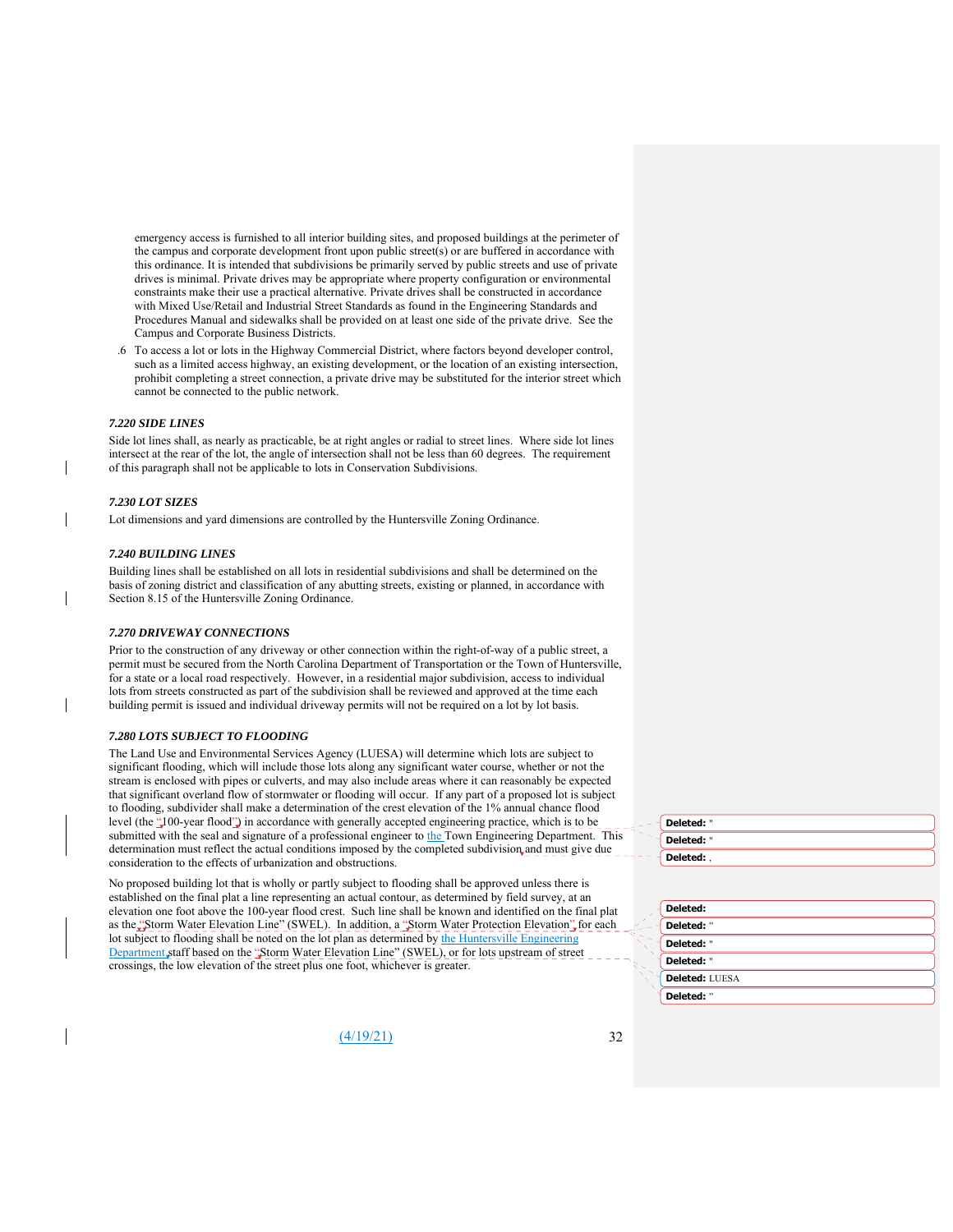All habitable buildings or structures shall be located outside the "Storm Water Elevation Line", or the lowest usable and functional part of the structure shall not be below the Storm Water Protection Elevation. "Usable and functional part of the structure" shall be defined as being inclusive of living areas, basements, sunken dens, basement utility rooms, crawlspaces, attached carports, and mechanical appurtenances such as furnaces, air conditioners, water pumps, electrical conduits and wiring, but shall not include water lines or sanitary sewer traps, piping and clean-outs; provided, openings serving the structure are above the Storm Water Protection Elevation.

Where only a portion of a proposed lot is subject to flooding as defined herein, such lot may be approved only if there will be available for building a usable lot area of not less than 1200 square feet. The usable lot area shall be determined by deducting from the total lot area the area of all yards and setbacks required by the applicable zoning district regulations and any remaining area of the lot lying below the Storm Water Elevation Line.

During the construction of a subdivision, the developer shall maintain the streambed of each stream, creek or backwash channel contiguous to the subdivision in an unobstructed state and shall remove from the channel and bank of the stream all debris resulting from the land development process, including logs, timber, junk and other accumulations of a nature that would, in time of flood, clog or dam the passage of waters in their downstream course. Installation of appropriately sized stormwater drains, culverts, bridges or erosion control devices will not be construed as obstructions in the stream. In areas of the county that are covered by the provisions of the Floodplain Regulations, the Floodplain Regulations will supersede the provisions of this ordinance regarding land within the Community and FEMA Special Flood Hazard Areas.

#### *7.290 LOTS WITHIN THE MOUNTAIN ISLAND LAKE WATERSHED PROTECTION AREA*

The purpose of the Mountain Island Lake Watershed Protection Area is to provide for the protection of public water supplies as required by the North Carolina Water Supply Watershed Protection Act and regulations promulgated thereafter.

Mountain Island Lake Watershed Protection Area is that area within Mecklenburg County which contributes surface drainage into Mountain Island Lake and which is bounded as follows: Beginning at the Mountain Island Lake Dam on the Catawba River and proceeding along the ridgeline in an easterly direction to Rozzelle's Ferry Road and proceeding thence in a south easterly direction, along Rozzelle's Ferry Road to the intersection of Mt. Holly-Huntersville Road, and thence proceeding along Mt. Holly-Huntersville Road in a northeasterly direction to the intersection of Hambright Road and thence proceeding in an easterly direction along Hambright Road to N.C. 115 and thence proceeding in a northerly direction along N.C. 115 to the intersection of N.C. 73 and thence in a westerly-southwesterly direction along N.C. 73 to the Lake Norman Dam and thence proceeding in a southerly direction along the Catawba River to the beginning point.

A map showing the Mountain Island Lake Watershed Protection Area and the subareas CA1, CA2, CA3, CA4, PA1, PA2, and PA3 is incorporated into the Official Zoning Map, In any event of any difference or inconsistency between the areas as depicted on the map and the definition, the map or definition which describes or depicts the greater geographical area shall control. Should these subareas be more specifically defined in the Huntersville Zoning Ordinance by use of major landmarks such as roads and property lines to adjust the subarea boundaries, the subarea boundaries as described in the Zoning Ordinance shall control over those described in this ordinance.

#### 1. EXCEPTIONS TO APPLICABILITY.

- (a) Existing development, as defined in this section, is not subject to the requirements of the Mountain Island Lake Watershed Overlay District.
- (b) An existing lot owned prior to the effective date of this ordinance, regardless of whether or not a vested right has been established, may be developed for single family residential purposes subject only to the buffer requirements of sub-sections 3. or 4. of this section, whichever is applicable; however, this exemption is not applicable to multiple contiguous lots under single ownership.

 $(4/19/21)$  33

| Deleted: "      |  |
|-----------------|--|
| Deleted: "      |  |
| Deleted: "      |  |
| ◟<br>Deleted: " |  |

| <b>Deleted:</b> Way |
|---------------------|
| Deleted: way        |
|                     |

**Deleted:** way

**Deleted:** '

| veicteu.   |  |  |
|------------|--|--|
| Deleted: ' |  |  |
|            |  |  |

**Deleted:** herein as Appendix A **Deleted:** .

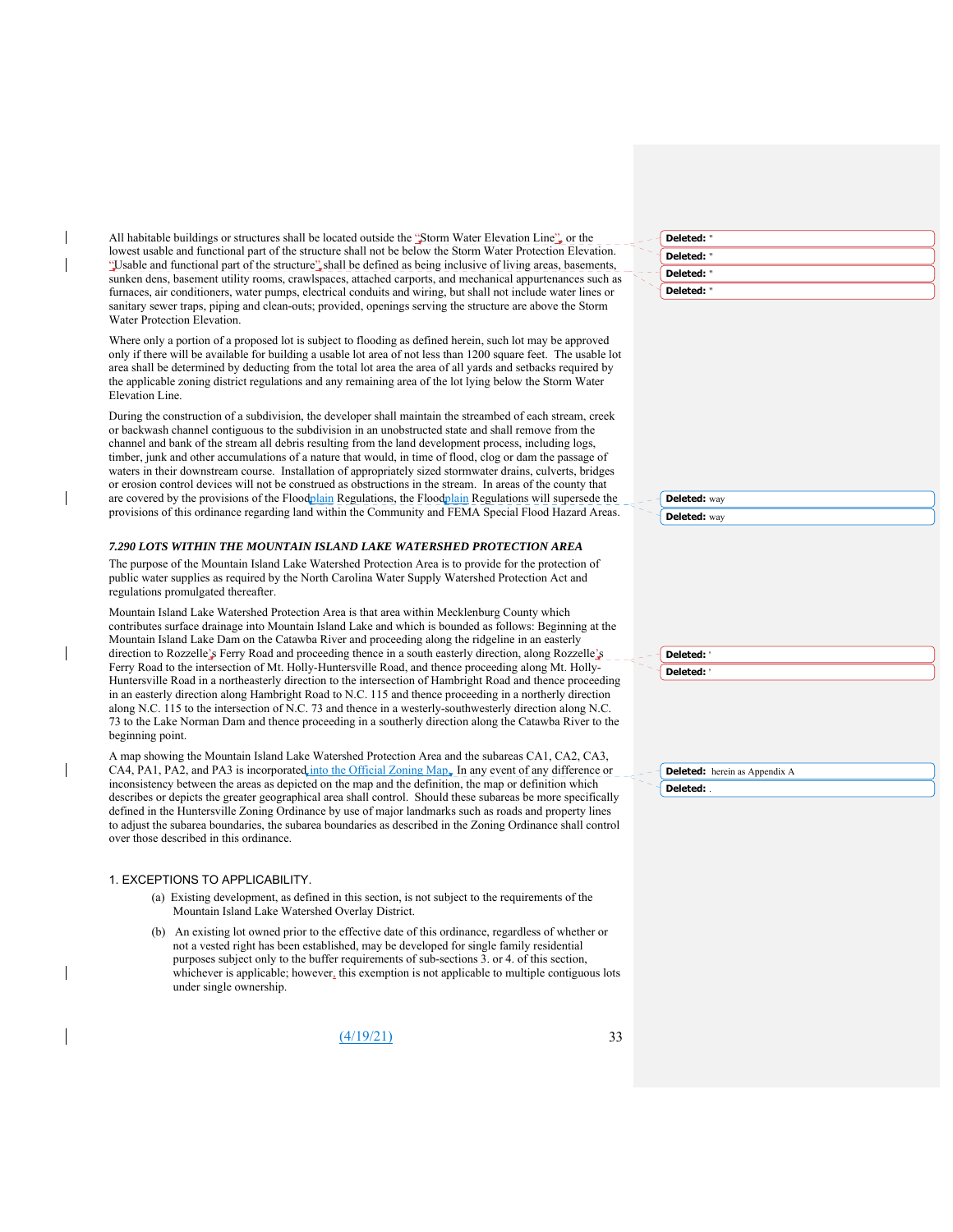- (c) Existing public utilities may expand without being subject to the restrictions of this part provided that:
	- (i) Such expansion complies with all applicable laws of the State of North Carolina and the United States of America; and
	- (ii) Discharges associated with the existing public utilities may be expanded, however the pollutant load shall not be increased beyond presently permitted levels.

#### 2. DEFINITIONS.

For the purpose of this section the following terms will have the definitions indicated below.

# *BMPs. Best Management Practices.*

A structural or non-structural management-based practice used singularly or in combination to reduce nonpoint source input to receiving waters in order to achieve water quality protection goals.

--------------------------------

*Non-structural BMPs.*  Non-engineered methods to control the amount of non-point source pollution. These may include land-use controls and vegetated buffers.

#### *Structural BMPs.*

Engineered structures that are designed to reduce the delivery of pollutants from their source or to divert contaminants away from the water supply. Structural BMPs allowed for use under the High Density Option are those which have been approved by the North Carolina Division of Water Quality and Mecklenburg County. These are wet detention ponds, extended dry detention ponds, and grass swales.

#### *Buffer.*

A natural or vegetated area through which stormwater runoff flows in a diffuse manner so that the runoff does not become channelized, and which provides for infiltration of the runoff and filtering of pollutants. The buffer is measured landward from the normal pool elevation of impounded structures and from the bank of each side of streams or rivers.

# *Built-upon Area (B.U.).*

Built-upon areas shall include that portion of a development project and/or lots that are covered by impervious or partially impervious cover including buildings, pavement, gravel areas (e.g. roads, parking lots, paths), recreation facilities (e.g. tennis courts), etc. (NOTE: Wooden slatted decks and the water area of a swimming pool are considered pervious.)

#### *Critical Area.*

The area adjacent to a water supply intake where risk associated with pollution is greater than from the remaining portions of the watershed. The critical area of the Mountain Island Lake Watershed Protection Area is divided into four subareas as follows:

#### *CA1 - Lower Gar Creek.*

From normal pool elevation of Mountain Island Lake extending up Gar Creek to Beatties Ford Road and to approximately the ridgeline along the north side of Gar Creek and to Mt. Holly-Huntersville Road on the south side of Gar Creek.

#### *CA2 - Upper Gar Creek.*

From Beatties Ford Road upstream along Gar Creek to the limits of the Gar Creek drainage basin and to approximately the ridgeline along either side of Gar Creek.

 $(4/19/21)$  34

**Commented [ES58]:** Should make sure that the definitions in this section do not conflict with those in 160D-102 and/or the Zoning Ordinance

**Deleted:** *'* **Commented [ES59]:** The short cite/acronym for BMPs should not have an apostrophe

**Deleted:** *'*

**Deleted:** *'*

**Deleted:** *b* **Deleted:** *u*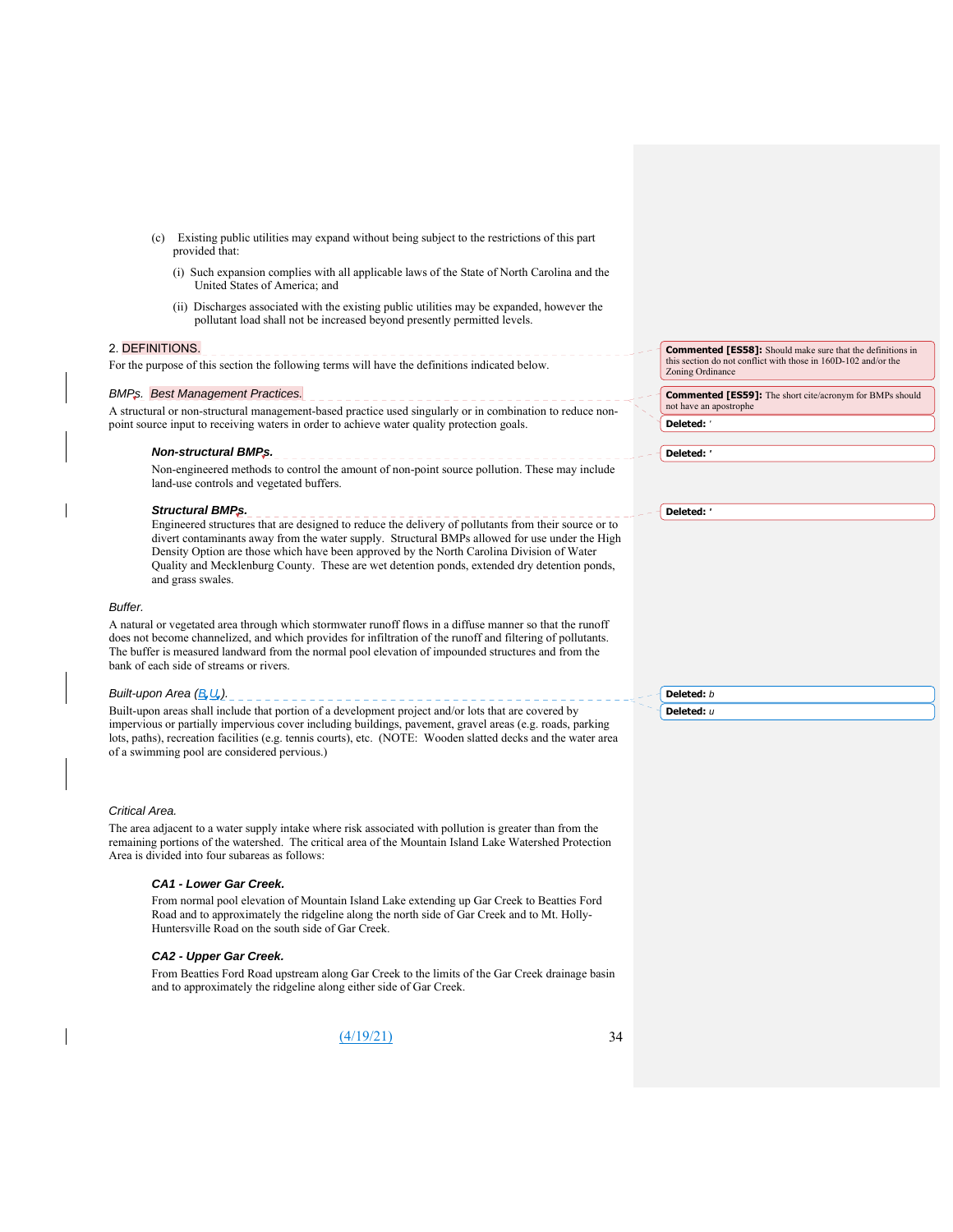#### *CA3 - McDowell Creek.*

From normal pool elevation of Mountain Island Lake extending one mile upstream on McDowell Creek and to approximately the ridgeline along either side of McDowell Creek.

#### *CA4 - Lake Front.*

Extending landward one half mile from normal pool elevation along Mountain Island Lake and the Catawba River between Cowan's Ford Dam and Mountain Island Lake Dam.

#### *Discharging Landfill.*

A landfill which discharges treated leachate and which requires a National Pollution Discharge Elimination System (NPDES) permit.

#### *Existing Development.*

Existing development, as defined for the purpose of this section, means projects that are built or projects that at a minimum have established a vested right under North Carolina zoning law as of the effective date of the amendment incorporating Water Supply Watershed Regulations into the Huntersville Subdivision Ordinance based on at least one of the following criteria:

(1) Substantial expenditures of resources (time, labor, money) based on a good faith reliance upon having received a valid local government approval to proceed with the project; or

(2) Having an outstanding valid building permit; or

(3) Having an approved site specific or phased development plan under the provisions of Section 2.2.2 of the Huntersville Zoning Ordinance.

#### *Nonconforming Lot of Record.*

A lot described by a plat or added that was recorded prior to the effective date of this ordinance (or its amendments) that does not meet the minimum lot size or other development requirements of this ordinance.

#### *Normal Pool Elevation.*

The Mountain Island Lake normal pool elevation which is at contour interval 648 feet above the Mean Sea Level, United States Geological Survey (U.S.G.S.) Datum.

#### *Perennial Stream.*

A stream or creek containing a continuous natural flow of water throughout the year except possibly under exceptionally dry conditions. They are identified on United States Geological Survey Quadrangle Maps by solid blue lines.

#### *Protected Area.*

The area adjoining and upstream of the Critical Areas and encompassing the remainder of the watershed where risk of water quality degradation from pollution is less than in the Critical Area. The Protected Area is divided into three subareas as follows:

#### *PA1*

The area extending from the outer limits of the critical areas to five hydrologic miles from the normal pool elevation and draining to Mountain Island Lake.

#### *PA2*

The area extending from the outer limit of the PA1 area where it intersects with N.C. 73 and running in a north-northeasterly direction along N.C. 73 to the intersection of I-77 and thence proceeding in a southerly direction along I-77 to the intersection of Gilead Road and thence in an easterly direction along Gilead Road to the intersection of N.C. 115 and thence in a southerly

(4/19/21) 35

**Deleted:** Section 7.290 **Commented [JS60]:** Consistent with Zoning Ordinance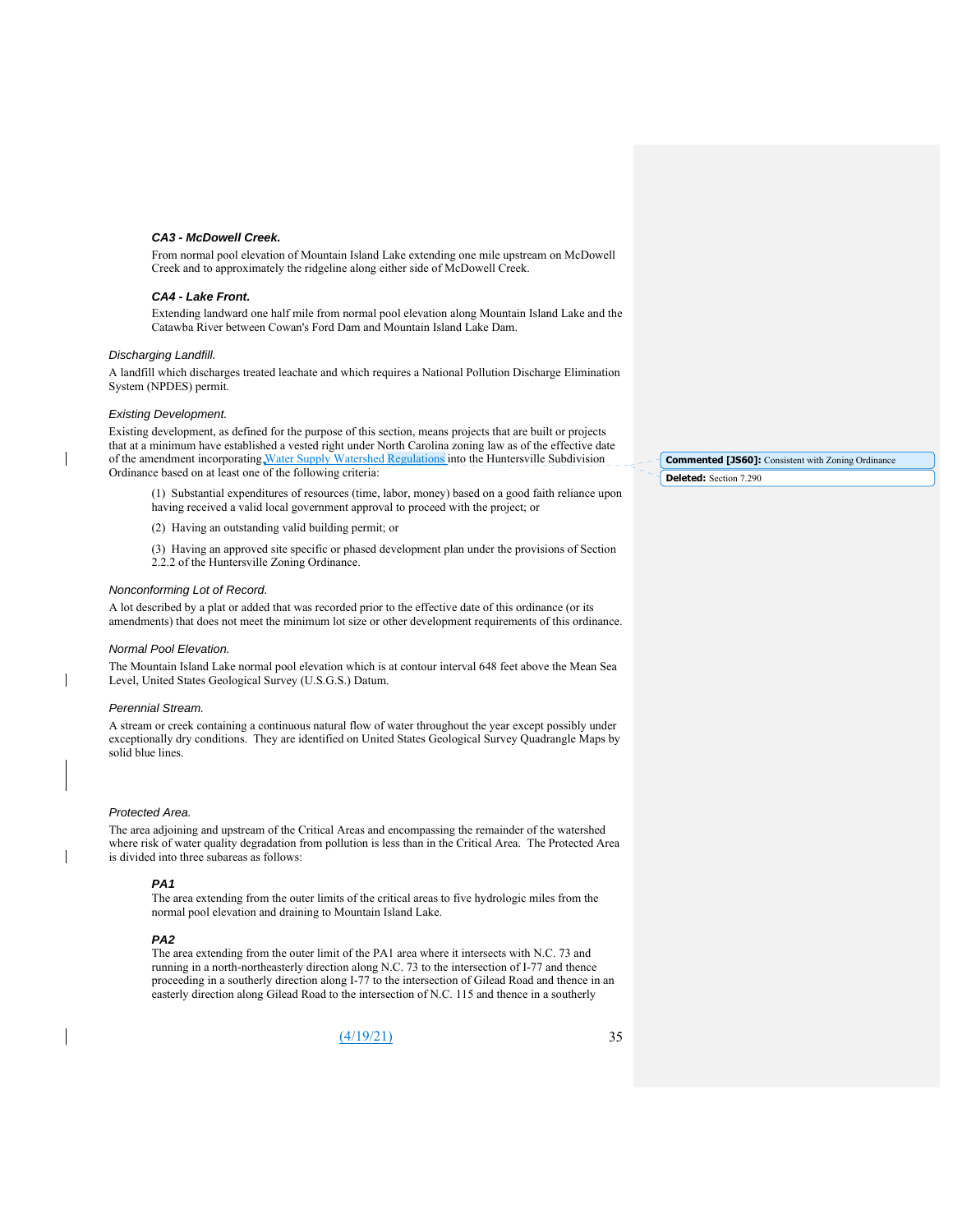direction along N.C. 115 to the intersection of Hambright Road and thence in a westerly direction along Hambright Road to the intersection of Mt. Holly-Huntersville Road and thence in a northwesterly direction along the outer limits of the CA2 and PA1 areas to the beginning point.

#### *PA3*

The area extending from the outer limits of the PA2 area to the limits of the Mountain Island Lake Watershed.

# *Septic Tank System.*

A ground absorption sewage disposal system consisting of a holding or settling tank and a ground absorption field.

#### *Watershed.*

The entire land area contributing surface drainage into a stream, creek, lake or other body of water.

#### *Water Dependent Structures.*

Those structures for which the use requires access or proximity to or siting within surface waters to fulfill its basic purpose, such as boat ramps, boat houses, docks, piers, bulkheads and similar structures. Ancillary facilities such as restaurants, outlets for boat supplies, parking lots, and commercial boat storage areas are not water dependent structures.

#### 3. CRITICAL AREA DEVELOPMENT STANDARDS.

Only development activities that require an erosion/ sedimentation control plan under Mecklenburg County regulations, as may be amended from time to time, are required to meet the development standards of this subsection.

For individual buildings or for development projects within the Critical Areas, the following **impervious area limitations** are established on a building or project basis, respectively:

| CA1             | $6\%$ B.U. <sup>1</sup>  |
|-----------------|--------------------------|
| CA <sub>2</sub> | $12\%$ B.U. <sup>1</sup> |
| CA3             | $12\%$ B.U. <sup>1</sup> |
| CA4             | $24\%$ B.U. <sup>1</sup> |

**1 Residential subdivisions approved after 2/17/03 shall reserve, at minimum, 1% of the lot area but in no case less than 150 sq. ft. impervious area per lot to allow for addition of future impervious areas by homeowner/occupant** 

**Vegetative buffers** are required in the Critical Areas along the shoreline of Mountain Island Lake, measured from the normal pool elevation, and along all perennial streams, measured from the bank on each side of the stream.

| CA <sub>1</sub>  | 100 feet or 100 year flood plain boundary,<br>whichever is greater |
|------------------|--------------------------------------------------------------------|
| CA2              | 100 feet or 100 year flood plain boundary,<br>whichever is greater |
| CA3              | 100 feet or 100 year flood plain boundary,<br>whichever is greater |
| CA4 (lake shore) | $100$ feet                                                         |

No permanent structures, impervious covers, septic tank systems or any other disturbance of existing vegetation shall be allowed within the buffer except as follows:

**Deleted:** *¶*

**Deleted:** S **Deleted:** 7.290.3 of this ordinance

(4/19/21) 36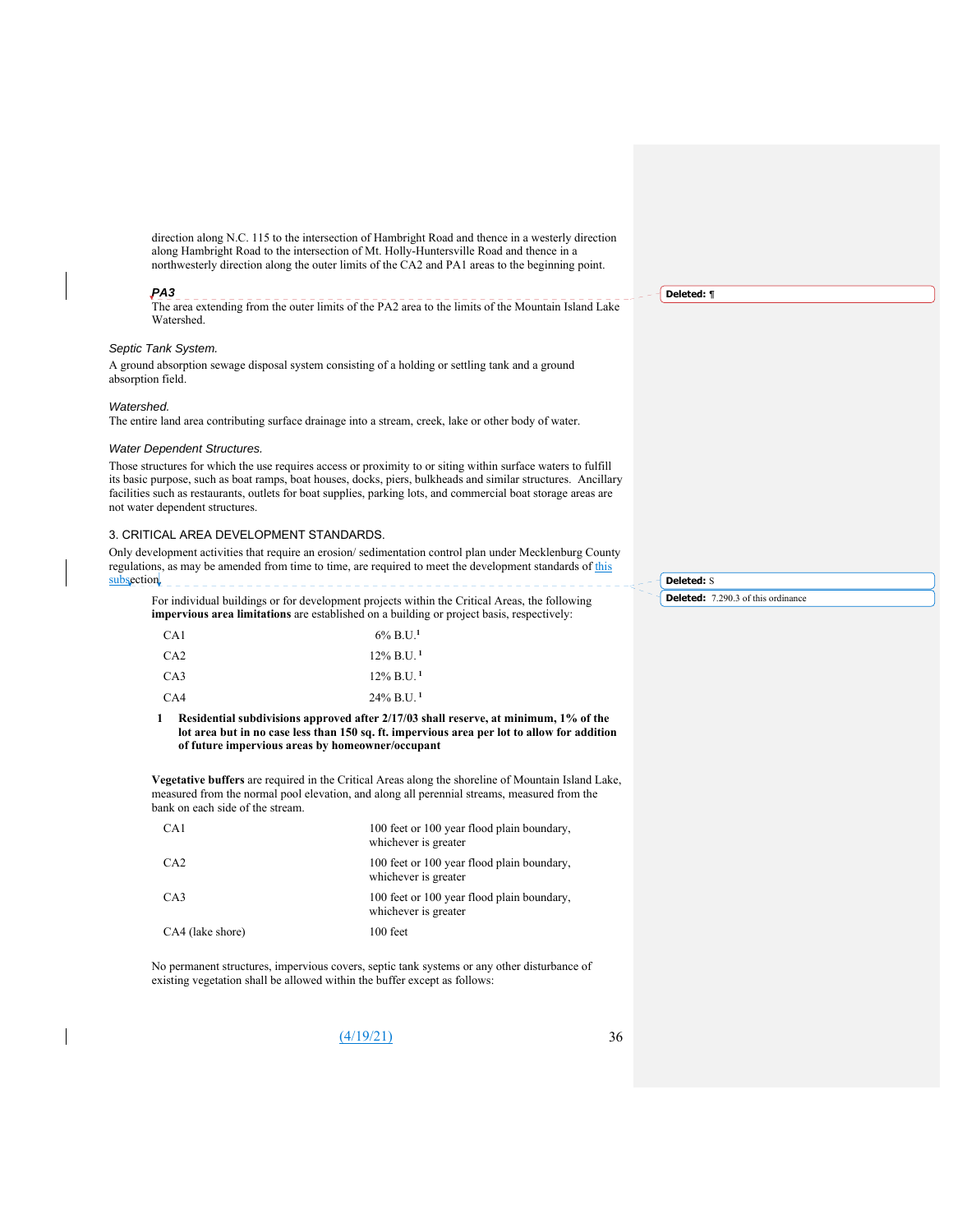| Water Quality Program guidelines and as approved on a plan submitted to the<br>Mecklenburg County, Water Quality Program                                                                                                                                                                                                                                    | a. No trees larger than 2 inch caliper are to be removed except for dead or diseased trees.<br>Undergrowth and trees less than 2 inch caliper may be removed to be replaced by an<br>effective stabilization and filtering ground cover based upon Mecklenburg County, | <b>Deleted:</b> Environmental Protection Department<br><b>Commented [JS62]: Correct title.</b>                                 |
|-------------------------------------------------------------------------------------------------------------------------------------------------------------------------------------------------------------------------------------------------------------------------------------------------------------------------------------------------------------|------------------------------------------------------------------------------------------------------------------------------------------------------------------------------------------------------------------------------------------------------------------------|--------------------------------------------------------------------------------------------------------------------------------|
| b. Streambank or shoreline stabilization is allowed as approved on a plan submitted to                                                                                                                                                                                                                                                                      |                                                                                                                                                                                                                                                                        | <b>Deleted:</b> Environmental Protection Department                                                                            |
| the Town Engineering Department and the Mecklenburg County, Water Quality<br>Program.                                                                                                                                                                                                                                                                       |                                                                                                                                                                                                                                                                        | <b>Deleted:</b> Environmental Protection Department                                                                            |
| c. Water dependent structures and public projects such as road crossings and greenway<br>paths are allowed where no practical alternatives exist. These activities should<br>utilization of nonstructural BMP's and pervious materials.                                                                                                                     | minimize built-upon area, direct runoff away from surface waters, and maximize the                                                                                                                                                                                     |                                                                                                                                |
| d. The Town can require enhancement of the existing vegetation in the buffer if                                                                                                                                                                                                                                                                             |                                                                                                                                                                                                                                                                        |                                                                                                                                |
| necessary so that the buffer can effectively perform its filtering and absorption<br>Mecklenburg County, NC <sup>"</sup> .                                                                                                                                                                                                                                  | functions based on the most recent edition of the "Watershed Buffer Guidelines for                                                                                                                                                                                     | <b>Deleted:</b> Mecklenburg County Environmental Protection<br>Department guidelines the most recent edition of the "Watershed |
|                                                                                                                                                                                                                                                                                                                                                             |                                                                                                                                                                                                                                                                        | <b>Commented [JS63]:</b> Correct citation                                                                                      |
| 4. PROTECTED AREA DEVELOPMENT STANDARDS.                                                                                                                                                                                                                                                                                                                    |                                                                                                                                                                                                                                                                        | <b>Commented [JS64]:</b> Cluster development no longer an option                                                               |
| Only development activities that require an erosion/sedimentation control plan under the Town of                                                                                                                                                                                                                                                            |                                                                                                                                                                                                                                                                        | <b>Deleted:</b> Cluster Development is allowed within the Critical                                                             |
| Huntersville regulations, as may be amended from time to time, are required to meet the development<br>standards of Section 7.290.4 of this ordinance.                                                                                                                                                                                                      |                                                                                                                                                                                                                                                                        | Area.                                                                                                                          |
| For individual buildings or for development projects within Protected Areas 1 and 2, the following<br>impervious area limitations are established on a building or project basis, respectively:                                                                                                                                                             |                                                                                                                                                                                                                                                                        |                                                                                                                                |
| PA1 and PA2 <sub>rl</sub> ow density option                                                                                                                                                                                                                                                                                                                 | $24\%$ B.U. with curb and gutter streets <sup>1</sup>                                                                                                                                                                                                                  | Deleted:                                                                                                                       |
|                                                                                                                                                                                                                                                                                                                                                             | $36\%$ B.U. without curb and gutter streets <sup>1</sup>                                                                                                                                                                                                               |                                                                                                                                |
| PA1 and PA2, high density option, where<br>permitted**                                                                                                                                                                                                                                                                                                      | 70% B.U. with BMP                                                                                                                                                                                                                                                      |                                                                                                                                |
| <sup>1</sup> Residential subdivisions approved after $2/17/03$ shall reserve, at minimum, 1% of the lot<br>area but in no case less than 150 sq. ft. impervious area per lot to allow for addition of<br>future impervious areas by homeowner/occupant<br>Vegetative buffers are required in the Protected Areas along all perennial streams, measured from |                                                                                                                                                                                                                                                                        |                                                                                                                                |
| the bank on each side of the stream.                                                                                                                                                                                                                                                                                                                        |                                                                                                                                                                                                                                                                        |                                                                                                                                |
| ** STRUCTURAL BMP'S. Wet detention ponds, or alternative stormwater management<br>measures limited to extended dry detention ponds and grass swales, are required where the High<br>Density Option is permitted within the Protected Area. Other types of Structural BMP's may also<br>be required.                                                         |                                                                                                                                                                                                                                                                        | Deleted:                                                                                                                       |
|                                                                                                                                                                                                                                                                                                                                                             |                                                                                                                                                                                                                                                                        |                                                                                                                                |
| PA1, low density option                                                                                                                                                                                                                                                                                                                                     | 50 feet                                                                                                                                                                                                                                                                | Deleted: ¶                                                                                                                     |
| PA2, low density option                                                                                                                                                                                                                                                                                                                                     | 30 feet; 50 feet for agricultural uses                                                                                                                                                                                                                                 |                                                                                                                                |
| PA1, high density option                                                                                                                                                                                                                                                                                                                                    | 100 feet                                                                                                                                                                                                                                                               |                                                                                                                                |
| PA2, high density option                                                                                                                                                                                                                                                                                                                                    | 100 feet                                                                                                                                                                                                                                                               |                                                                                                                                |
| In the PA1 and PA2 subareas non-impervious recreational development and non-impervious<br>pedestrian trails may be allowed in the required buffer if located a minimum of 30 feet from the<br>stream bank.                                                                                                                                                  |                                                                                                                                                                                                                                                                        |                                                                                                                                |

(4/19/21) 37

 $\begin{array}{c} \hline \end{array}$ 

 $\bar{\rm I}$ 

 $\overline{\phantom{a}}$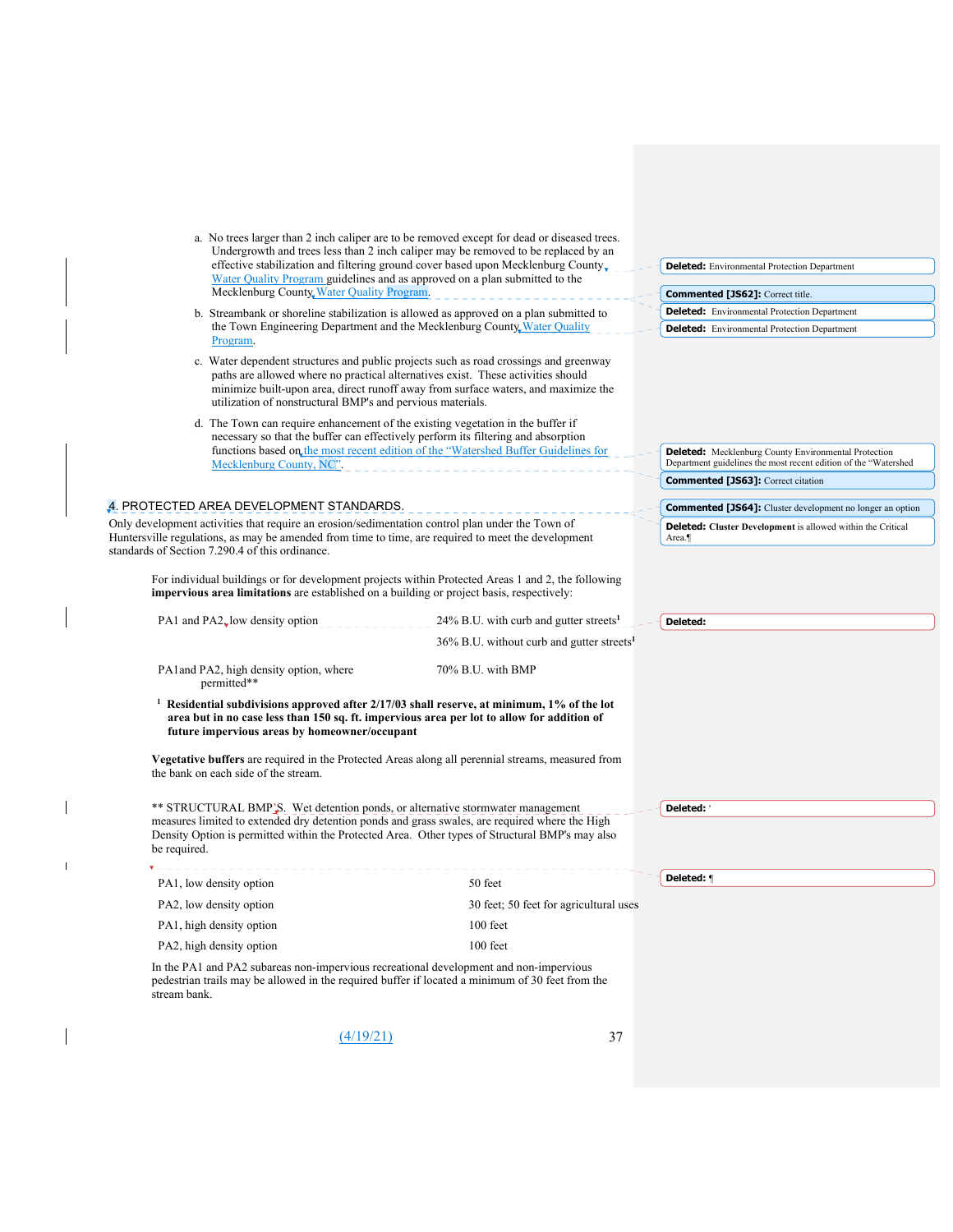| <b>High density option</b> is permitted in subareas PA1 and PA2.                                                                                                                                                                                                                                                                                                                                    |  | <b>Commented [JS65]:</b> Cluster development no longer an option             |
|-----------------------------------------------------------------------------------------------------------------------------------------------------------------------------------------------------------------------------------------------------------------------------------------------------------------------------------------------------------------------------------------------------|--|------------------------------------------------------------------------------|
| 5. POSTING OF FINANCIAL SECURITY REQUIRED                                                                                                                                                                                                                                                                                                                                                           |  | <b>Deleted:</b> Cluster development is allowed within the Protected<br>Area. |
| When Structural BMPs (wet detention ponds and all other BMPs) are required under the High Density                                                                                                                                                                                                                                                                                                   |  | Deleted:                                                                     |
| Option, the approval of the High Density Development Permit will be subject to developer compliance with<br>Section 8.400 of the Huntersville Subdivision Ordinance.                                                                                                                                                                                                                                |  | Deleted:                                                                     |
|                                                                                                                                                                                                                                                                                                                                                                                                     |  |                                                                              |
| 7.295 LOTS WITHIN THE LAKE NORMAN WATERSHED PROTECTION AREA                                                                                                                                                                                                                                                                                                                                         |  |                                                                              |
| The purpose of the Lake Norman Watershed Overlay District is to provide for the protection of public<br>water supplies as required by the North Carolina Water Supply Watershed Protection Act and regulations<br>promulgated thereafter.                                                                                                                                                           |  |                                                                              |
| The Lake Norman Watershed Protection Area is that area within the jurisdiction of the Town of<br>Huntersville which contributes surface drainage into that portion of the Catawba River known as Lake<br>Norman and its tributaries. The Lake Norman Watershed Protection area is specifically defined on the<br>Huntersville Zoning Maps with the designation LN-O (Lake Norman Overlay District). |  |                                                                              |
| 1. EXCEPTIONS TO APPLICABILITY.                                                                                                                                                                                                                                                                                                                                                                     |  |                                                                              |
| (a) Existing development, as defined in Section 7.290, subsection 2., is not subject to the<br>requirements of the Lake Norman Watershed Overlay District.                                                                                                                                                                                                                                          |  | Deleted: -                                                                   |
| (b) An existing lot owned prior to the effective date of this ordinance, regardless of whether or not<br>a vested right has been established, may be developed for single family residential purposes<br>subject only to the buffer requirements of subsection 3. of this section; however this                                                                                                     |  | Deleted: -                                                                   |
| exemption is not applicable to multiple contiguous lots under single ownership.                                                                                                                                                                                                                                                                                                                     |  |                                                                              |
| (c) Existing public utilities may expand without being subject to the restrictions of this part<br>provided that:                                                                                                                                                                                                                                                                                   |  |                                                                              |
| (i) Such expansion complies with all applicable laws of the State of North Carolina and the<br>United States of America: and                                                                                                                                                                                                                                                                        |  |                                                                              |
| (ii) Discharges associated with the existing public utilities may be expanded, however the<br>pollutant load shall not be increased beyond presently permitted levels.                                                                                                                                                                                                                              |  |                                                                              |
| 2. DEFINITIONS.                                                                                                                                                                                                                                                                                                                                                                                     |  |                                                                              |
| The definitions below supplement the definitions of section 7.290, subsection 2.                                                                                                                                                                                                                                                                                                                    |  | Deleted: -                                                                   |
| Lake Norman Watershed Critical Area                                                                                                                                                                                                                                                                                                                                                                 |  |                                                                              |
| The Lake Norman Critical Area is defined as the land area which begins at the normal pool<br>elevation of Lake Norman and extends one-half mile inland or to the ridgeline, whichever is                                                                                                                                                                                                            |  |                                                                              |
| closest, as shown more specifically on the Huntersville Zoning Maps Lake Norman Normal Pool<br>Elevation                                                                                                                                                                                                                                                                                            |  | Deleted: ¶                                                                   |
|                                                                                                                                                                                                                                                                                                                                                                                                     |  | Deleted: ¶<br>¶                                                              |
| The Lake Norman normal pool elevation, which is at contour interval 760 feet above Mean Sea Level, as<br>determined by United States Geological Survey (U.S.G.S.) Datum.                                                                                                                                                                                                                            |  |                                                                              |
| 3. LAKE NORMAN CRITICAL AREA DEVELOPMENT STANDARDS                                                                                                                                                                                                                                                                                                                                                  |  |                                                                              |
| Only development activities that require an erosion/sedimentation control plan under the Town of<br>Huntersville regulations, as may be amended from time to time, are required to meet the development<br>standards of this subsection.                                                                                                                                                            |  |                                                                              |
|                                                                                                                                                                                                                                                                                                                                                                                                     |  | <b>Deleted:</b> Section<br><b>Deleted:</b> 7.295.3 of this ordinance         |
|                                                                                                                                                                                                                                                                                                                                                                                                     |  |                                                                              |
|                                                                                                                                                                                                                                                                                                                                                                                                     |  |                                                                              |
| 38<br>(4/19/21)                                                                                                                                                                                                                                                                                                                                                                                     |  |                                                                              |

 $\overline{1}$ 

 $\begin{array}{c} \hline \end{array}$ 

 $\mathbf{I}$ 

 $\overline{1}$ 

 $\overline{1}$ 

 $\mathsf{l}$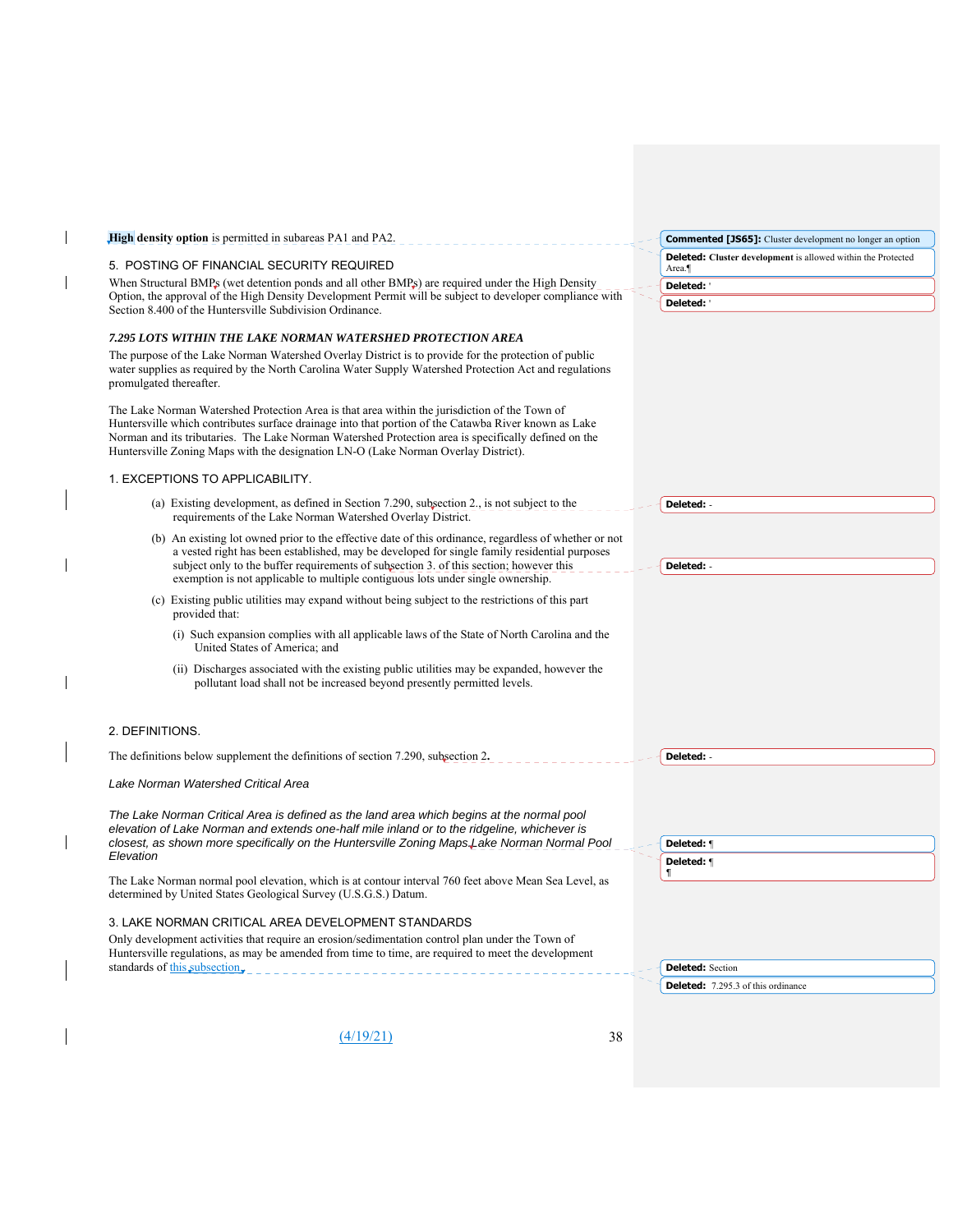For individual buildings or for development projects within the Lake Norman Watershed Critical Area, the following impervious area limitations are established on a building or project basis, respectively:

| CA, low density option  | $24\%$ B.U. <sup>1</sup>                  |
|-------------------------|-------------------------------------------|
| CA, high density option | 50% B.U. with Structural BMP <sup>1</sup> |

<sup>1</sup> Residential subdivisions approved after 2/17/03 shall reserve, at minimum, 1% of the lot **area but not less than 150 sq. ft. impervious area per lot to allow for addition of future impervious areas by homeowner/occupant** 

**Vegetative buffers** are required along the shoreline of Lake Norman measured from the normal pool elevation and along each side of all perennial streams measured from the top of stream bank. Minimum buffer widths are:

| CA, low density option |   |  |  |  | 50 feet |  |  |
|------------------------|---|--|--|--|---------|--|--|
|                        | . |  |  |  |         |  |  |

CA, high density option 100 feet

No permanent structures, impervious covers, septic tank systems or any other disturbance of existing vegetation shall be allowed within the buffer except as follows:

1) a.No trees larger than 2-inch caliper are to be removed except for dead or diseased trees. Undergrowth and trees less than 2 inch caliper may be removed to be replaced by an effective stabilization and filtering ground cover based upon the most recent edition of the "Watershed Buffer Guidelines for Mecklenburg County, NC" and as approved by the Mecklenburg County Water Quality Progra

- b. Stream bank or shoreline stabilization is allowed as approved on a plan submitted to the Town Engineering Department and the Mecklenburg County Water Quality Program.
- c. Water dependent structures and public projects such as road crossings and greenway paths are allowed where no practical alternatives exist. These activities should minimize built-upon area, direct runoff away from surface waters, and maximize the utilization of nonstructural BMP's and pervious materials.
- d. The Town can require enhancement of the existing vegetation in the buffer, if necessary, so that the buffer can effectively perform its filtering and absorption functions based on Mecklenburg County Water Quality Program guidelines.
- Non-impervious recreational development and non-impervious pedestrian trails are allowed in the required buffer if located a minimum of 30 feet from the stream bank.

**High density option** is permitted in the Lake Norman Critical Area.

#### 4. POSTING OF FINANCIAL SECURITY REQUIRED

When Structural BMPs (wet detention ponds and all other BMPs) are required under the High Density Option, the approval of the High Density Development permit will be subject to developer compliance with Section 8.400 of the Huntersville Subdivision Ordinance.

|                                   | 7.300 DESIGN STANDARDS FOR S.W.I.M. (SURFACE WATER IMPROVEMENT AND |
|-----------------------------------|--------------------------------------------------------------------|
| <b>MANAGEMENT) STREAM BUFFERS</b> |                                                                    |

1. PURPOSE.

(4/19/21) 39

#### **Deleted: Deleted:**

**Deleted:** Mecklenburg County Land Use and Environmental Services Agency guidelines and as approved on a plan submitted to the Mecklenburg County Land Use and Environmental Services Agency

**Commented [JS66]:** Correct citation

**Deleted:** Mecklenburg County Engineering Department and the Mecklenburg County Land Use and Environmental Services

**Commented [JS67]:** Correct delegation

**Deleted:** Land Use and Environmental Services Agency

**Deleted: Cluster development** is allowed within the Lake Norman Critical Area. **Commented [JS68]:** Cluster development no longer an option

**Deleted: Deleted:** 

**Commented [ES69]:** Staff should review this technical section for any necessary updates outside of 160D.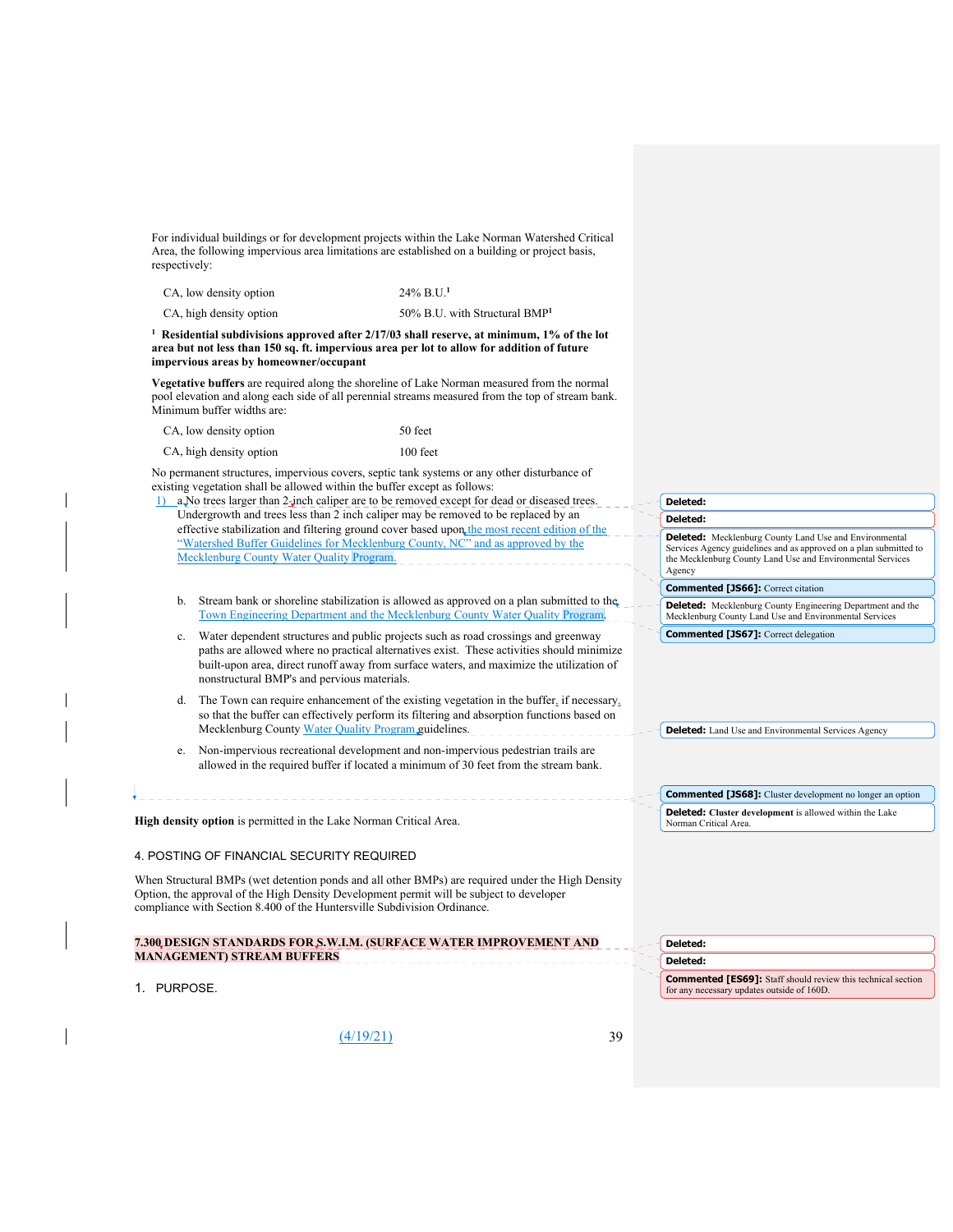The purpose of a stream buffer network is to filter pollutants, store floodwaters, provide habitat, and contribute to the "green infrastructure." Stream systems are comprised of each stream and its respective drainage basin.

- Streams have the primary natural functions of conveying storm and ground water, storing floodwater, and supporting aquatic life.
- Vegetated lands adjacent to the stream channel in the drainage basin serve as "buffers" to protect the stream's ability to fulfill its natural functions. Buffers have the primary natural functions of protecting water quality by filtering pollutants, providing intermittent storage for floodwaters, allowing channels to meander naturally, and providing suitable habitat for wildlife.

# 2. DEFINITIONS.

For the purposes of this section, the following words and phrases shall be defined as specified below:

#### *Best Management Practices (BMPs)*

A structural or nonstructural management-based practice used singularly or in combination to reduce non-point source input to receiving waters in order to achieve water quality protection goals.

#### *Buffer.*

A vegetated area through which storm water runoff flows in a diffuse manner so that the runoff does not become channelized and which provides for infiltration of the runoff and filtering of pollutants.

#### *Buffer Zones.*

Buffer widths are measured in three (3) zones as shown below. The buffer width is measured horizontally on a line parallel to the surface water, landward from the top of the bank on each side of the stream.



#### *Drainage Basin.*

The area of land which drains to a given point on a body of water.

**Deleted:** .

**Deleted:**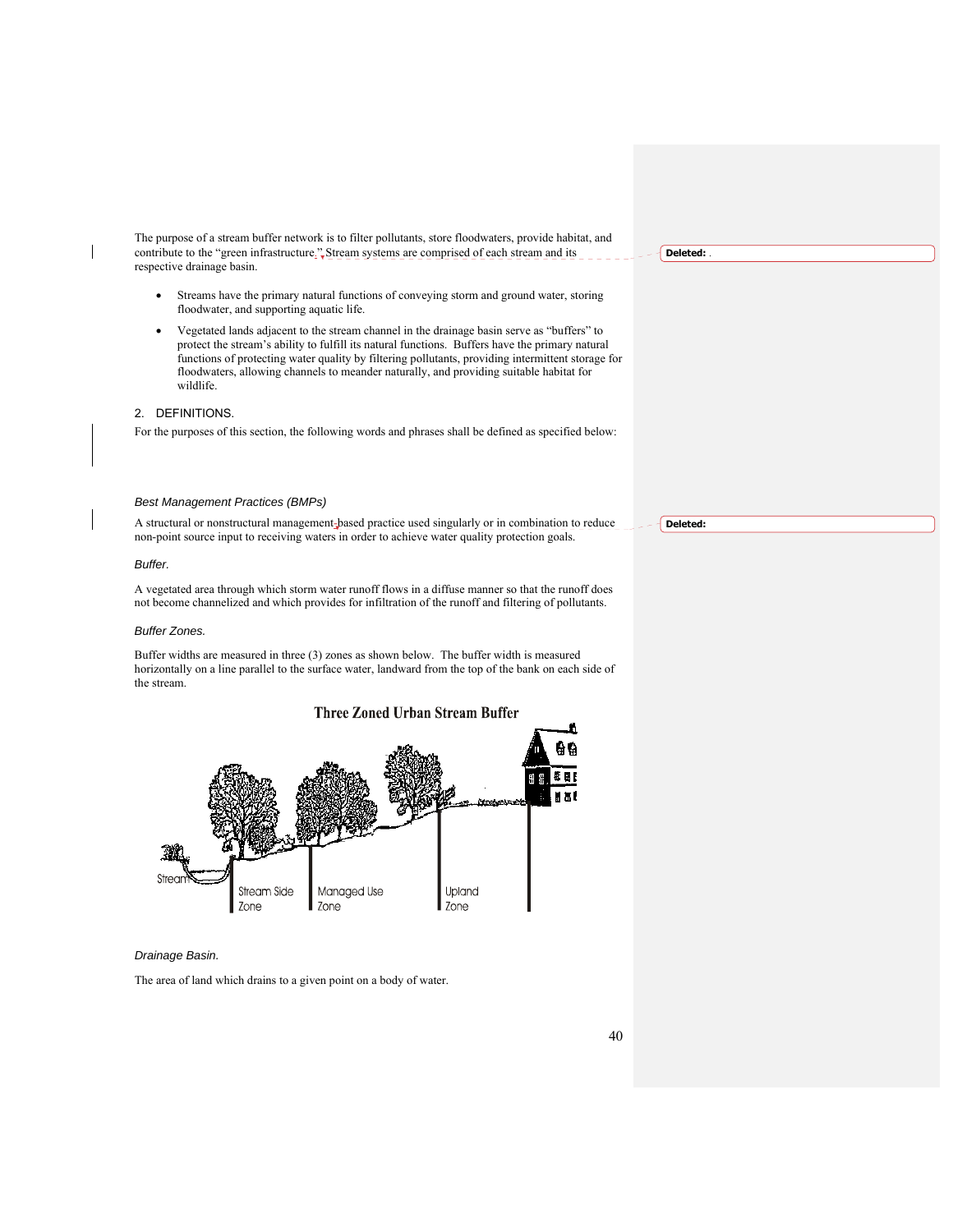#### *Floodway.*

The channel of a river or other watercourse and the adjacent land areas that must be reserved in order to discharge the base flood without cumulatively increasing the water surface elevation more than the allowable surcharge (currently one foot).

#### *Flood Fringe.*

The land area located between the limits of the floodway and the maximum elevation subject to inundation by the base (1% chance) flood.

#### *Floodplain.*

The low, periodically flooded lands adjacent to rivers and lakes. For land use planning purposes, the regulatory floodplain is usually viewed as all alongside a watercourse that would be inundated by the base (1% chance) flood; the floodway plus the flood fringe.

#### *Mitigation.*

Actions taken on-site and/or off-site to offset the effects of temporary or permanent loss of a buffer.

#### *Top of Bank*.

The landward edge of the stream channel during high water, bankfull conditions at the point where water begins to overflow onto the floodplain.

#### 3. APPLICABILITY.

- (a) All properties shall comply with the buffer requirements of this Section except those which, as of the effective date of October 19, 1999, have previously secured a right to proceed by:
	- Being subject to a recorded subdivision plat;
	- Being subject to a subdivision sketch plan approved by the Board of Commissioners prior to the effective date of this Section;
	- Being subject to a site specific development plan defined under Section 2.2.2 of these zoning ordinances; or
	- Having otherwise secured a vested property right under state law.
- (b) Redevelopment or expansion of development projects included in a), above, shall comply with the buffer requirements of this Section; however, uses and structures previously approved and constructed in a buffer may remain.
- (c) A site-specific vesting plan amended by action of the Board of Commissioners subsequent to adoption of this Section shall comply, in its amended form, with the S.W.I.M. buffer requirements. However, uses and structures previously approved for construction in a buffer may remain.
- (d) Where stream buffers are also required as part of the Lake Norman or Mountain Island Lake Watershed Overlay Districts, the more stringent of the stream buffer requirements shall apply.

**Deleted:** ,

# **Deleted: Deleted:** development

41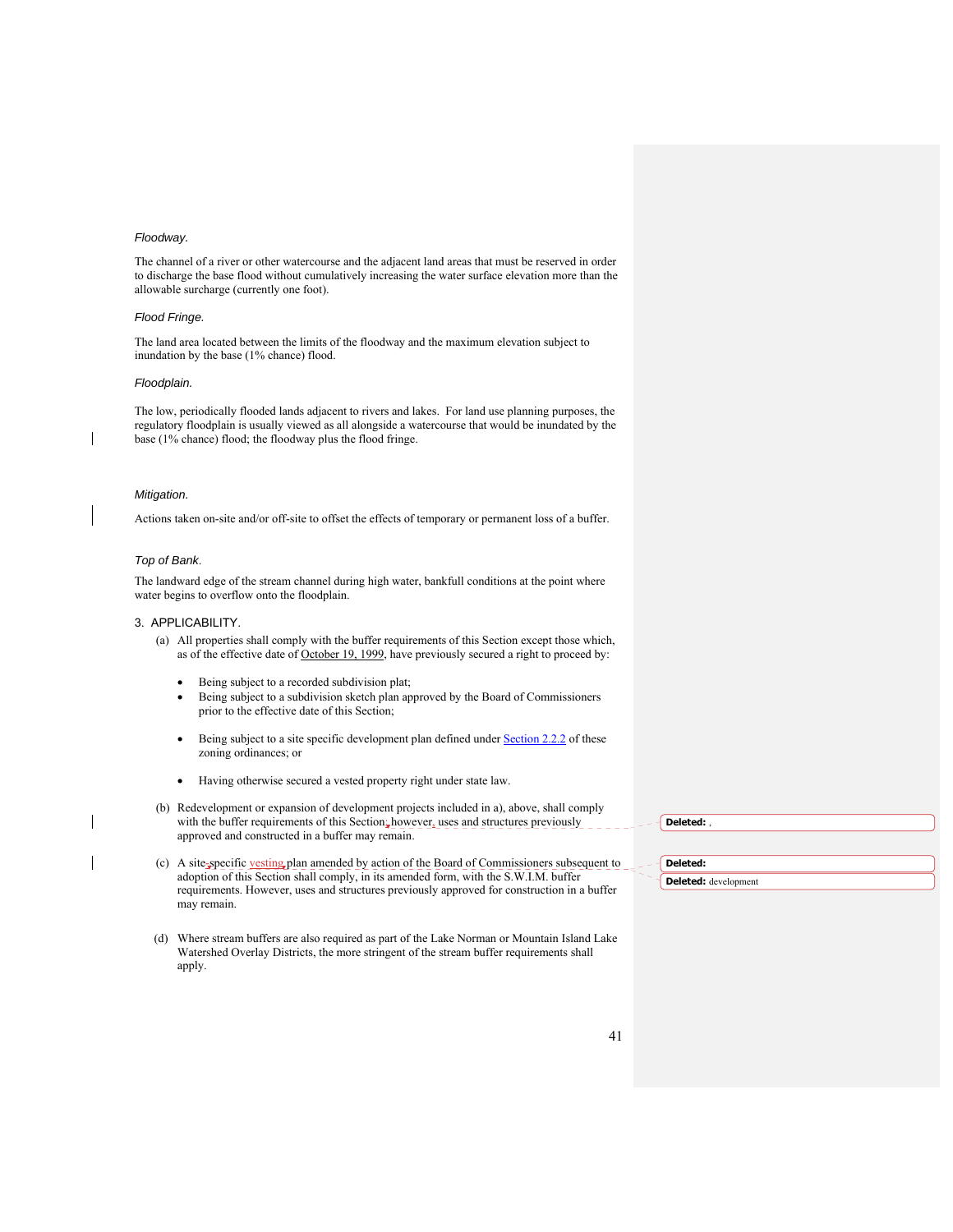#### 4. BUFFER DELINEATION.

S.W.I.M. Stream Buffers, throughout the jurisdiction of the Town of Huntersville shall be delineated by Mecklenburg County through its geographic information system (GIS) using the most current digital elevation model (DEM) of no greater than 10-foot cells. This stream buffer delineation including buffer widths shall be periodically updated as new data becomes available. The most recent delineation shall be provided for public use through Mecklenburg County's website.

#### 5. MINIMUM BUFFER WIDTHS.

All perennial and intermittent streams draining less than 50 acres shall have a minimum 30-foot vegetated buffer including a 10-foot zone adjacent to the bank. Disturbance of the buffer is allowed; however, any disturbed area must be revegetated and disturbance of the 10-foot zone adjacent to the bank shall require stream bank stabilization using bioengineering techniques as specified in the Design Manual. All perennial and intermittent streams draining greater than or equal to 50 acres and less than 300 acres shall have a 35-foot buffer with two (2) zones, including a 20-foot stream side and 15-foot upland zone. Streams draining greater than or equal to 300 acres and less than 640 acres shall have a 50-foot buffer with three (3) zones, including a 20-foot stream side, 20-foot managed use and 10-foot upland zone. Buffers for streams draining greater than or equal to 640 acres shall be a 100 feet in width or include the entire floodplain, whichever is greater. This buffer shall consist of a 30 foot stream side, 45-foot managed use and 25-foot upland zone or the entire FEMA floodplain, whichever is greater. All buffers shall be measured from the top of the bank on both sides of the stream. A summary of minimum buffer widths is provided in the table below.

#### **Table of Minimum Buffer Widths by Basin Size and Buffer Zone**

| Area               | <b>Stream</b> | Managed             | <b>Upland Zone</b>    | <b>Total Buffer Width each Notes</b>              |          |
|--------------------|---------------|---------------------|-----------------------|---------------------------------------------------|----------|
| <b>Designation</b> | Side Zone     | <b>Use Zone</b>     |                       | side of Stream                                    |          |
| $\leq 50$ acres    | N/A           | N/A                 | 30                    | 30 feet                                           | (1), (2) |
| $> 50$ acres       | $20$ feet     | None                | 15 feet               | 35 feet                                           | (2)      |
| $>$ 300 acres      | $20$ feet     | $ 20 \text{ feet} $ | $10$ feet             | 50 feet                                           | (2)      |
| $>640$ acres       | $30$ feet     | $45$ feet           | 25 feet or balance of | 100 feet or entire                                | (2), (3) |
|                    |               |                     |                       | floodplain, whichever is floodplain, whichever is |          |
|                    |               |                     | greater               | greater                                           |          |

#### **Notes:**

| Notes: |                                                                                                    |                       |
|--------|----------------------------------------------------------------------------------------------------|-----------------------|
|        | 1. All perennial and intermittent streams draining less than 50 acres shall have a minimum         | Deleted: $(1)$        |
|        | 30-foot vegetated buffer including a 10-foot zone adjacent to the bank. Disturbance of             |                       |
|        | the buffer is allowed; however, any disturbed area must be revegetated and disturbance             |                       |
|        | of the 10-foot zone adjacent to the bank shall require stream bank stabilization using             |                       |
|        | bioengineering techniques as specified in the Design Manual.                                       |                       |
|        | 2. Buffer widths are surveyed horizontally on a line parallel to the surface water, landward       | <b>Deleted:</b> $(2)$ |
|        | from the top of the bank on each side of the stream.                                               |                       |
|        | 3. Floodplain and buffer calculations will be based upon the FEMA flood fringe and                 | <b>Deleted:</b> $(3)$ |
|        | floodway encroachment lines, as locally adopted and as may be amended from time to                 |                       |
|        | time.                                                                                              |                       |
|        |                                                                                                    |                       |
|        |                                                                                                    |                       |
| .6.    | BUFFER DESCRIPTION.                                                                                | Deleted: ¶            |
|        |                                                                                                    |                       |
|        | Buffer function, vegetation and use vary according to the different buffer zones and are described |                       |
|        | in the following table.                                                                            |                       |
|        |                                                                                                    |                       |

*Table of Buffer Treatment by Buffer Zone* 

**Deleted:** ¶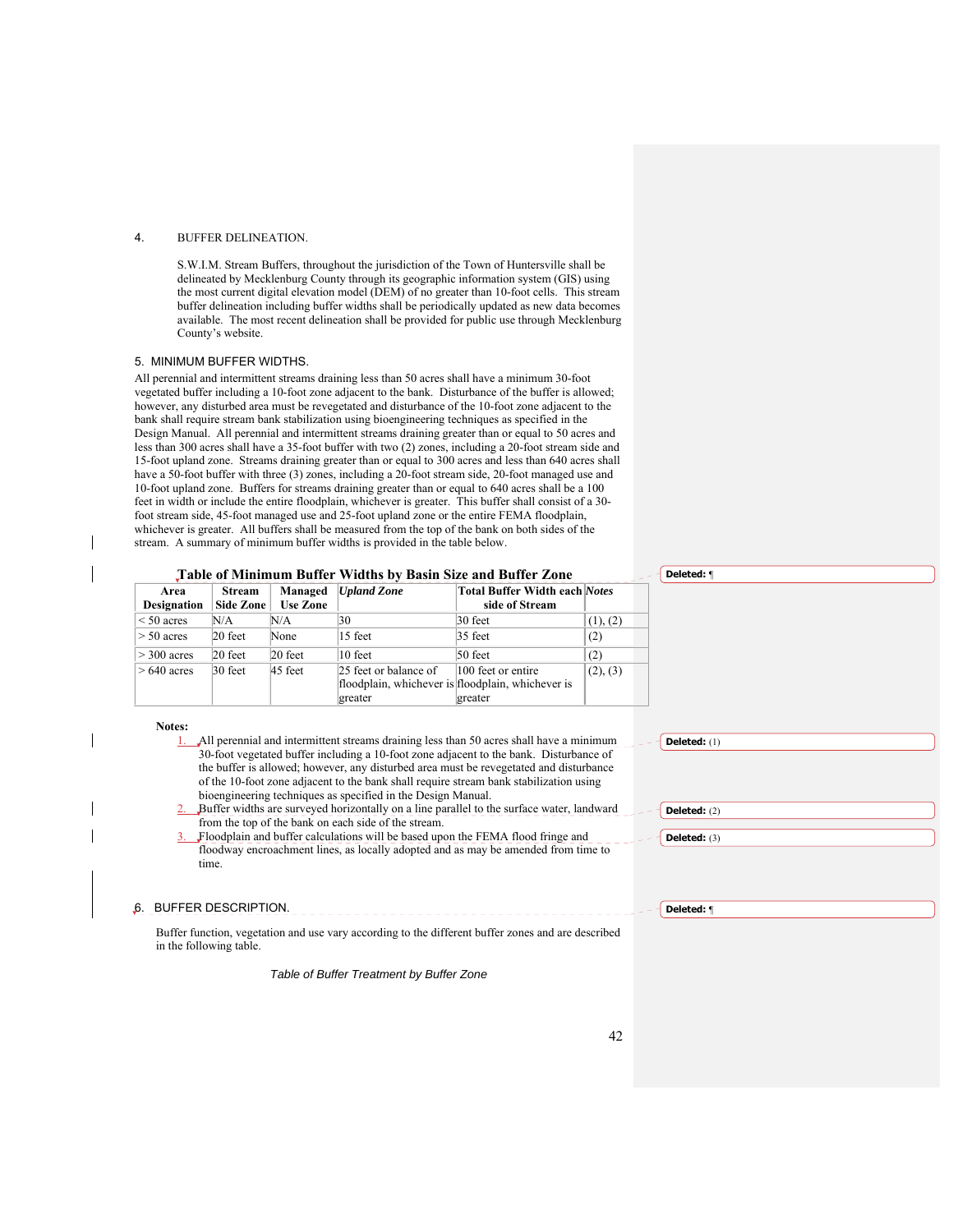|                                                           | <b>Stream Side Zone</b>                                                                                                                                                                                                                                                                                                                                               | <b>Managed Use Zone</b>                                                                                                                                                                                                                                 | <b>Upland Zone</b>                                                                                                                                                                                                                                                                                                                                                                                                                                                                                                                                          | <b>Notes</b>                                                                                                             |
|-----------------------------------------------------------|-----------------------------------------------------------------------------------------------------------------------------------------------------------------------------------------------------------------------------------------------------------------------------------------------------------------------------------------------------------------------|---------------------------------------------------------------------------------------------------------------------------------------------------------------------------------------------------------------------------------------------------------|-------------------------------------------------------------------------------------------------------------------------------------------------------------------------------------------------------------------------------------------------------------------------------------------------------------------------------------------------------------------------------------------------------------------------------------------------------------------------------------------------------------------------------------------------------------|--------------------------------------------------------------------------------------------------------------------------|
| <b>Function</b>                                           | Protect the integrity of the<br>ecosystems                                                                                                                                                                                                                                                                                                                            | Provide natural filter;<br>provide distance between<br>upland development and<br>the stream side zone                                                                                                                                                   | Prevent encroachment and<br>filter runoff                                                                                                                                                                                                                                                                                                                                                                                                                                                                                                                   |                                                                                                                          |
| Land<br>Disturbance/<br>Vegetative<br><b>Requirements</b> | Undisturbed (no cutting,<br>clearing or grading). If<br>existing tree density is<br>inadequate, reforestation is<br>required.                                                                                                                                                                                                                                         | Limited clearing (no<br>grading). Existing tree<br>density must be retained to<br>a minimum of 8 healthy<br>trees of a minimum 6-inch<br>caliper per 1000 square<br>feet. If existing tree<br>density is inadequate,<br>reforestation is<br>encouraged. | <b>Herbaceous</b> ground<br>cover, including grass, is<br>allowed: maintenance of<br>existing forest or<br>reforestation is<br>encouraged. Limited<br>grading that does not<br>change the functionality or<br>extent of the floodplain is<br>permitted.                                                                                                                                                                                                                                                                                                     | Deleted:                                                                                                                 |
| <b>Development</b><br><b>Uses</b>                         | Very restricted. Limited<br>to flood control structures<br>and bank stabilization<br>(where permitted) as well<br>as installation of parallel or<br>near perpendicular ( $\geq 75^{\circ}$ )<br>water and sewer utilities<br>and near perpendicular<br>road crossings ( $\geq$ 75°) with<br>stabilization of disturbed<br>areas as specified in<br>Section 7.300, 10. | Restricted. Limited to<br>those allowed in the<br>Stream Side Zone, as well<br>as bike paths and greenway<br>trails up to 10 feet in<br>width.                                                                                                          | Restricted. Limited to<br>those allowed in Stream<br>Side and Managed Use<br>Zones, as well as gazebos,<br>non-commercial storage<br>buildings less than 150<br>square feet, limited grading<br>that does not change the<br>functionality or extent of<br>the floodplain, and, storm<br>water structural best<br>management practices<br>$(B\overline{MPs})$ if approved in<br>accordance with Section<br>7.300 $11$ . b), as a condition<br>of a buffer width variance<br>or if they are located a<br>minimum distance of 100<br>feet from the stream bank | (2), (3),<br>(4)<br>Deleted: to<br>Deleted: 9<br>Deleted: 0<br><b>Commented [JS70]:</b> Consistent with Zoning Ordinance |

- (1) When reforestation of disturbed buffers is required, tree planting shall be as specified in the  $\sim$  **Deleted:** Land Development Standards Manual Water Quality Buffer Implementation Guidelines.
- (2) Fill material **cannot** be brought into any required buffer. In the Upland Zone only, limited grading that does not change the extent or functional characteristics of the floodplain is permitted. Uses permitted in the buffer zones should be coordinated to ensure minimal disturbance of the buffer system. For example, if it is necessary to install utilities within the buffer, then if greenway trails are built they should follow these cleared areas instead of necessitating additional clearing.
- (3) Notwithstanding the uses and structures permitted in the "Upland Zone", the stricter standards of floodway regulations, if applicable, shall apply.
- (4) Greenway Trails referenced in this table refer exclusively to those approved by and dedicated to the Town of Huntersville or Mecklenburg County Parks and Recreation Departments. Other paths or trails in the buffer shall be in accordance with the Charlotte-Mecklenburg SWIM Stream Buffer Implementation Guidelines.

43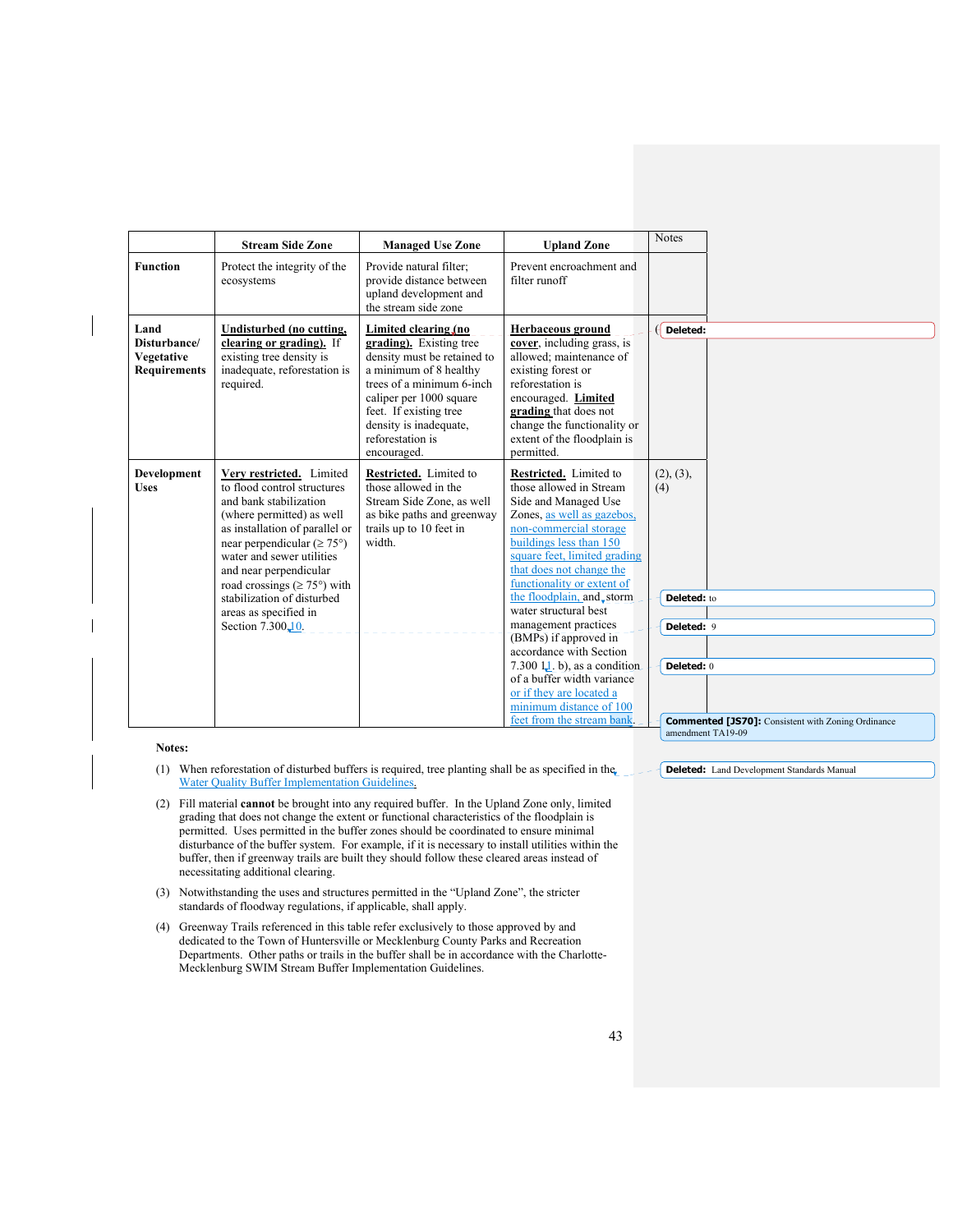# 7. DIFFUSE FLOW REQUIREMENT.

. Diffuse Flow Requirement. Diffuse flow of runoff shall be maintained in the buffer by dispersing concentrated flow through the use of level spreaders or other such devices to create sheet flow and by reestablishing vegetation. Techniques for providing diffuse flow are specified in the Charlotte-Mecklenburg BMP Design Manual.

- Maximum drainage area size shall be no greater than 10 acres for all outfalls discharging directly into a stream buffer.
- When practical, a drop structure should be installed prior to the last section of outfall pipe discharging to a buffer. A short length of outfall pipe should be laid flat (0% Slope Energy Dissipater), prior to the riprap apron or other energy dissipater.
- Concentrated runoff from ditches or other manmade conveyances shall be diverted to diffuse flow before the runoff enters the buffer.
- Periodic corrective action to restore diffuse flow shall be taken by the property owner as necessary to impede the formation of erosion gullies

# 8. PONDS THAT INTERSECT THE STREAM CHANNEL.

Ponds that intersect the stream channel shall have the same buffers as the original stream. Buffer requirements do not apply to wet ponds used as structural BMPs.

## 9. BUFFER DELINEATION.

The following buffer delineations are required:

- a) Buffer boundaries including all buffer zones must be clearly delineated on all site-specific plans for Board of Commissioner approval, on all construction plans, including grading and clearing plans, erosion and sediment control plans, and site plans.
- b) The surveyed outside buffer boundary, including all buffer zones, must be clearly marked on-site with orange "tree-protection" or "high-hazard" fence prior to any land disturbing activities. Tree protection is required by Section 7.4(3) of this Ordinance. Where existing trees are to be preserved in a buffer zone, the limits of grading shall equal the drip line of those trees plus an additional five (5) feet on the upland side of the buffer. All Specimen and Heritage trees require a tree survey prior to land-disturbing activity and shall be saved in all buffer zones.
- c) The surveyed outside boundary of the buffer must be permanently marked with an iron pin at the intersection of the watershed buffer and each property line on each parcel following the completion of land disturbing activities and prior to occupancy. Properties greater than 200' in width shall be marked at a maximum of  $100'$  intervals.
- d) Separate buffer zones must be permanently marked at highway stream crossings.
- e) Buffer boundaries including all buffer zones as well as all buffer requirements must be specified on the record plat, on individual deeds, and in property association documents for lands held in common.
- 10. BUFFER IMPACTS PERMITTED UNDER SECTION 7.300.

**Deleted:** Diffuse flow of runoff shall be maintained in the buffer by dispersing concentrated flow and reestablishing vegetation. Techniques for providing diffuse flow are specified in the Charlotte-Mecklenburg BMP Design Manual…

**Commented [JS71]:** Consistent with Zoning Ordinance

**Deleted:** Buffer boundaries including all buffer zones must be clearly marked on-site prior to any land disturbing activities. Where existing trees are to be preserved in a buffer zone, limits of grading shall maintain a minimum 20' separation from the base of each tree on the upland side of the buffer

| <b>Commented [JS72]:</b> Consistent with Zoning Ordinance                                                                                                                   |  |
|-----------------------------------------------------------------------------------------------------------------------------------------------------------------------------|--|
| Deleted:                                                                                                                                                                    |  |
| <b>Deleted:</b> The outside boundary of the buffer must be permanently<br>marked on each parcel following the completion of grading activities<br>and prior to occupancyThe |  |
|                                                                                                                                                                             |  |

**Commented [JS73]:** Consistent with Zoning Ordinance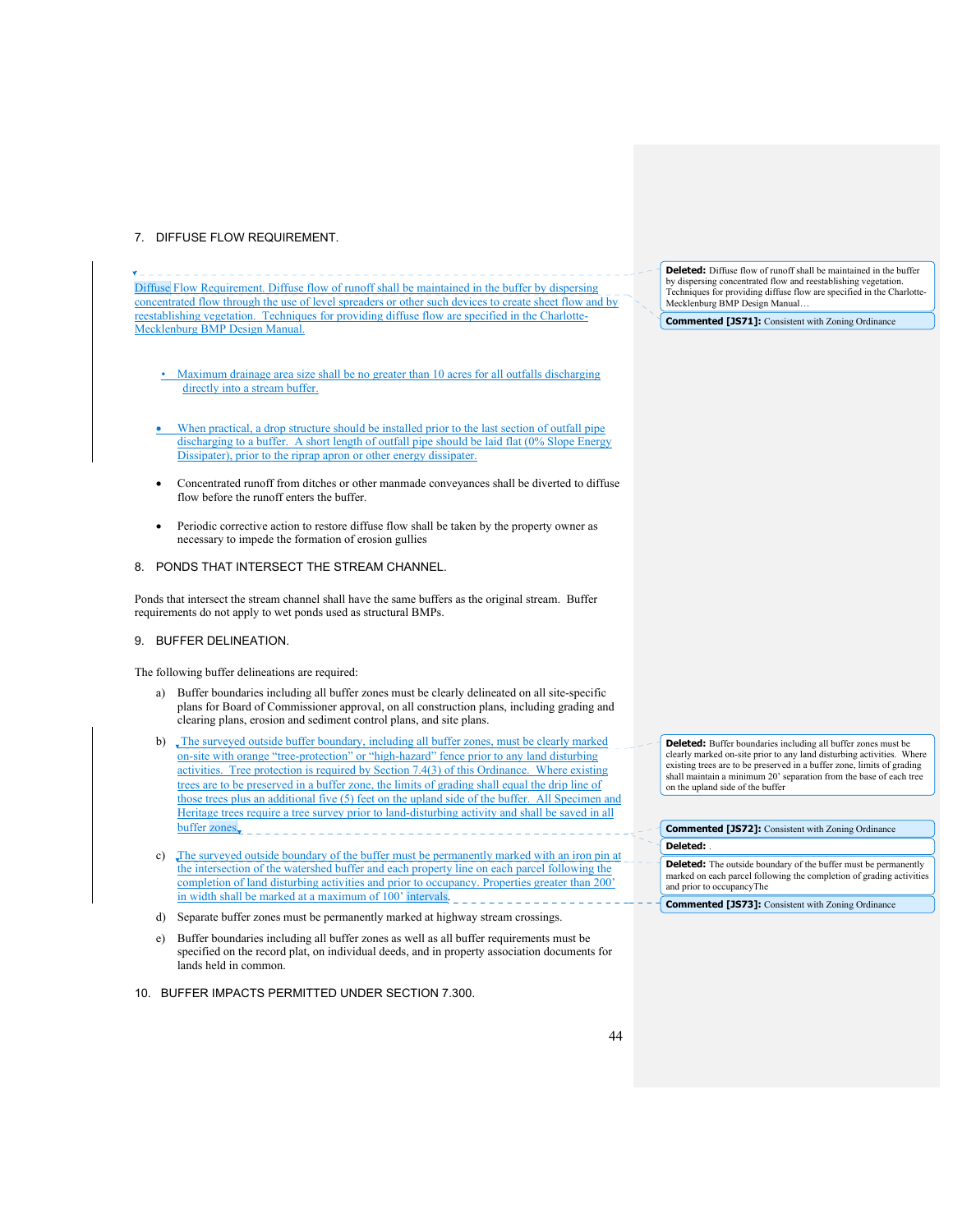The following buffer impacts are permitted, but design and construction shall comply with the specifications provided in the Charlotte-Mecklenburg Buffer Implementation Guidelines and/or Design Manual for stabilization of disturbed areas to minimize negative effects on the quality of surface waters.

- Near perpendicular (75° or greater) road crossings for connectivity or transportation links where the Town of Huntersville has granted site plan approval.
- Near perpendicular (75° or greater) utility crossings as approved by Charlotte-Mecklenburg Utilities.
- Parallel water and sewer utility installation as approved by Charlotte-Mecklenburg Utilities, where a logical and appropriate basis for the impact is demonstrated, where disturbance of the Stream Side Zone is minimized to the maximum extent practicable, and where guidelines for restoring vegetation within buffers disturbed as a result of parallel utility installation are met. These guidelines are specified in the Charlotte-Mecklenburg Buffer Implementation Guidelines.
- Public paths and trails parallel to the creek outside the Stream side Zone and near perpendicular stream crossings in any zone. Pathways must use existing and proposed utility alignments or previously cleared areas and minimize tree cutting to the maximum extent practicable. To the extent possible, pathways shall preserve existing drainage patterns and avoid drainage structures that concentrate storm water.
- Incidental drainage improvements/repairs for maintenance.
- Individual pedestrian paths connecting homeowners to the stream in the form of narrow, pervious footpaths with minimal tree disturbance.
- New domesticated animal trails (farming) where existing trails are lost as a result of action beyond the farmer's control. Stream crossings should be constructed to minimize impacts to the Stream Side Zone and be maintained with fencing perpendicular to and through the buffer to direct animal movement.
- Mitigation approved by a state or federal agency acting pursuant to Sections 401 or 404 of the federal Clean Water Act.

## 11. APPEALS AND VARIANCES.

a) An appeal to reverse or modify the order, decision, determination, or interpretation of the Zoning Administrator shall comply with the procedures and standards of **Section 4.000** of these ordinances as well as the requirements of the Huntersville Zoning Ordinance.

b) Special Variance Provisions/Mitigation Techniques.

- When a "unnecessary hardship" would result from adherence to the buffer width requirements and/or buffer treatment standards, a petition for variance may be filed with the Huntersville Planning Staff in compliance with the procedures of **Section 4.300**.
- The Standards for Granting a Variance, as set out in Section 4.400 of these ordinances shall be met. Site-specific mitigation plans using the techniques below, and approved by the designated agency, shall constitute conditions relating to the intent and standards of this ordinance, and may be attached to variance approval by the Town Board. Specifications for these mitigation techniques are provided in the Charlotte-

**Deleted:** difficulty or **Commented [JS74]:** Consistent with Zoning Ordinance and 4.400 of the Subdivision Ordinance

**Deleted:**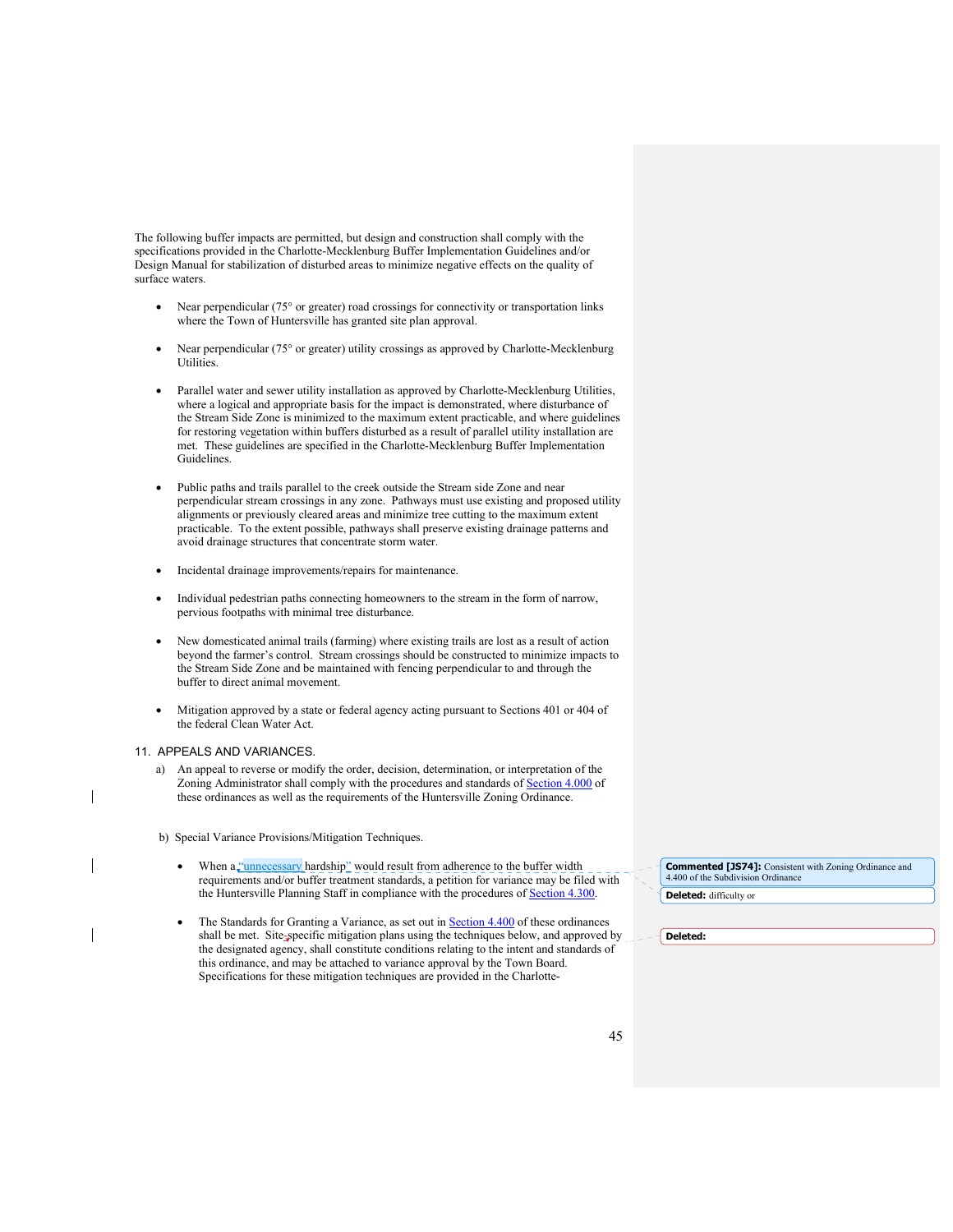Mecklenburg Buffer Implementation Guidelines. The techniques below are not construed to offset the requirement of Section 7.300 6. for diffuse flow.

- (1) Installation of Structural BMPs. The installation of an on-site structural BMP designed to achieve specified pollutant removal targets will allow for all proposed stream buffer impact on the specific site. The BMP must remain outside of the Stream Side Zone and Managed Use Zone. A detailed BMP design plan must be submitted to Charlotte-Mecklenburg Storm Water Services for approval based on specifications contained in the Charlotte-Mecklenburg Buffer Implementation Guidelines. This plan must also include a long-term maintenance strategy for the BMP, complete with the establishment of adequate financing to support the proposed maintenance practices.
- (2) Stream Restoration. The owner may restore and preserve the buffer area on any stream of equivalent or greater drainage area the condition of which is determined to be qualified for restoration by Charlotte-Mecklenburg Storm Water Services on a 1:1 basis in linear feet of stream. This restoration shall include stream bank improvements and Stream Side and Managed Use Zone re-vegetation, in accordance with the Charlotte-Mecklenburg Buffer Implementation Guidelines and receive approval from the Charlotte-Mecklenburg Storm Water Services.
- (3) Stream Preservation. The owner may purchase, fee simple, other stream segments at equivalent or greater drainage area on a 1:1 linear foot basis and convey fee simple and absolute title to the land to the Town of Huntersville, Mecklenburg County, or conservation trust, with a plan approved from the Charlotte-Mecklenburg Storm Water Services.
- (4) Wetlands Restoration. On a 2:1 acreage basis for disturbed stream and buffer area (2 acres of wetland for each acre of disturbed area), the owner may provide a combination of the preservation and/or restoration of wetlands with protective easements and the implementation of structural or non-structural BMPs to achieve specific pollutant removal targets within the impacted area. Restoration plan must be approved by Charlotte-Mecklenburg Storm Water Services.
- (5) Bottom Land Hardwood Preservation. On a 2:1 acreage basis for impacted stream and buffer area 2 acres of bottomland hardwood for each acre of disturbed area), the owner may provide a combination of the preservation of existing bottom land hardwood forest or other specifically approved natural heritage area by conservation easement or other legal instrument, and the implementation of structural or nonstructural BMPs to achieve specific pollutant removal targets within the impacted area. Plan to be approved by Charlotte-Mecklenburg Storm Water Service
- (6) Controlled Impervious Cover for Disturbance landward of Stream Side Zone. The owner may commit to, and provide, a specific site development plan for the parcel with requested buffer disturbance. The plan shall limit overall site impervious cover to less than or equal to 24%. Preservation of the Stream Side Zone is still required. Plan to be approved by Mecklenburg County Land Use and Environmental Services Agency.
- (7) Open Space Development. The submission of a site-specific development plan that preserves 50% of the total land area as undisturbed open space. Plan to be approved by Charlotte-Mecklenburg Storm Water Services.
- (8) Mitigation Credits: The purchase of mitigation credits through the Stream Restoration Program on a 1:1 basis, utilizing linear feet of stream impacted and the prevailing rate of purchase as established by the Charlotte-Mecklenburg Buffer

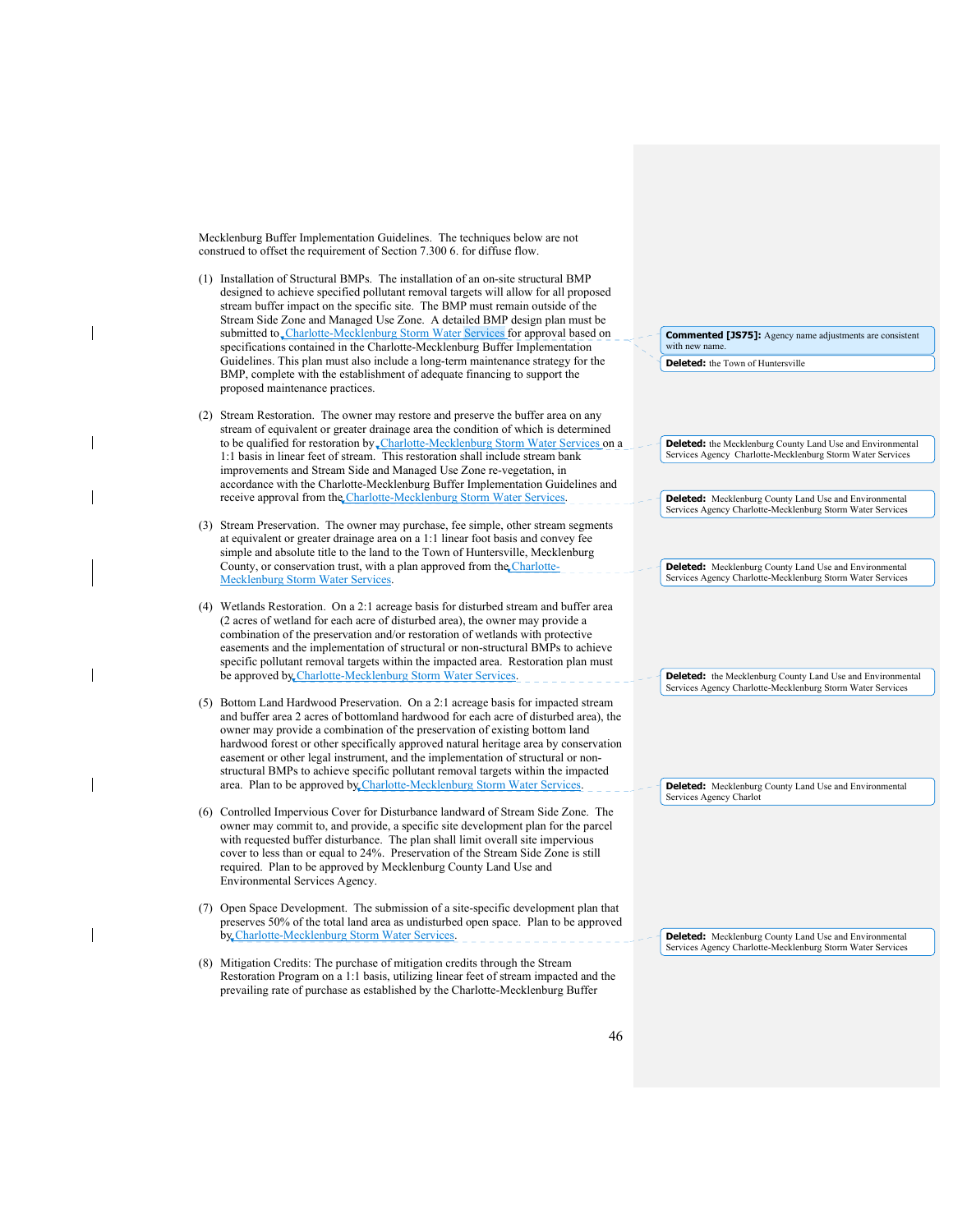Implementation Guidelines. Mitigation credits purchased under any other program (i.e., U.S. Army Corp of Engineers) shall not cover this requirement unless the issuing agency agrees to relinquish the funds to the appropriate local government agency.

(9) Alternative mitigation. The list of mitigation techniques shall not prevent the creative development of alternative mitigation plans that achieve the purposes of this section.

#### 12. POSTING OF FINANCIAL SECURITY REQUIRED.

When structural BMPs (set detention ponds and other BMPs) are approved for mitigation of a buffer disturbance, the approval will be subject to the owner filing a surety bond or letter of credit or making other financial arrangements which are acceptable to Charlotte-Mecklenburg Storm Water Service in a form which is satisfactory to the County Attorney, guaranteeing the installation and maintenance of the required structural BMPs until the issuance of certificates of occupancy for seventy-five percent (75%) of all construction which might reasonably be anticipated to be built within the area which drains into the BMPs, allowing credit for improvements completed prior to the submission of the final plat. At such time that this level of occupancy is achieved, written notice thereof must be submitted by the owner to Charlotte-Mecklenburg Storm Water Services. The owner must also verify the adequacy of the maintenance plan for the BMPs, including the necessary financing to support the proposed maintenance practices. Charlotte-Mecklenburg Storm Water Services will inspect the structural BMPs and verify the effectiveness of the maintenance plan; if both are found to be satisfactory, the department will notify the owner within 30 days of the date of notice.

#### 13. MAINTENANCE REQUIREMENTS FOR STRUCTURAL BMPS – CIVIL PENALTIES.

Maintenance of all structural BMPs will be the responsibility of the property owner or his designee. Any person who fails to maintain the required BMPs in accordance with the approved maintenance plan will be subject to a civil penalty of not more than \$5,000. Each day that the violation continues shall constitute a separate violation. No penalties shall be assessed until the person alleged to be in violation has been notified in writing of the violation by registered or certified mail, return receipt requested, or by other means which are reasonably calculated to give actual notice. The notice shall describe the nature of the violation with reasonable particularity, specify a reasonable time period within which the violation must be corrected, and warn that failure to correct the violation within the time period will result in assessment of a civil penalty or other enforcement action.

#### .14 REQUEST FOR DETERMINATION OF BUFFER REQUIREMENT.

When a landowner or other affected party believes that the S.W.I.M stream buffer delineation maps described in Section 8.25.4 inaccurately depict buffer requirements, he or she shall request a determination from the Storm Water Administrator. Such determinations shall be made by the Storm Water Administrator based on an on-site evaluation using the U.S. Army Corps of Engineers and N.C. Division of Water Quality methodology for stream delineation as well as information from databases maintained for stream delineation by Mecklenburg County. Such determinations can also be made at the discretion of the Storm Water Administrator in the absence of a request from a landowner or other concerned party. The buffer requirements of this ordinance shall apply based on determinations made by the Storm Water Administrator. Surface waters that appear on the maps shall not be subject to this ordinance if an on-site determination by the Storm Water Administrator shows that they fall into one of the following categories.

- Ditches and manmade conveyances other than modified natural streams.
- (2) Manmade ponds and lakes that are not intersected by a buffered stream segment and that are located outside natural drainage ways.
- (3) Ephemeral (storm water) streams.

**Deleted:** the Town of Huntersville **Deleted:** Town

**Deleted:** the Mecklenburg County Land Use and Environmental Services Agency Charlotte-Mecklenburg Storm Water Services **Deleted:** The Mecklenburg County Land Use and Environmental Services Agency Charlotte-Mecklenburg Storm Water Services

**Deleted:** '

**Commented [JS76]:** Consistent with Zoning Ordinance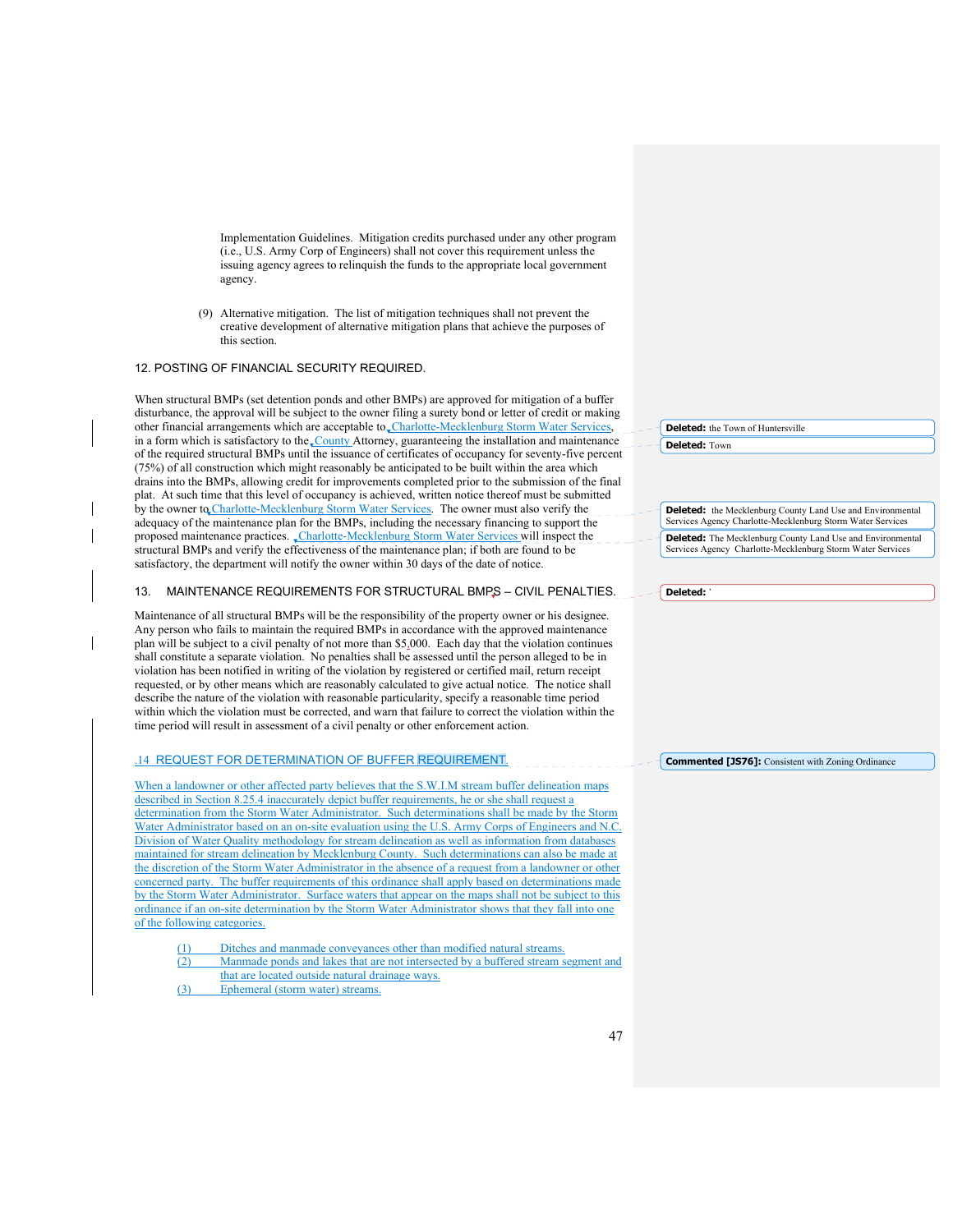#### *8.000 REQUIRED WORK ON THE GROUND*

#### **8.100 STANDARDS AND SPECIFICATIONS**

- 1. Unless specifically noted, before any final plat of a subdivision is eligible for final approval, and before any street is accepted for maintenance by the Town or the State Department of Transportation, minimum improvements (including drainage and soil erosion) must have been completed by the developer and approved by the Town Engineering Department, or other designated engineer, in accordance with the standards and specifications of the Land Development Standards Manual or Article 5 of the Huntersville Zoning Ordinance, whichever applies. Minimum improvements not completed and approved must be guaranteed in accordance with the provisions of Section 8.400.3 prior to final plat approval.
- 2. The intent of the specifications set out in this sub-section is to prescribe minimum requirements for storm drainage and street improvements to be undertaken by the developer. Satisfactory completion of these improvements, attested by approval of the Town Engineering Department, will qualify streets in the town to be accepted for maintenance by the town and streets in the extraterritorial jurisdiction to be accepted for maintenance by the town upon annexation or, in the case of state-standard streets, to be considered for maintenance by the state.

#### *8.110 STREET IMPROVEMENT RESPONSIBILITY*

In order to facilitate the provision of street rights-of-way and necessary improvements, the following sections establish responsibilities for the installation of streets and related improvements for each class of street. Any area of right-of-way which must be reserved for future acquisition may be dedicated at the option of the developer or property owner in return for the transfer of development rights, as provided for in Section 7.100 of this ordinance. In addition, all streets built by the developer will be credited to the developer for the transfer of development rights.

#### Freeway-:

- New  $or$  extension of existing, Freeway or street:
	- **Right-of-way** Entire width reserved by developer for future acquisition, provided the certification in Section 8.115 can be made
	- **Improvements** Installed by public
- Existing Freeway:
	- No right-of-way or improvements required of developer

#### Other Major Thoroughfare:

- **Right-of-way** For new Other Major Thoroughfare, the developer is responsible for the dedication of up to 100 feet of right-of-way (50 feet each side of the centerline). Along existing Other Major Thoroughfare, any development which requires specific improvements of the street to meet vehicular and/or pedestrian access needs of the particular development must dedicate the right-of-way necessary to accommodate those improvements.
- **Improvements** Installed by the public in accordance with a schedule of public street improvements, except on existing streets where specific improvements are required to meet vehicular and/or traffic needs of the particular development in which case the developer must install the necessary improvements at the time of development. If, however, a public improvement project for the street is programmed and funded, the

|  | <b>Deleted:</b> t |  |
|--|-------------------|--|
|  |                   |  |

**Deleted:** bonded

**Deleted:** s

| <b>Commented [JS77]:</b> Correct Comprehensive Transportation<br>Plan terminology |
|-----------------------------------------------------------------------------------|
| Deleted: Class I (                                                                |
| Deleted: Expressway                                                               |
| Deleted: )                                                                        |
| <b>Deleted:</b> Class I                                                           |
| <b>Deleted:</b> Class I                                                           |
| <b>Deleted:</b> Class I street                                                    |
|                                                                                   |
| <b>Deleted:</b> Class II (Limited Access Arterial):¶                              |
| <#>New Class II or extension of existing Class II street:                         |
| <#>Right-of-way — Entire width reserved by developer for future                   |
| acquisition, provided the certification in Section 8.115 can be made              |
| <#>Improvements - Installed by public¶                                            |
| <#>Existing Class II street:¶                                                     |
| <#>No right-of-way or improvements required of developer¶                         |
| Class III (Major Arterials)                                                       |
| <b>Deleted:</b> Class III streets                                                 |

**Deleted:** Class III streets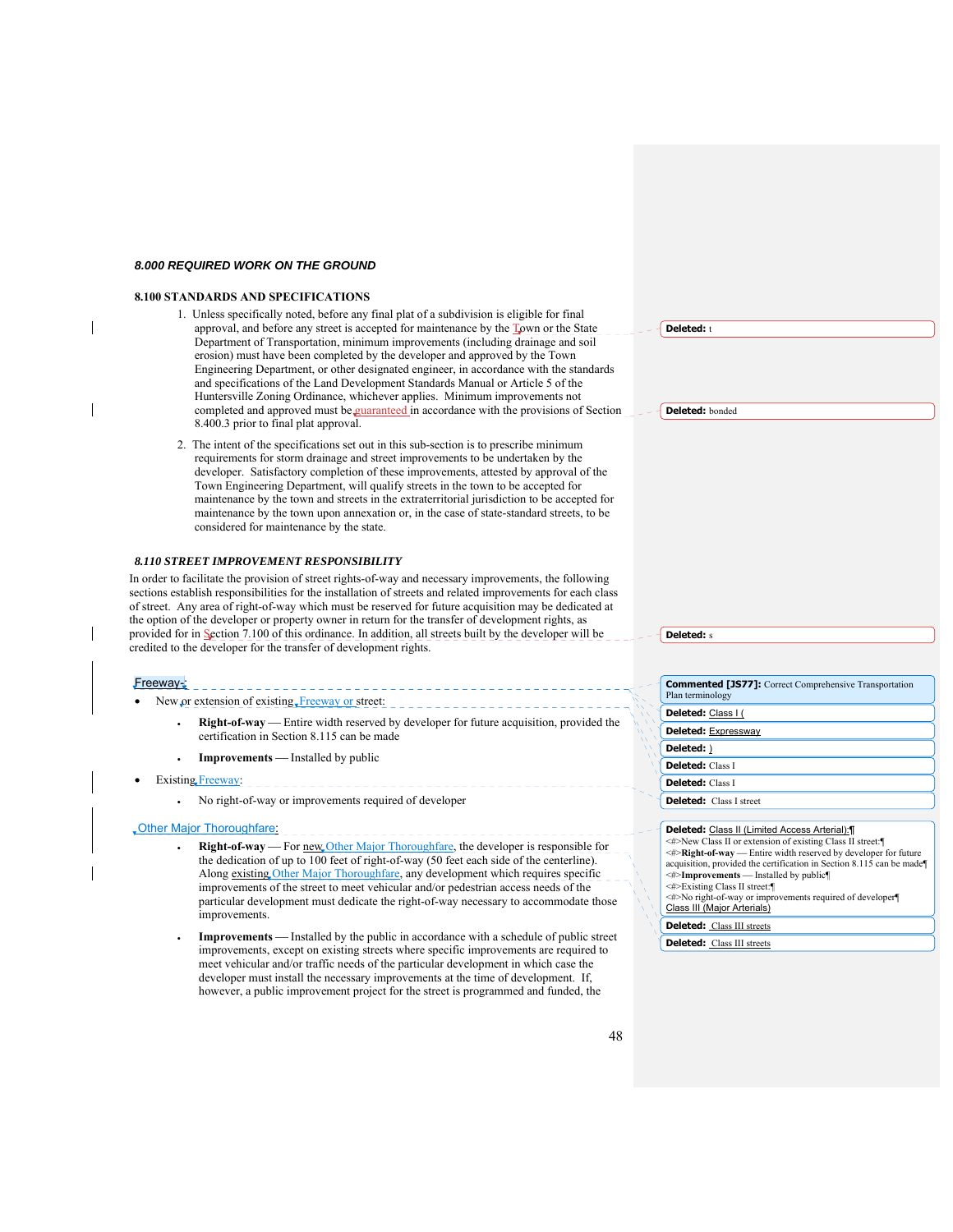developer may be relieved of the actual construction, but remains liable for the costs of the improvements for which he or she would otherwise be responsible. The developer has the option, after consultation with the Town Manager and Town Engineering Department, to construct all or a portion of a new or extended street if the developer wants to make use of the street for access to the development. Development along new Class III streets or extensions of Class III streets must limit access points to public streets or specifically approved street type entrances.

#### Minor Thoroughfare

**Right-of-way** - For new *Minor Thoroughfare streets the developer is responsible* for the dedication of up to 70 feet of right-of-way (35 feet each side of the centerline). Along existing Minor Thoroughfare streets any development which requires improvements of the street to meet vehicular and/or pedestrian access needs of the particular development must dedicate the right-of-way necessary to accommodate those improvements.

**Improvements** — Installed by the public in accordance with a schedule of public street improvements, except where specific improvements are required to meet the vehicular and/or pedestrian access needs of the particular development in which case the developer must install the necessary improvements at the time of development. If, however, a public improvement project for the street is programmed and funded, the developer may be relieved of the actual construction, but remains liable for the costs of the improvements for which he or she would otherwise be liable. The developer has the option, after consultation with the Town Manager and Town Engineering Department, to construct all or a portion of a new or extended street if the developer wants to make use of the street for access to the development. Development along new Class IV streets or extensions of Class IV streets must limit access points to public streets or specifically approved street type entrances.

#### Town Streets:

- **Right-of-way** --- Dedicated by the developer.
- **Improvements ---** Constructed by the developer.

All streets must be constructed to comply with the minimum standards shown in the Land Development Standards Manual or Article 5 of the Huntersville Zoning Ordinance, whichever applies, and all applicable town or state requirements. Public improvements will be made in accordance with adopted plans, programs, and budgets. It should not be expected that the occurrence of development will result in the immediate installation of public street improvements by the public sector unless those improvements are scheduled and funded in accordance with public policies and programs.**In lieu of required street construction, and subject to approval by the Town Board of Commissioners, a developer may provide the Town with funds to use for the construction of roads to serve the occupants, residents, or invitees of the subdivision or development, and these funds may be used for roads which serve more than one subdivision or development within the area. All funds received by the Town pursuant to this provision shall be used only for development of roads, including design, land acquisition, and construction. The Town may undertake these activities in conjunction with the Department of Transportation under an agreement between the Town and the Department of Transportation. The amount of funds the developer pays in lieu of required street construction shall be based on the trips generated from the subdivision or development combination of partial payment of funds and partial dedication of constructed streets may be permitted when the Town Board determines that a combination is in the best interests of the citizens of the area to be served**

#### *8.115 RESPONSIBILITY FOR STATE ROADS*

No dedication or reservation of right-of-way for a new street or highway within a corridor for a street or highway on a plan established and adopted pursuant to N.C.G.S. § 136-66.2 for a street or highway

## **Deleted:** ¶

#### **Deleted:** Class III-C (Commercial Arterial):¶

 $\leq$ #>**Right-of-way** — For new Class III-C streets, the developer is responsible for the dedication of up to 100 feet of right-of-way (50 feet each side of the centerline) and reservation of the remaining required right-of-way. Along existing Class III-C streets any<br>development which requires specific improvements of the street to meet vehicular and/or pedestrian access needs of the particular development must dedicate the right-of-way necessary to accommodate those improvements.¶ ¶

<#>**Improvements** Installed by the public in accordance with a schedule of public street improvements, except on existing streets where specific improvements are required to meet the vehicular and/or pedestrian access needs of the particular development in which case the developer must install the necessary improvements at the time of development. If, however, a public improvement project for the street is programmed and funded, the developer may be relieved of the actual construction, but remains liable for the costs of the improvements for which he or she would otherwise be responsible. The developer has the option, after consultation with the Town Manager and Town Engineering Department, to construct all or a portion of a new or extended street if the developer wants to make use of the street for access to the development. Development along new Class III-C streets or extensions of Class III-C streets must limit access points to public streets or specifically approved street type entrances. ¶ Class IV (Minor Arterial)

**Deleted:** Class IV

**Deleted:** Class IV

**Deleted:** ¶

**Commented [JS78]:** Aside from construction, Huntersville can require fees in lieu of construction for the Town to construct the street improvement inside and outside of the subdivision. **However, this is only possible under 160D-804(c)(3) IF the ordinance provides for it as is proposed here**.

Given that this issue has come up recently, we need to add the fees in lieu option in the subdivision ordinance.

The computation of the fees must be based off trips generated per 160D-804(4).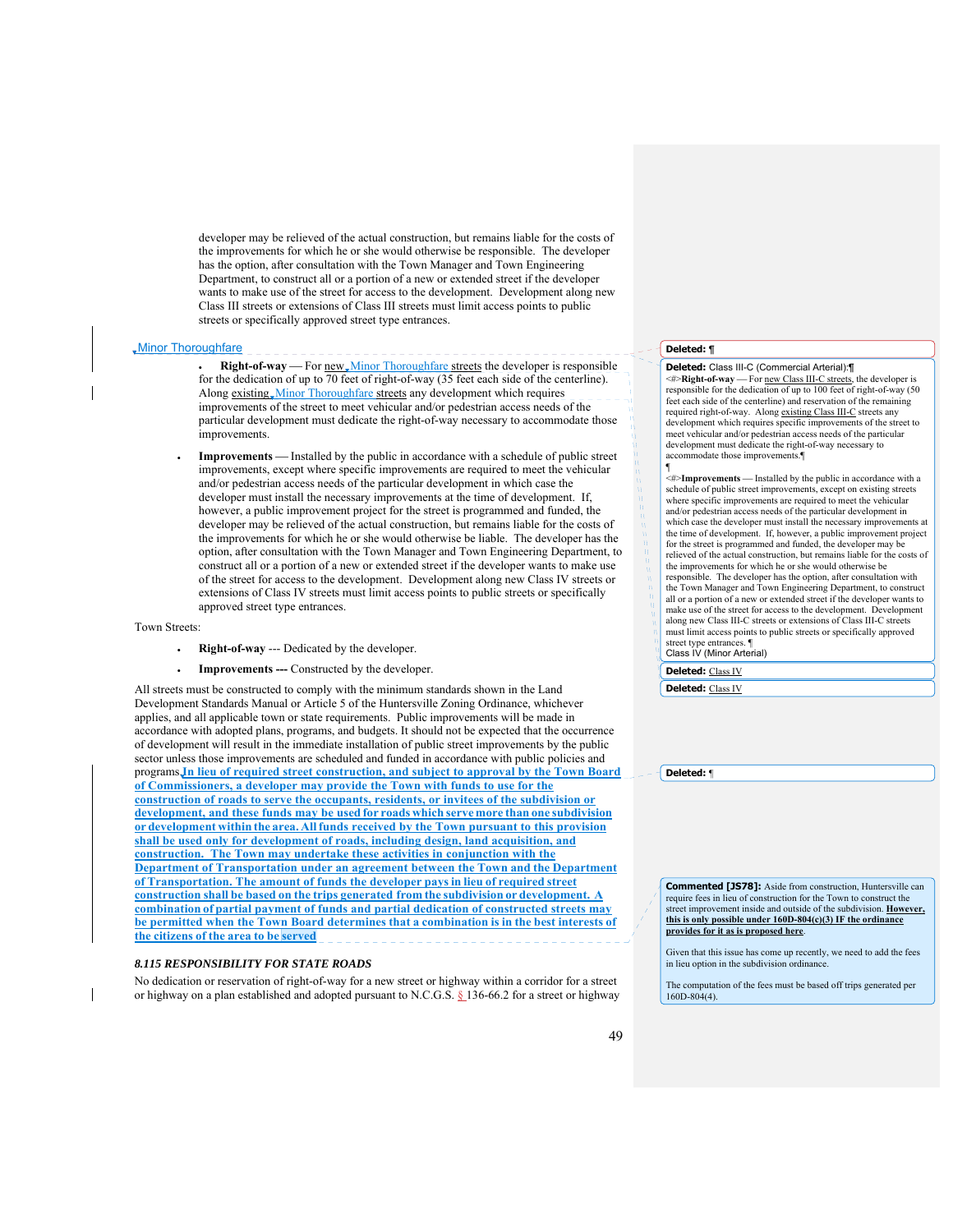that is included in the Department of Transportation's "Transportation Improvement Program", will be required by the provisions of this ordinance unless and until the Town Manager has determined and certified in writing: (1) that the dedication or reservation does not result in the deprivation of a reasonable use of the original tract and (2) that the dedication or reservation is either reasonably related to the traffic generated by the proposed subdivision or use of the land remaining in the original tract, or the impact of the dedication or reservation is mitigated by measures provided in this ordinance. For these purposes the term 'original tract' will mean all contiguous land owned by the applicant. The ability of the applicant to transfer density credits attributable to the dedicated right-ofway to contiguous land owned by the applicant is deemed to be a measure which mitigates the impact of the dedication or reservation.

#### *8.120 DRAINAGE*

- 1. Storm drainage adequate to accommodate a 10-year storm must be provided throughout the subdivision by means of storm drainage pipe or properly graded channels or natural drainage. Where adequate storm drainage has been provided by means of approved storm drainage pipe and the necessary easements to provide access to the drainage facilities, in accordance with the standards of the Town and the Town Engineering Department, and has been dedicated and accepted or otherwise conveyed to the  $\mathbb{T}_{\mathbf{Q}}$ wn, the  $\mathbb{T}_{\mathbf{Q}}$ wn will assume the responsibility for maintenance of the drainage pipe. Where adequate storm drainage has been provided by means of properly graded channels or ditches, the maintenance thereof will remain the responsibility of the property owner and must be so noted on the final plat and on deeds for the affected lots.
- 2. In addition to drainage improvements as required by this section, the subdivider may provide for storm water detention to serve the entire subdivision as part of the drainage plan to be approved by Town Engineering Department. For the purposes of this subsection, the subdivision shall include the streets, sidewalks, driveways, rooftops, and other impervious surfaces proposed to be constructed upon completion of the subdivision.

#### 3. Reserved.

#### *8.130 CURB AND GUTTER*

Curb and gutter is required on all arterial and collector streets and on all Town streets with the exception of alleys, lanes, and other rural street applications. Location and type of curb and gutter is determined through the design process outlined in Article 5 of the Zoning Ordinance. Standard curb and gutter is recommended for curb and gutter installations on all street types. However, valley (mountable) curb and gutter may be used in lieu of standard curb and gutter on collector streets, and on Town streets that serve less urban purposes such as Residential Local and Collector streets. Standard curb and gutter is required where formal parking is used.

\_\_\_\_\_\_\_\_\_\_\_\_\_\_\_\_\_\_\_\_\_\_\_\_\_\_\_\_

#### *8.140 SIDEWALK*

Sidewalk width should be established using the Design Process found in Article 5 of the Zoning Ordinance and in accordance with the Engineering Standards and Procedures Manual (ESAPM) or thoroughfare design process. In all cases, a minimum of a five (5) foot wide sidewalk is required on both sides of new or existing collector streets, on both sides of local streets except lanes, alleys, and on the developed side of Residential Local streets with Greenway/Belt. Installation of sidewalks is the responsibility of the developer. However, to reduce impervious cover and promote LID, sidewalks on one side of Town streets may be waived by the town in the Rural Zoning District.

Sidewalks are required on both sides of new or existing arterial streets with installation by developer to meet the pedestrian access requirements of the development. Sidewalk construction may be waived by the Town Board when accessibility by pedestrians does not now exist and is not expected to exist in the future. Conservation Subdivisions are exempt from the requirement to construct or escrow funds for sidewalks or alternative pedestrian paths along existing arterials

**Location.** Approval of sidewalk construction plans must be obtained from the Town Engineering Department as part of the subdivision review process. Town Engineering will review and comment on the location of the required facilities at the time of plan review. Except in unusual circumstances,

| Deleted: " |  |
|------------|--|
| Deleted: " |  |
| Deleted: t |  |
| Deleted: m |  |
|            |  |
| Deleted: O |  |
| Deleted: " |  |
| Deleted: " |  |

| <b>Deleted:</b> t |
|-------------------|
| <b>Deleted:</b> t |
| <b>Deleted:</b> t |

**Deleted:** t

**Deleted:** t

**Commented [ES79]:** See above comment regarding limitations on ability to require transportation network improvements outside of subdivision development pursuant to 160D-804(c) as interpreted by Buckland.

UNC suggests that statutes could be interpreted so as to allow fees in lieu for Town to construct sidewalks outside of development as allowed for street construction.

See page 14-15

u/sites/www.sog.unc.edu/files/160D%20Q%<br>c%202020.pdf  $26A%20$ Updat

However, 160D-804(c) is specific to "street construction."

**Deleted:**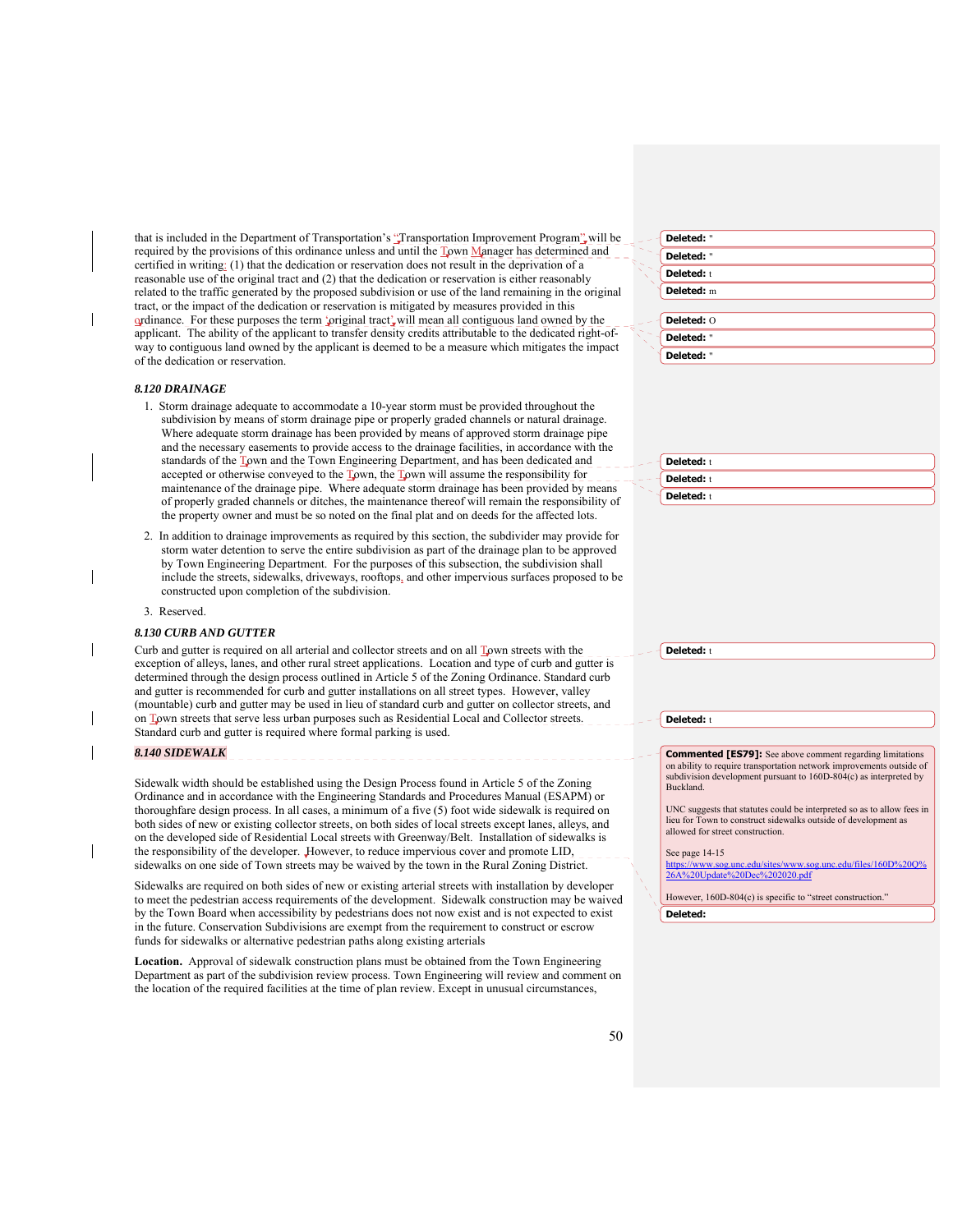sidewalks may not be located less than 5 feet, but preferably 7-10 feet, from the back of the curb or edge of pavement when no curb and gutter is required. If existing public street right-of-way is not available, the developer will be required to construct the sidewalk outside the street right-of-way on a permanent easement. While in most instances a sidewalk will be placed parallel to and offset from the curb line, developers are encouraged and expected to meander sidewalks to preserve existing trees of significance. Adjustments may be made in the field to accommodate such circumstances.

#### *8.150 STREET TREES*

The developer shall install street trees along all streets within a development and along the abutting side of streets forming the perimeter of the development. Street trees shall be placed between the sidewalk, if present, and the back of curb or back of ditch, when no curb and gutter is required. Street trees must be planted in accordance with the applicable standard found in the Engineering Standards and Procedures Manual (ESAPM) and NCDOT Guidelines. Large maturing trees should be planted 40' on center; small maturing trees should be planted 30' on center. Street tree plantings conceived to produce a clear vertical edge to a street or plaza may require denser spacing. The planting plan shall adhere to Article 7 of the Huntersville Zoning Ordinance. In Conservation Subdivisions where existing, mature trees are to be preserved as a condition of the conservation easement, the requirement for street tree planting shall be waived.

#### *8.160 STREET LIGHTS*

Street lighting will be installed in each new subdivision pursuant to a street lighting plan which shall be submitted to the Town for approval. This shall be the responsibility of the developer. Street lights compatible in height and scale with the streetscape are strongly recommended. Further,

- Street lights shall in all cases use fully shielded fixtures except that decorative street light fixtures shall be designed with caps so that light does not shine upward at more than a 135-degree angle measured above straight down (three-quarters of the way between straight down and straight to the top) from the pole or mounting wall.
- 2. Fixtures with minimal across-road and "house side" waste shall be used, especially in residential areas, taking into consideration the details of roadway geometry and width.
- 3. Low pressure sodium lights are strongly encouraged.
- 4. A street lighting plan must be approved by the Town prior to Preliminary Plan or Commercial Site Plan approval.

#### *8.170 STREET MARKERS AND BARRICADES*

- 1. Standard street markers must be installed by the developer at one corner of all street intersections, including private streets, before any certificates of occupancy may be issued for buildings or residences along those streets. The design, material, location, and installation of the signs must be in accordance with standards specified in the Engineering Standards and Procedures Manual unless an alternative design is approved. Alternatives to the standard design for street markers may be submitted by the developer for consideration by the Town Board. If an alternative design is approved by the Town Board, responsibility for the installation, maintenance, and replacement of non-standard street markers remains with the developer and subsequently with the homeowners. If maintenance and replacement of non-standard street markers is not provided by the developer or homeowners, the Town shall install standard street markers as replacements are needed. All standard street markers will be maintained and replaced by the Town once initial installation has been completed and streets are accepted for maintenance.
- 2. Barricades must be installed at the end of all dead-end streets except cul-de-sac streets which have been improved with a permanent turnaround as required by this Ordinance.

|  | Delete<br>48 T |
|--|----------------|
|  |                |

**Commented [ES80]:** 

**Commented [JS81R80]:** Staff is looking at the sidewalk issue and impact by street trees. To be addressed outside 160D changes. **Deleted:** 

**Deleted:** 

**Commented [JS82]:** This is consistent with the proposed zoning ordinance text.

**Deleted:** " **Deleted:**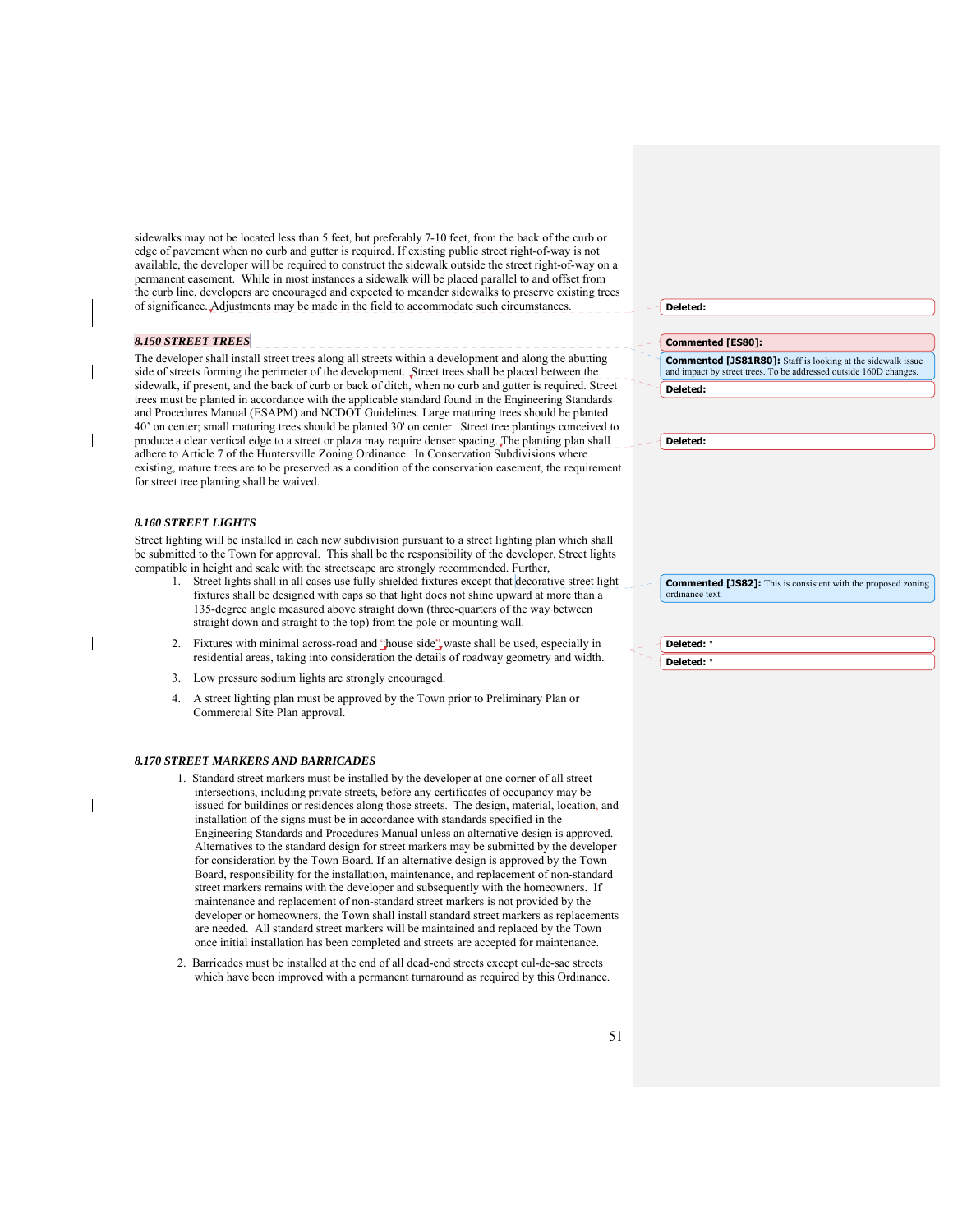Design, material, and installation of the barricades must be in accordance with the Engineering Standards and Procedures Manual (ESAPM).

#### **8.200 NO SERVICE UNLESS STREET ACCEPTED/APPROVED**

No department, officer, agent, or employee of the Town will accept for maintenance, lay out, open, improve, grade, pave, or light any streets or authorize the laying of water mains, sewers, electrical service extensions or other facilities or utilities in any street within the Town unless:

- such street has been accepted or opened as, or has otherwise received the legal status of, a public street prior to the effective date of this ordinance; or
- for any new street, such street corresponds in its location and lines with a street shown on a preliminary subdivision plan, tentatively approved by the Town Board or Designated Administrative Agent; or
- such street has been accepted as a public street by a vote of a majority of all the members of the Town Board or by the State of North Carolina; or
- such street has been accepted as a public street by the State of North Carolina; or such street is an approved private street built in conformance with the provisions of all applicable ordinances.

# **8.300 OTHER PUBLIC FACILITIES**

Reserved.

#### **8.400 MODIFICATION OF REQUIREMENTS; PERFORMANCE GURANTEE**

- In subdivisions adjoining already established streets that have been accepted for maintenance by the North Carolina Department of Transportation, the requirements of Section 8.000 will apply as hereinafter provided; those requirements that would necessitate the general removal and reconstruction of established permanent pavements will not be applicable; where the adjoining established street is a part of the North Carolina Department of Transportation's street system, the adjoining street must be improved in accordance with either the requirements of Section 8.000 and the requirements of the Town of Huntersville or the North Carolina Department of Transportation, whichever establishes the higher standard.
- 2. Plats for new lots fronting on already dedicated or established streets or roads that have not been accepted for maintenance by the Town Board or the North Carolina Department of Transportation or which have been accepted for maintenance by the North Carolina Department of Transportation, but have not been improved with a paved roadway, will be eligible for final approval when the requirements of Section 8.000 have been complied with as closely as may be reasonably required considering the existing condition of the road, the extent of area to be platted and the cost of required improvements in relation to the comparative benefits to accrue to the subdivider and the other owners of property on both sides of the street or road.
- Where the improvements required by the Zoning Ordinance and Subdivision Ordinance (i.e. streets, alleys, improved open space, landscaping, drainage, etc.) have not been completed prior to the submission of the final subdivision plat for approval, the approval of the plat will be subject to the owner providing a performance guarantee in the form of a surety bond, irrevocable letter of credit, or other form of guarantee that provides equivalent security to a surety bond or letter of credit with the Town Manager or designated agent. The amount of the performance guarantee shall be in an amount determined by the Town Manager in consultation with the Town Engineer or their designee, and affected agencies such as the department of Environmental Health, sufficient to guarantee the installation of the required improvements, allowing credit for improvements completed prior to the submission of the final plat. The amount so determined shall not to exceed 125% of the reasonably estimated

| Deleted: t                                                                                                                    |
|-------------------------------------------------------------------------------------------------------------------------------|
|                                                                                                                               |
| Deleted: t                                                                                                                    |
| Deleted: 1.                                                                                                                   |
|                                                                                                                               |
| Deleted: 2.                                                                                                                   |
| <b>Commented [ES83]:</b> Town Manager wouldn't be approving a<br>preliminary subdivision plan. I assume should be Town Board. |
| <b>Deleted:</b> Manager                                                                                                       |
| Deleted: 3.                                                                                                                   |
| Deleted: 4.                                                                                                                   |
| Deleted: 5.                                                                                                                   |

| elete<br>d:<br>D |  |
|------------------|--|
|                  |  |
|                  |  |
|                  |  |

**Deleted: BOND**

**Deleted:** 2.

| Deleted: 3.                                                                              |
|------------------------------------------------------------------------------------------|
| <b>Deleted:</b> filing                                                                   |
| Deleted: or an                                                                           |
| <b>Commented [ES84]:</b> 160D-804.1(1).                                                  |
| The performance guarantees are allowed for completion of Town-<br>required improvements. |
| Deleted: cy                                                                              |
| Deleted: .                                                                               |
| <b>Deleted:</b> to be                                                                    |
| <b>Deleted:</b> with sureties satisfactory                                               |

|  |  |  | <b>Deleted:</b> to the Town Manager in order |
|--|--|--|----------------------------------------------|
|--|--|--|----------------------------------------------|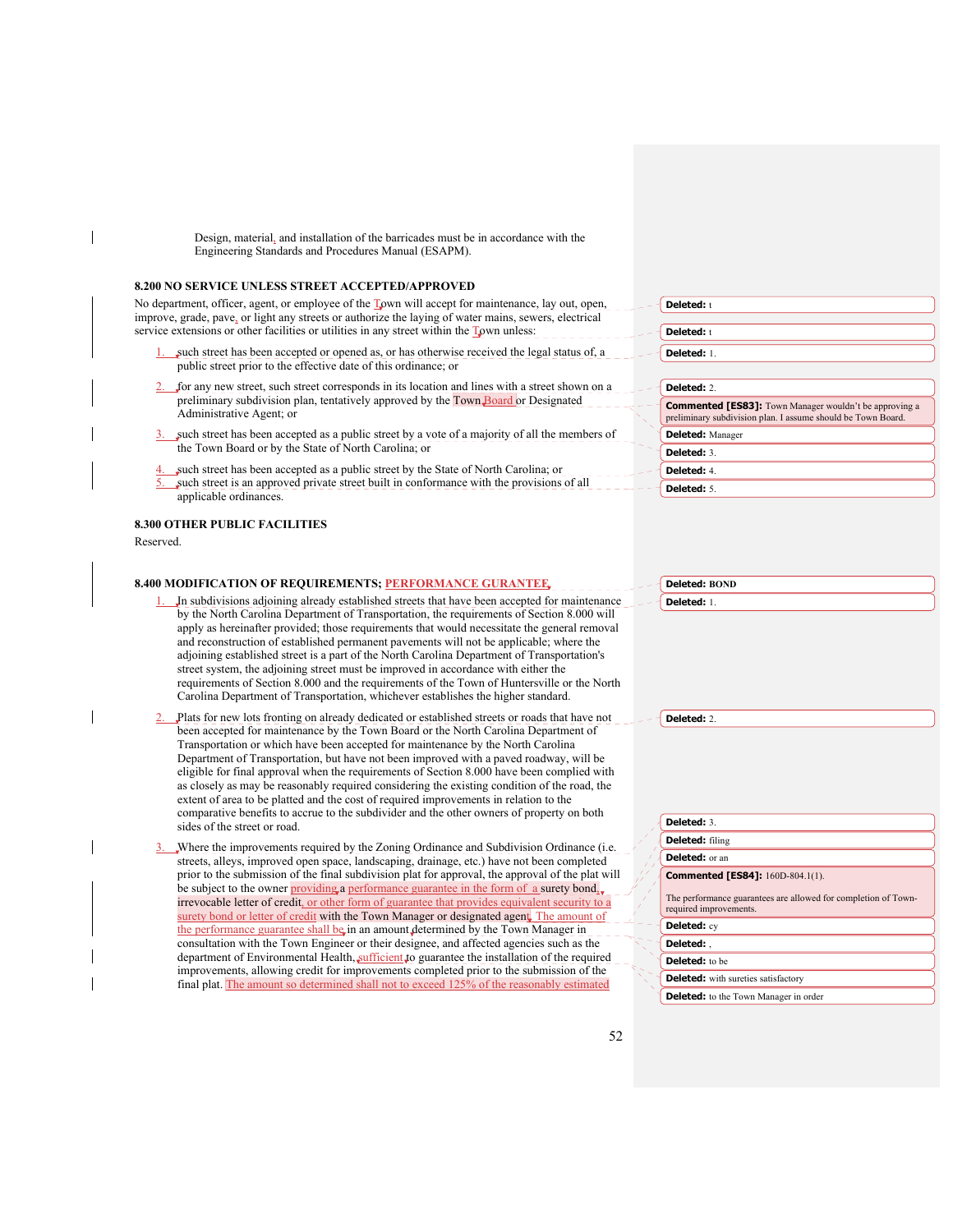cost of completion of the required improvements at the time the guarantee is issued. For landscaping required by this ordinance, the developer shall provide a contractor's estimate for provision and installation of such landscaping, the estimate shall be reviewed for adequacy, and a performance guarantee sufficient to guarantee the provision and installation of required landscaping shall also be filed in the manner provided above. Upon completion of the improvements and the submission of 'as built' drawings, written notice thereof must be given by the subdivider to the Town Engineering Department and the Town of Huntersville Planning Department. The Engineering Department and Huntersville Planning Department will arrange for an inspection of the improvements. If the improvements are found satisfactory, the Town Manager will be notified who will, within 30 days of the date of such notification, authorize in writing the release of the performance guarantee, subject to the warranty requirement below.

Warranty. All improvements required by this ordinance shall be warranted against defects in workmanship and materials by the subdivider for a period of not less than one (1) year, but not more than two (2) years from the date of the filing of the final plat or the date of the completion of the improvement, whichever is later. The subdivider shall file with the Town Manager a warranty surety listing the Town as beneficiary in an amount of 15% of the estimated value of the warranted development-related improvements for the warranty period.

## **8.500 INSPECTION**

- 1. Town Engineering Department must be notified two days in advance of the work to be started so that an authorized representative of the Town Engineer or their designee or other responsible agency may be assigned to make any and all necessary inspections of the work performed.
- The inspector must be allowed access to all parts of the work, and must be furnished with every reasonable facility to ascertain whether or not the work as performed is in compliance with the specifications.
- 3. No materials may be placed, nor any work performed except in the presence of the inspector without special permission of the appropriate agency. Such inspection, however, does not relieve the contractor from any obligation to perform all of the work strictly in accordance with the specifications.
- 4. In the case of any disputes arising as to the material furnished or the manner of performing the work, the inspector will have authority to reject materials or suspend work until the question or issue can be referred to and decided by the appropriate agency. The contractor must remove any work or material condemned as unsatisfactory by the inspector and must rebuild and replace the work or material to the standard required by the specifications, all at his or her own expense.

#### **9.000 ENFORCEMENT**

After the effective date of this ordinance, any person who, being the owner or the agent of the owner of any land located within the area of jurisdiction of this ordinance, subdivides land in violation of this ordinance or transfers or sells land by reference to, exhibition of, or any other use of a plat showing a subdivision of the land before the plat has been properly approved under this ordinance and recorded in the Office of the Register of Deeds of Mecklenburg County shall, upon conviction, be guilty of a Class 1 misdemeanor, which shall be punishable by a fine not to exceed \$500.00, or imprisonment for not more than 30 days for each and every offense. The description by metes and bounds in the instrument of transfer or other document used in the process of selling or transferring land does not exempt the transaction from this penalty. The Town of Huntersville through the Town Attorney may bring an action for injunction of any illegal subdivision, transfer, conveyance, or sale of land, and the court shall, upon appropriate findings, issue an injunction and order requiring the offending party to comply with the subdivision regulation. All administrative actions relating to such land, including the issuance of any grading, construction, building, or occupancy

| <b>Commented [ES85]:</b> 160D-804.1(3)                                                                 |
|--------------------------------------------------------------------------------------------------------|
| Deleted:                                                                                               |
| <b>Deleted:</b> subdivision                                                                            |
| <b>Deleted:</b> surety bond or irrevocable letter of credit                                            |
| Deleted: "                                                                                             |
| Deleted: "                                                                                             |
| Deleted: e                                                                                             |
| Deleted: d                                                                                             |
| Deleted: and                                                                                           |
| Deleted: i                                                                                             |
| Deleted: y                                                                                             |
| <b>Deleted:</b> the town manager                                                                       |
| <b>Deleted:</b> security given                                                                         |
| Deleted: 4.                                                                                            |
| <b>Deleted:</b> Maintenance                                                                            |
| <b>Deleted:</b> Guarantee                                                                              |
| <b>Deleted:</b> guaranteed                                                                             |
| <b>Deleted:</b> maintenance                                                                            |
| Deleted: bond                                                                                          |
| <b>Commented [ES86]:</b> See 160D-804.1(4), which only allows the                                      |
| performance guarantee for COMPLETION of improvements, not<br>maintenance and repairs after completion. |
| See Adam Lovelady on the subject here:                                                                 |
| https://canons.sog.unc.edu/subdivision-performance-guarantees-                                         |
| legislative-changes/ [Note statutory references have been replaced<br>now by 160D references].         |
| I used Raleigh's warranty language at 8.1.4 of their UDO. However,                                     |
| we could change the percentage if preferred.                                                           |
| https://user-2081353526.cld.bz/UnifiedDevelopmentOrdinance/242/                                        |
| <b>Deleted:</b> with adequate sureties in an amount determined by the                                  |
| Town Manager or Town Engineer or their designee to be sufficient                                       |
| to assure proper maintenance and repair of such improvements<br><b>Deleted:</b> of up to two (2) years |
| Deleted: 1.                                                                                            |
| Deleted: 2.                                                                                            |
| Deleted:,                                                                                              |
| Deleted: 3.                                                                                            |
| Deleted: 4.                                                                                            |
| Deleted: <#>1.                                                                                         |
| <b>Deleted:</b> $\leq$ #>After the effective date of this ordinance, a pl{ $\boxed{ [2]}$              |
| Deleted: <#>¶                                                                                          |
| Deleted: 2.                                                                                            |
| Deleted: A                                                                                             |
| Deleted:                                                                                               |
|                                                                                                        |
| <b>Commented [JG88]:</b> Direct language from 160D-807(a)                                              |
| <b>Deleted:</b> may enjoin such transfer or sale by action for injunction.                             |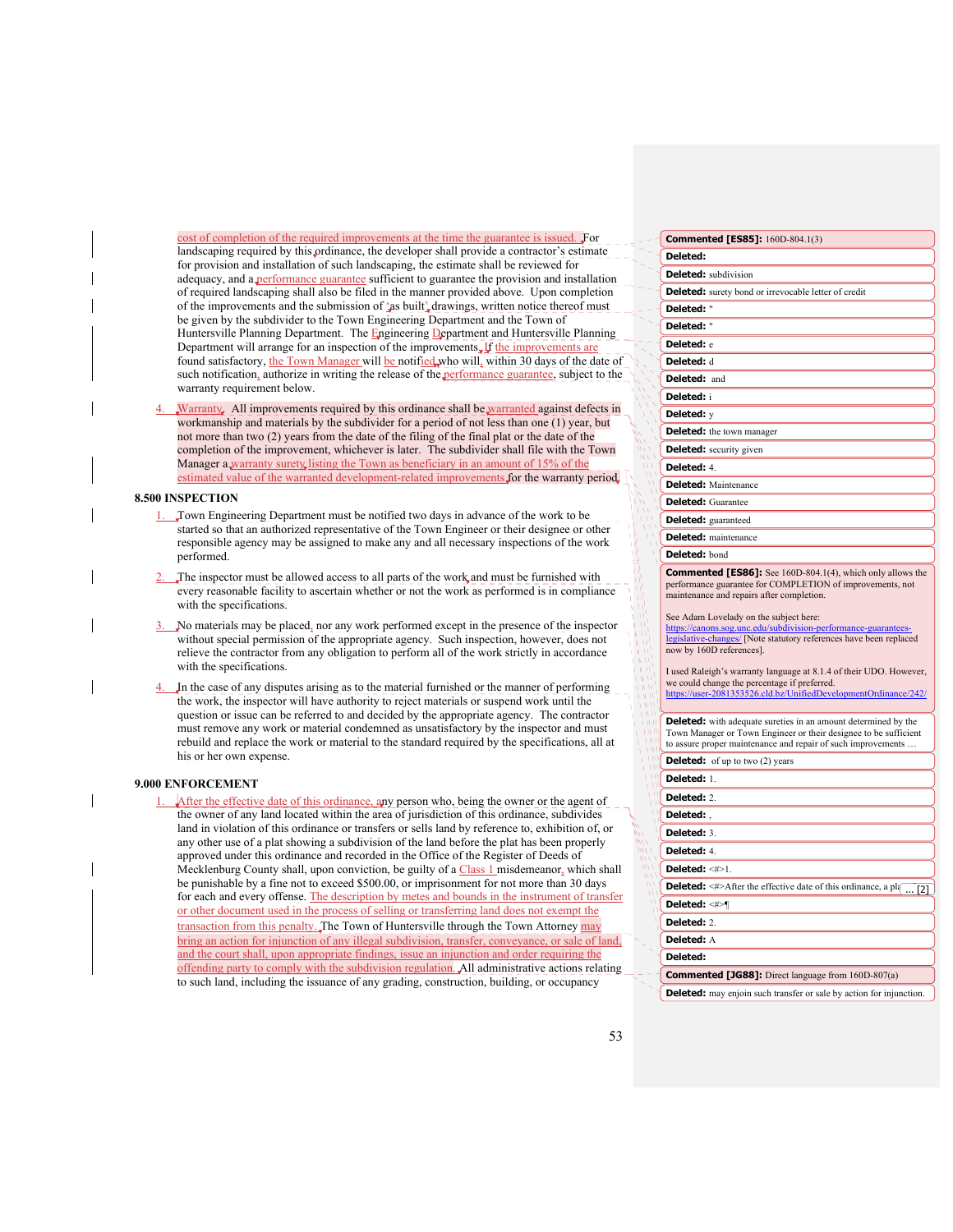permit will be suspended. This ordinance will not affect the sale or transfer of any land, a plat of which was recorded prior to the effective date of this ordinance.

2. In order to properly enforce the provisions of the subdivision regulations as stated in this ordinance prior to the beginning of any construction, reconstruction, use, or alteration of any land, building, or structure, the appropriate permit must be obtained from Mecklenburg County and the Town of Huntersville. No permit will be issued unless there has been a determination made that the proposed use, building, or structure complies with the requirements of this ordinance. Building permits required pursuant to G.S.  $160D<sub>e</sub> 1110$  may be denied for lots that have been illegally subdivided. In addition to other remedies, the Town may institute any appropriate action or proceedings to prevent the unlawful subdivision of land, to restrain, correct, or abate the violation, or to prevent any illegal act or conduct.

#### **10.000 APPLICATION AND PROCESSING FEES**

Fees for the submittal of preliminary and/or final subdivision plats shall be established, and from time to time revised, by the Board of Commissioners of the Town of Huntersville and shall be collected when a subdivision application is submitted. Fees shall be collected by the Town Manager, employees under his or her direction, or an Administrative Agent designated by the Board of Commissioners to administer the subdivision ordinance.

Fees for variances and appeals of administrative decisions or interpretations shall be in accordance with the fee schedule established by the Huntersville Board of Commissioners and shall be collected by the Town Manager or employees under his or her direction at the time a variance or appeal is submitted.

# **SECTION 2**

That this ordinance shall become effective November 1, 1989.

| Deleted: |
|----------|
|----------|

|  | <b>Deleted:</b> the Building Standards Department.<br><b>Commented [JS89]:</b> Correct reference. |  |  |  |
|--|---------------------------------------------------------------------------------------------------|--|--|--|
|  |                                                                                                   |  |  |  |
|  |                                                                                                   |  |  |  |
|  | Deleted: 0                                                                                        |  |  |  |
|  | Deleted: A-417                                                                                    |  |  |  |
|  | Deleted: a                                                                                        |  |  |  |
|  | <b>Deleted:</b> city                                                                              |  |  |  |